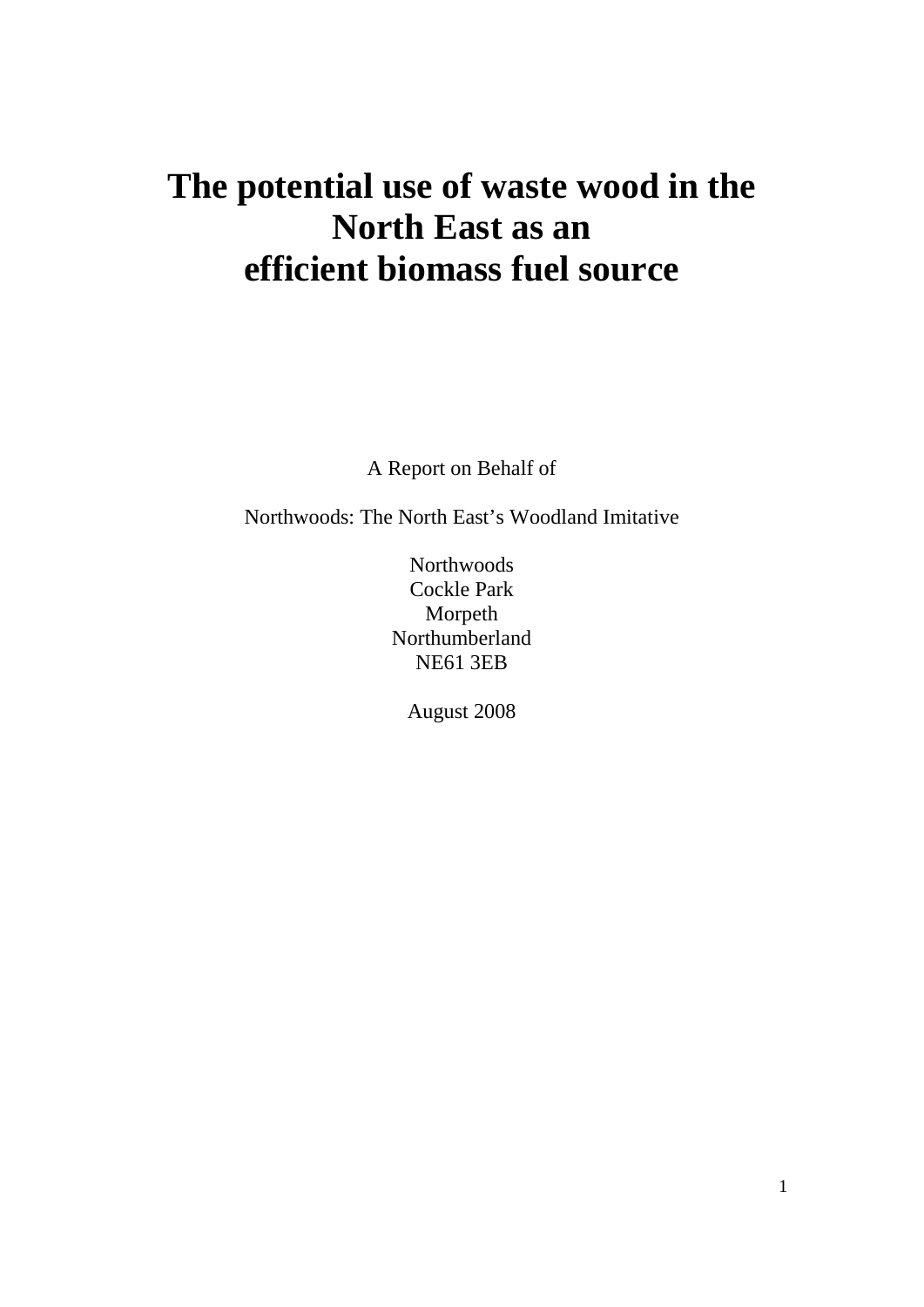## **CONTENTS PAGE**

| 1.0 Chapter 1                                                            | $\mathbf{1}$   |
|--------------------------------------------------------------------------|----------------|
| 1.2 What is Waste?                                                       | 3              |
| 1.3 Work previously carried out on wood waste                            | $\overline{4}$ |
| 1.3.1 Waste Protocols Project'                                           | 5              |
| 1.3.2 'Regional Market Assessment for Wood Waste for North East England' | 5              |
| 1.3.3 'Waste wood as a Biomass Fuel'                                     | 5              |
| 1.3.4 'UK Biomass Strategy'                                              | 5              |
| 2.0 Chapter 2                                                            | 8              |
| 2.1 Legislation                                                          | 8              |
| 2.2 Waste Incineration Directive                                         | 9              |
| 2.3 Environmental Permitting                                             | 12             |
| 2.4 IPPC                                                                 | 12             |
| 2.5 Landfill Directive                                                   | 16             |
| 2.6 Renewable Obligation                                                 | 16             |
| 2.7 EC Packaging and Packaging Waste Directive                           | 18             |
| 2.8 UK Waste Protocol Project                                            | 19             |
| 2.9 Clean Air Act 1993                                                   | 20             |
| <b>Smoke Control Areas</b><br>2.10                                       | 21             |
| 3.0 Chapter 3                                                            | 22             |
| 3.1 Waste Wood                                                           | 22             |
| 3.2 Grading of waste wood                                                | 23             |
| 4.0 Chapter 4                                                            | 26             |
| 4.1 Sources of waste wood                                                | 26             |
| 4.2 Municipal Wood Waste                                                 | 26             |
| 4.3 Construction and Demolition                                          | 28             |
| 4.4 Commercial and Industry                                              | 29             |
| 5.0 Chapter 5                                                            | 30             |
| 5.1 Available wood in the North East                                     | 30             |
| 5.2 Major waste wood processors in the North East                        | 33             |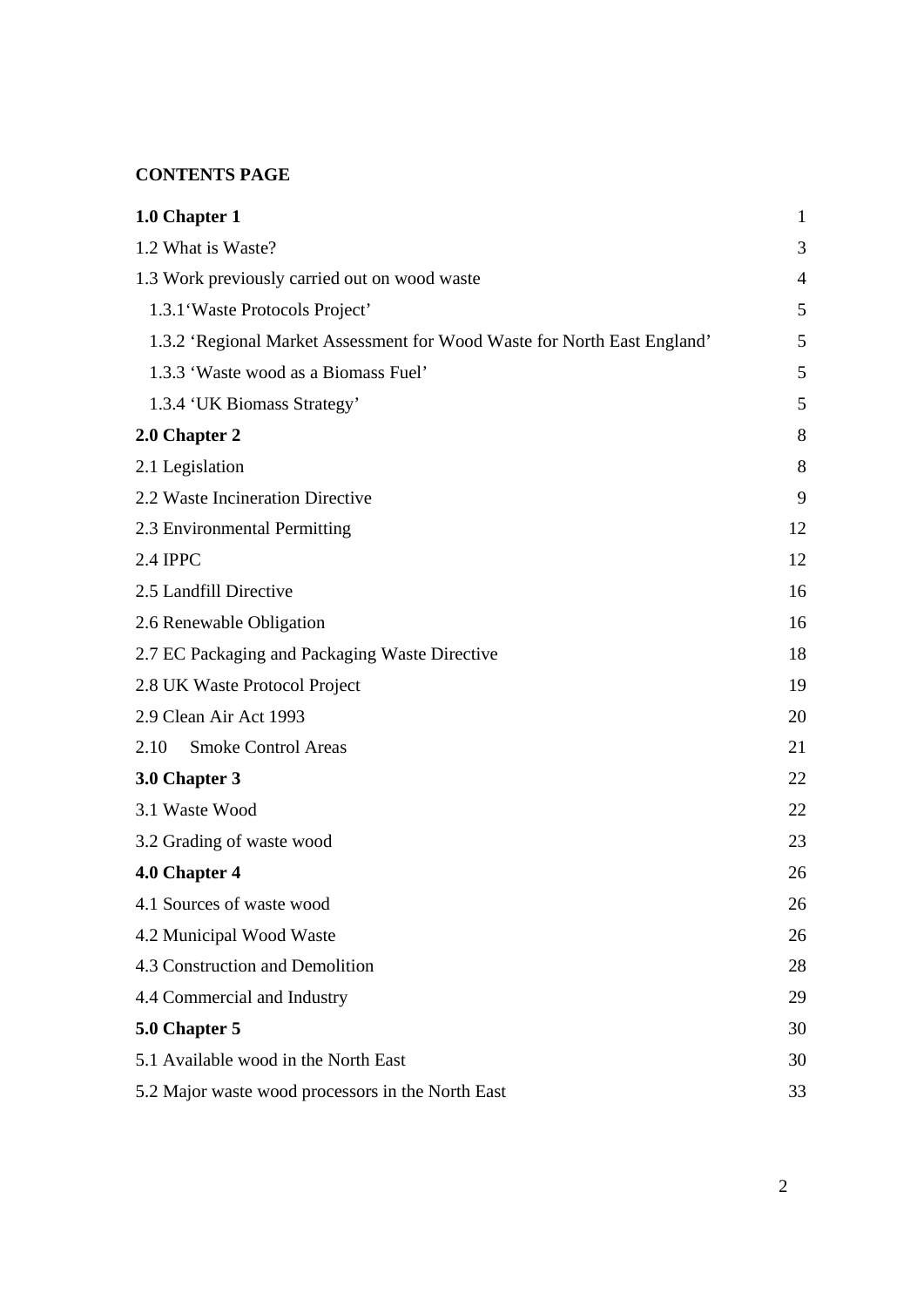| 6.0 Chapter 6                                                       | 35 |
|---------------------------------------------------------------------|----|
| 6.1 CEN Standards                                                   | 35 |
| 7.0 Chapter 7                                                       | 39 |
| 7.1 Segregating wood waste                                          | 39 |
| 7.2 An example of the sorting and segregation process of waste wood | 40 |
| 8.0 Chapter 8                                                       | 42 |
| 8.1 Contaminants in wood waste                                      | 42 |
| 9.0 Chapter 9                                                       | 47 |
| 9.1 Boilers                                                         | 47 |
| 9.2 Modifications                                                   | 49 |
| 9.3 Emissions                                                       | 52 |
| 9.4 Installing biomass boilers                                      | 53 |
| 9.5 Biomass boilers and Wood Fuel                                   | 53 |
| 10.0 Chapter 10                                                     | 55 |
| 10.1 Conclusion                                                     | 55 |
| Annex                                                               | 57 |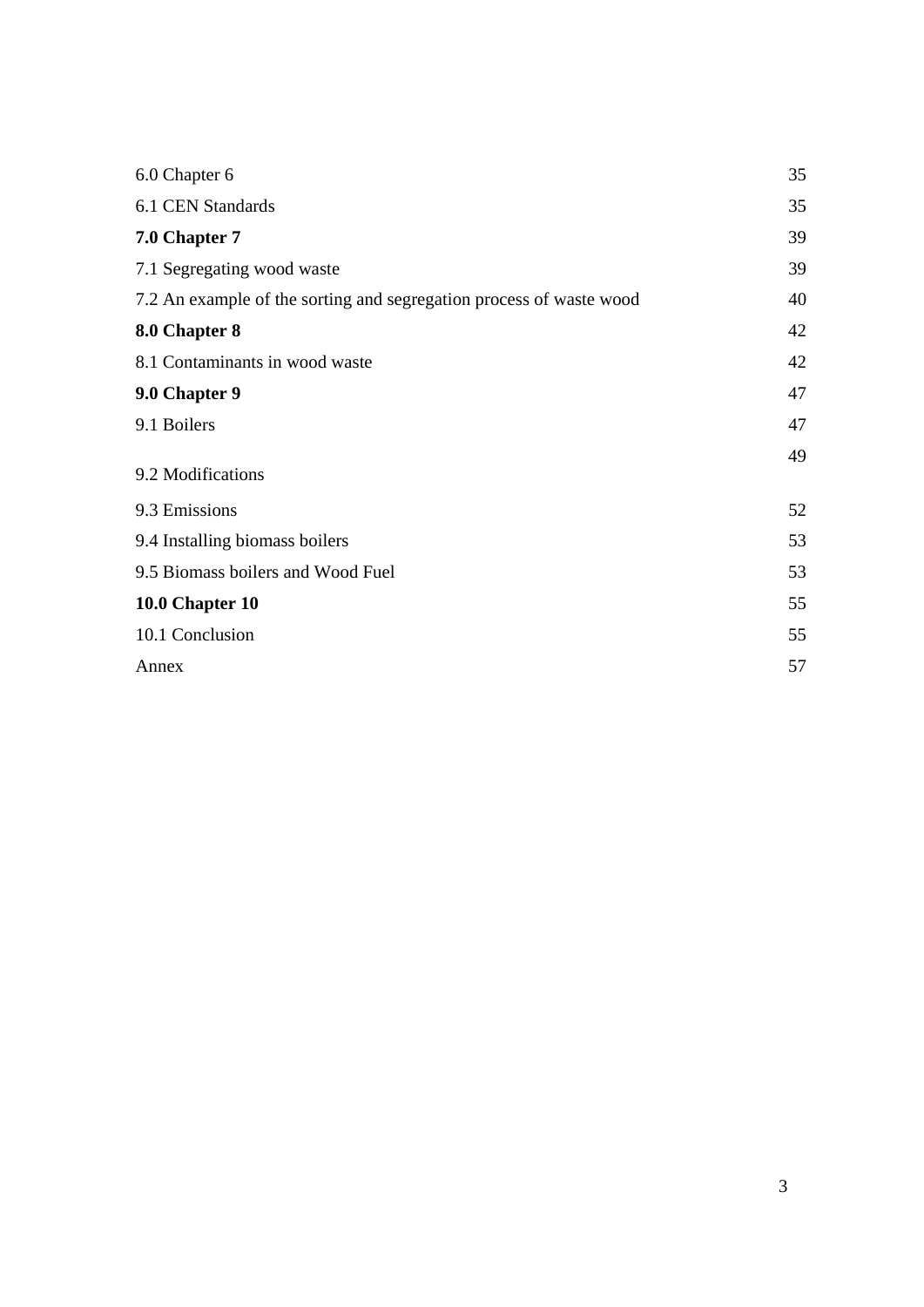#### **Fig 5.3. A Guide to the Environmental Regulation of Biomass Combustion**



halogenated organic compounds or heavy metals as a result of treatment with woodpreservatives or coatings which includes in particular construction and demolition waste'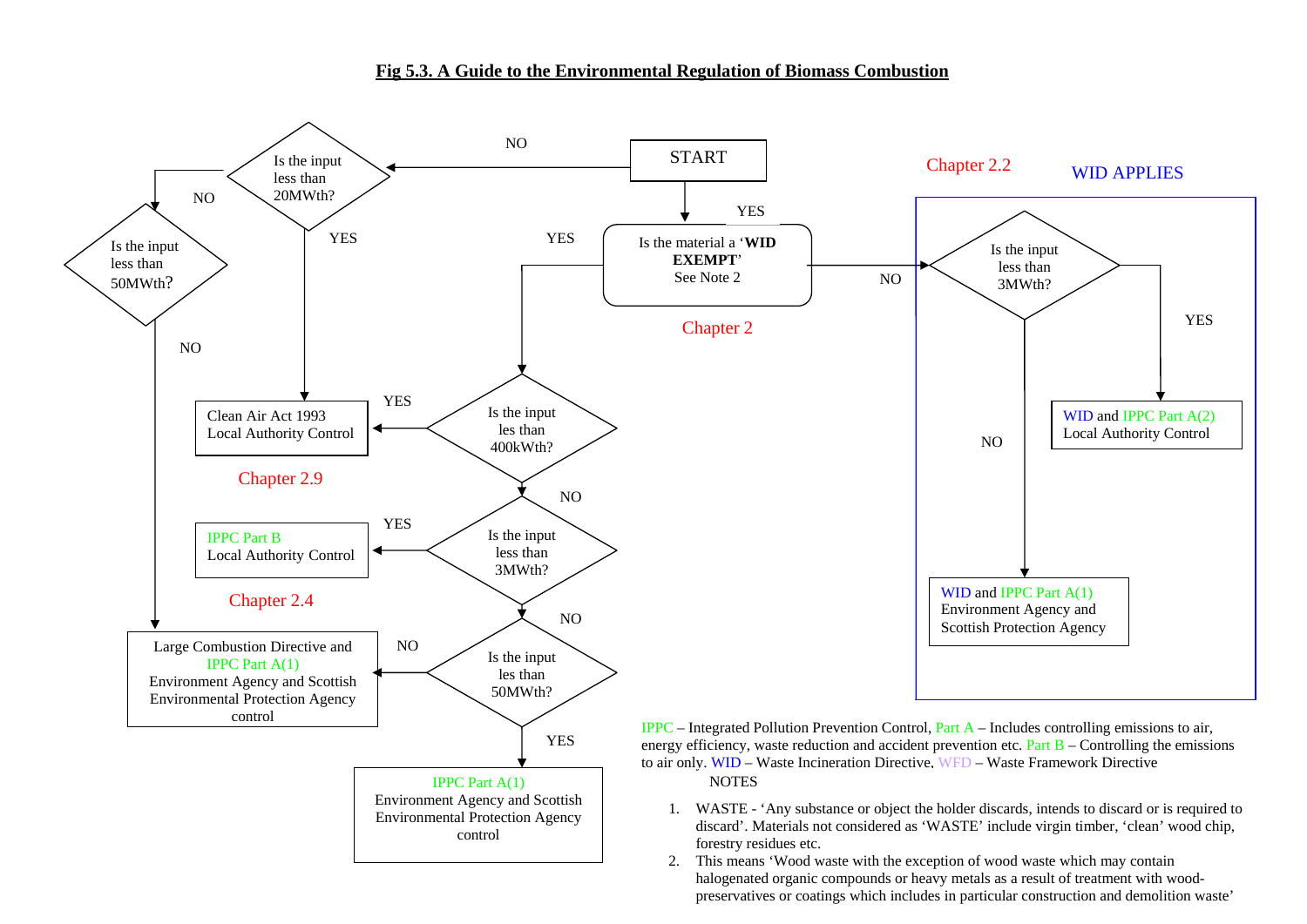#### **Summary**

There is currently a lot of confusion about using waste wood for biomass, such as which materials are classed are 'waste' wood, which categories of waste can be used for fuel, and the legislation that applies to waste wood. The purpose of this report is to remove uncertainty from what is classed as 'waste', what can be used as a resource and the different requirements which need to be met in order for wood to be used as resource.

Waste wood offers huge potential as a clean alternative for energy generation and once any uncertainties have been clarified about its use, businesses should be more encouraged to use waste wood as a fuel helping to reduce material going to landfill, reduce carbon emissions and mitigate damage to the environment. The purpose of the study is to identify the current status of wood waste available in the North East, the current constraints on its use and how we can improve the process involved in wood recycling and its reuse.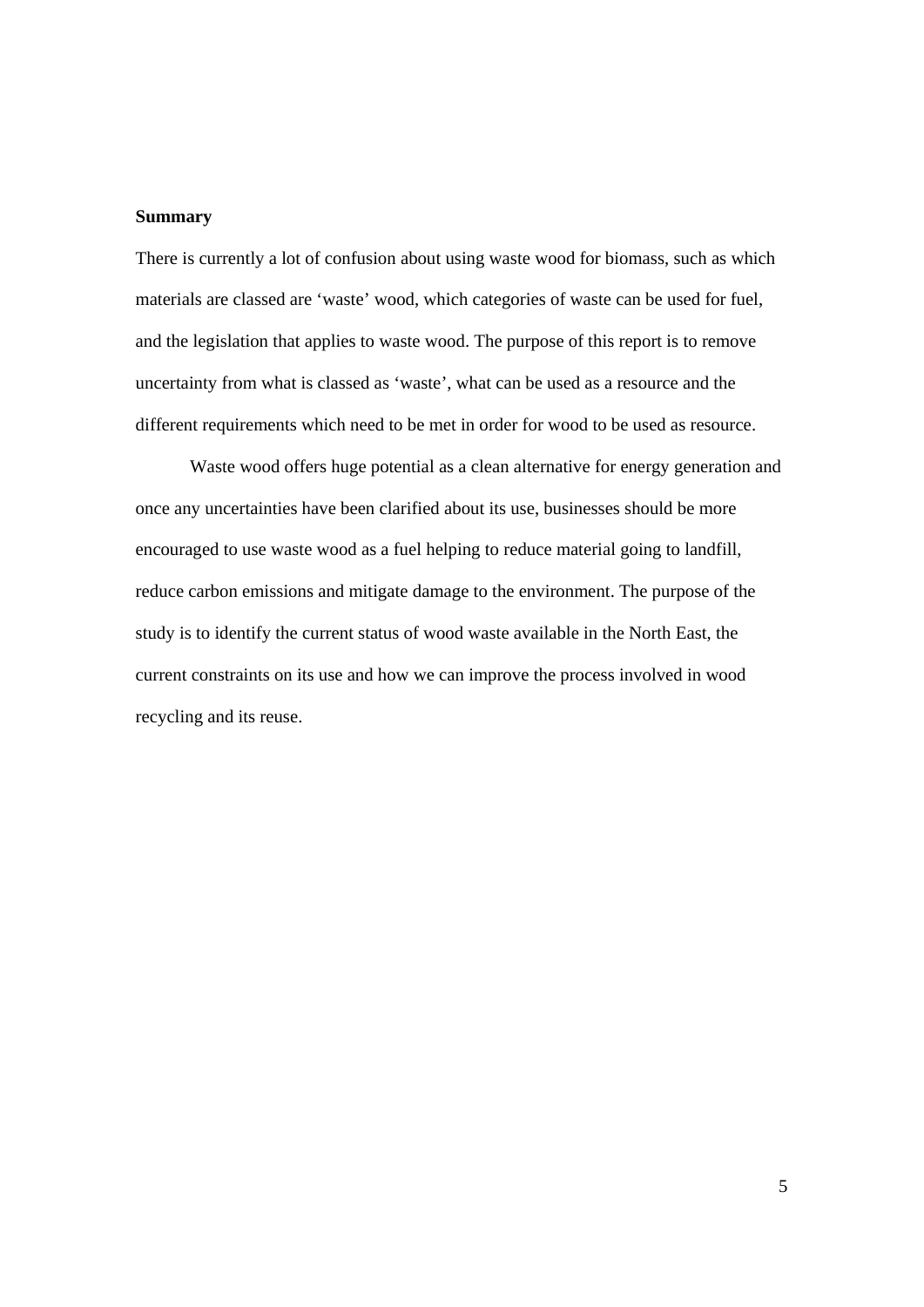#### **CHAPTER 1**

#### **1.1 INTRODUCTION**

The increasing worldwide demand for energy together with the over reliance of fossil fuels and increasing greenhouse gas emissions has led to global warming. In order to reduce the harmful effects of climate change the UK Government has signed and ratified legislation to reduce all greenhouse gas emissions to 1990 levels by 2012. Due to the damaging risks associated with climate change and increasing fuel costs the UK Government has recognized the need to develop greener fuels such as biomass and energy crops.

In 1997 the Kyoto Protocol was developed and has been ratified by Member States in order to reduce greenhouse gas emissions. Under this legislation member states including the UK, agreed to reduce their greenhouse emissions by 8% below 1990 levels by 2012. The UK has its own target to reduce its emissions by 12.5% compared to 1990 levels, and according to DEFRA the UK is on track to meet this target<sup>1</sup>. It is important that once the Protocol comes to an end in 2012 an agreement is made by all countries which cause significant impacts on the environment to reduce emissions further to reduce the dangerous effects of global warming. It is important for businesses to lead the way and change their practices in order to save energy and thus carbon emissions. Unless significant measures are carried out, businesses will start to pay the price of fossil fuel

 $\overline{a}$ 

<sup>&</sup>lt;sup>1</sup> BERR 2008. UK Renewable Energy Strategy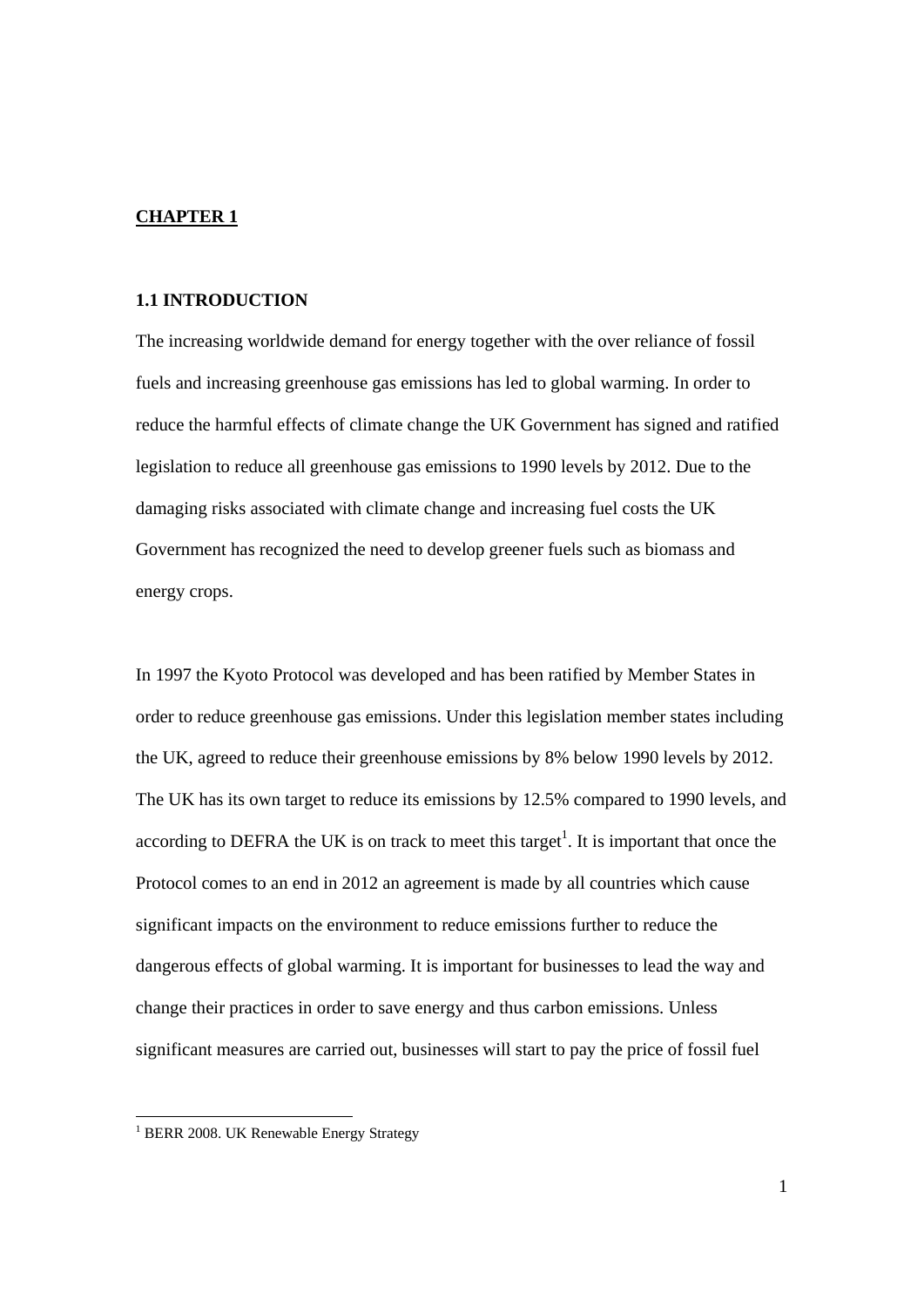scarcity paying for more expensive energy supplies, and will find difficulties in meeting stricter legislations and requirements<sup>2</sup>.

Biomass is a renewable energy source which is considered carbon neutral as it absorbs the same carbon dioxide during its growth as it releases when it is burnt for fuel. Biomass is a term used to cover a range of biologically derived resources including biodegradable municipal and commercial waste, forest wastes, agricultural residues, wood waste and high energy crops. The advantages of using biomass as a resource are that it is carbon neutral, sustainable, versatile and it can be easily used as a fuel to provide heat, electricity and liquid fuels<sup>3</sup>. The European Commission has proposed that the UK's contribution to EU targets should be to increase the share of renewables in our energy mix from around 1.5% in 2006 to 15% by 2020<sup>4</sup>. The European Commission calculates that its proposals will cut carbon dioxide emissions by 600-900 million tonnes a year and cut annual fossil fuel consumption by 200-300 million tonnes of oil equivalent<sup>5</sup>.

There are a number of factors which have encouraged the development of biomass but legislation appears to be the main driving factor. This includes the Landfill Tax, Renewables Obligation and the Waste Incineration Directive (WID). These regulations have largely been developed due to the fact that the government is under increasing pressure to reduce carbon emissions in order to tackle climate change. Through regulations such as the Renewables Obligation and DEFRA's Waste Strategy the

 $2$  Talbotts 2008. A practical guide to sourcing biomass heating

<sup>3</sup> Defra 2008. Waste Wood as a Biomass Fuel

<sup>&</sup>lt;sup>4</sup> BERR 2008. UK Renewable Energy Strategy

<sup>&</sup>lt;sup>5</sup> ENDS Report 2008. Issue 399 'The need to regenerate a surge in renewables'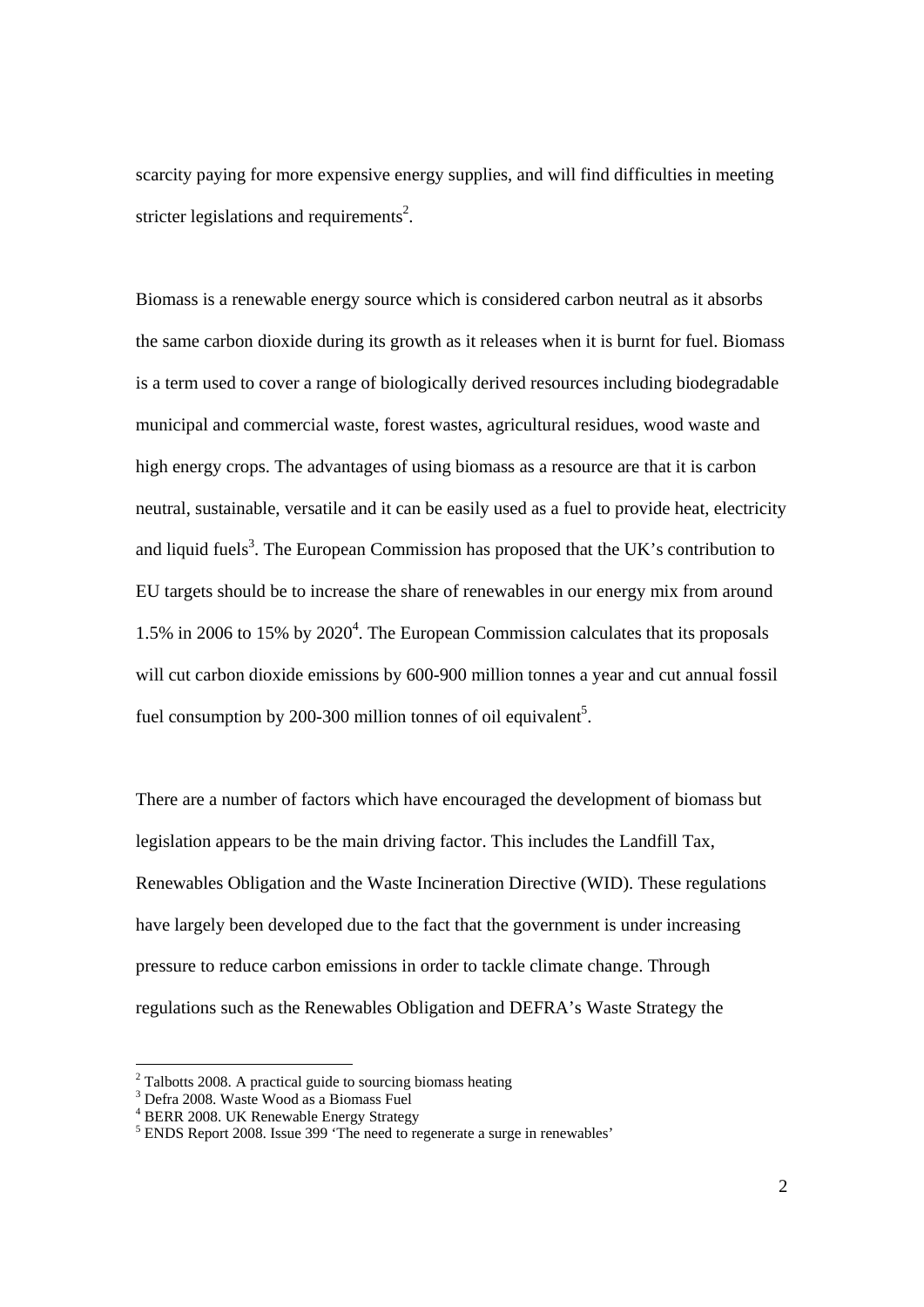government is altering the UK's energy policy in order to produce clean, safe, secure energy whilst reducing carbon emissions. The Government has recently demonstrated an interest in waste wood; in April 2008 the Environment minister Joan Ruddock made a speech in the House of Commons promoting waste wood for biomass. It was stated that recovering energy from 2.5 million tonnes of waste wood could generate 2,600GWh and would save the equivalent of 1.5 million tonnes of carbon dioxide<sup>6</sup>.

#### **1.2 What is 'Waste?'**

Waste is an area which needs to be looked at and enough could potentially be recovered to supply the UK with large amounts of clean, safe energy. The Waste Framework Directive defines 'waste' as:

''Any substance or object the holder discards, intends to discard or is required to discard'' (European Directive 2006/12/EC).

Currently on a national scale over 7.5 million tonnes of wood waste is produced every year and more than 6 million tonnes (80%) goes to landfill, 16% is recycled and reused and energy recovered from just  $4\%$ <sup>7</sup>. It has been estimated that approximately 7-10 million tonnes of waste wood is generated each year in the United Kingdom and could be recovered to provide energy<sup>8</sup>. The recovery and recycling of waste wood is becoming a much more attractive option for businesses as it avoids them having to pay the landfill tax currently set at £32/tonne rising by £8/tonne yearly until 2020. The EC Directive on Packaging and Packaging Waste in the UK adopts a 'producer responsibility' policy and

<sup>6</sup> Edie News 2008

 $7$  Environment Agency 2007. Your option for recovering waste

<sup>8</sup> BERR 2008 UK Renewable Energy Strategy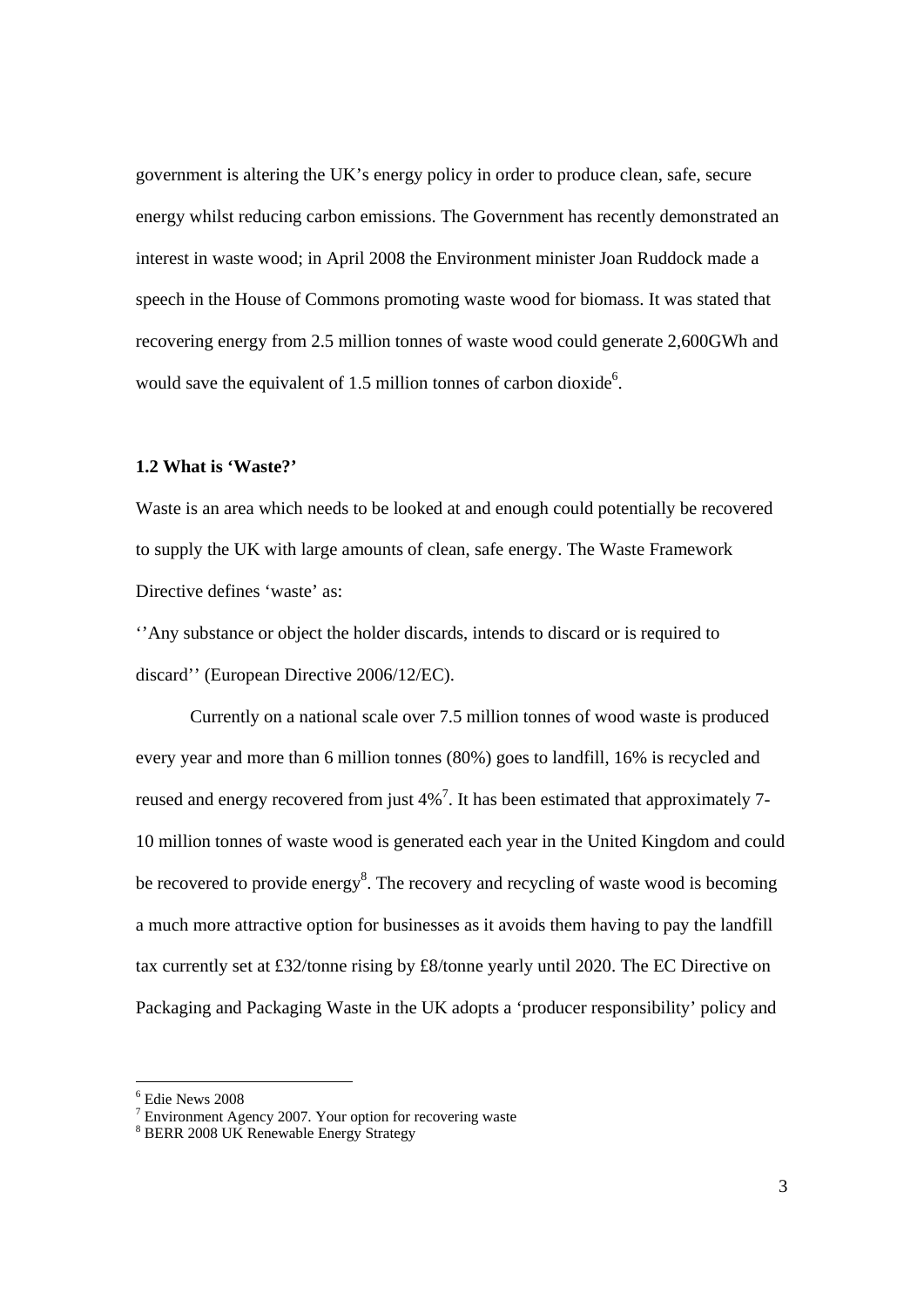the aim of it is to reduce waste going to landfill through reuse, recycling or recovery<sup>9</sup>. It does this by setting targets of recycling and recovery for UK businesses to meet.

'Recycling' refers to the reprocessing of a product in a production process of waste materials for the original purpose or for another purpose. 'Recovery' differs slightly as it essentially recycling waste but including energy recovery e.g. incinerating the waste with recovery of the heat<sup>10</sup>. Targets for recovery and recycling have been set for waste including the waste wood stream included in the Producer Waste Packaging Directive which applies to those businesses who turnover generate more than 2 million pounds per annum and handle more than 50 millions tonnes of packaging a year<sup>11</sup>. The business targets exclude a number of smaller businesses who do not fall under the requirements. The national targets that the UK must meet in 2008 are; overall recovery 60%, overall recycling 55% material specific recycling, paper 60%, glass 60%, metals 50%, plastic 22.5%, wood  $15\%$ <sup>12</sup>. JBT Services are one of the North East's waste and recycling companies.

#### **1.3 Work previously carried out on wood waste**

For waste and recycled wood to make a significant contribution to biomass energy in the North East its availability, suitability and the barriers associated with it must be evaluated. There is a large amount of confusion over using waste wood for biomass such as which materials are classed as waste wood, which categories of waste can be used for fuel and the legislation which applies to waste wood.

<sup>&</sup>lt;sup>9</sup> Defra 2007. Waste Strategy for England

<sup>&</sup>lt;sup>10</sup> Waste Reduction and Recycling Ltd, 2007.

<sup>&</sup>lt;sup>11</sup> Defra 2008. Waste Wood as a Biomass fuel

<sup>&</sup>lt;sup>12</sup> JBT Waste Services 2008.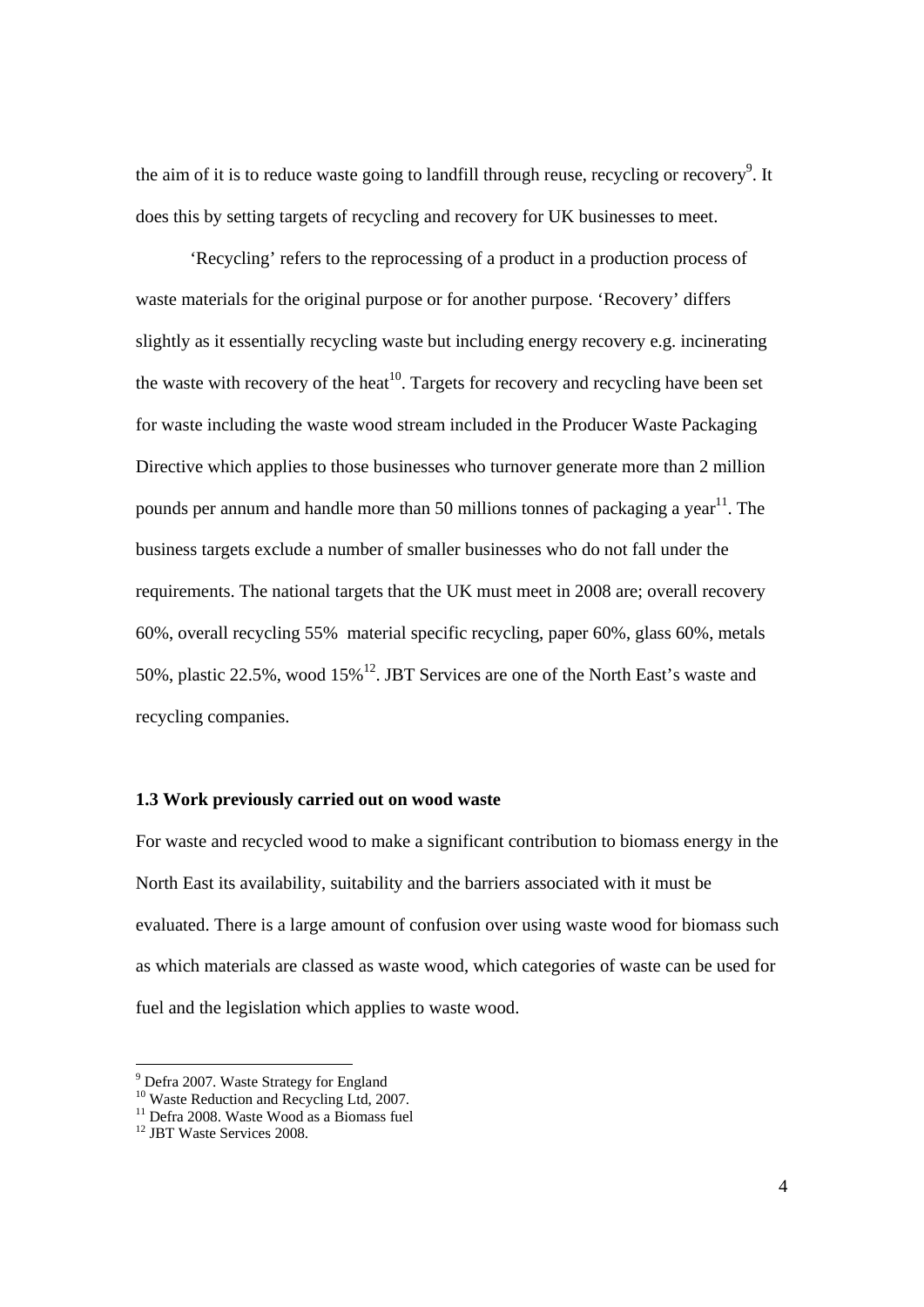The following work has previously been carried out to help in an attempt to provide more detailed information on waste wood:

• **1.3.1'Waste Protocols Project'** – Environment Agency, October 2007 The project tried to develop a Quality Protocol to help define the regulation on 'waste' wood and help remove the confusion over using waste wood as a resource. A Quality Protocol could not be established due to fact that there was too much variation in the standards of wood recovery and the quality of waste wood varied too much.

#### • **1.3.2 'Regional Market Assessment for Wood Waste for North East England'**

#### – WRAP, March 2007

The report carried out by the Waste and Resources Action Programme (WRAP) looked in detail at wood recycling in the North East and identified some of the barriers against using wood waste as a fuel. It identified that there needs to be more accurate figures on the type and volume of wood waste going to landfill.

#### • **1.3.3 'Waste wood as a Biomass Fuel'** – DEFRA, April 2008

This report was written in response to the Government's 'Waste Strategy' report in 2007 where waste wood was identified as a priority material for the recovery of energy. The report provides information to help progress the development of wood waste as a resource.

#### • **1.3.4 'UK Biomass Strategy'** – DEFRA, May 2007

This is a strategy written by the government in response to the '2005 Biomass Task Force Report' to try and bring together current UK Government Biomass policies for energy, transport and industry.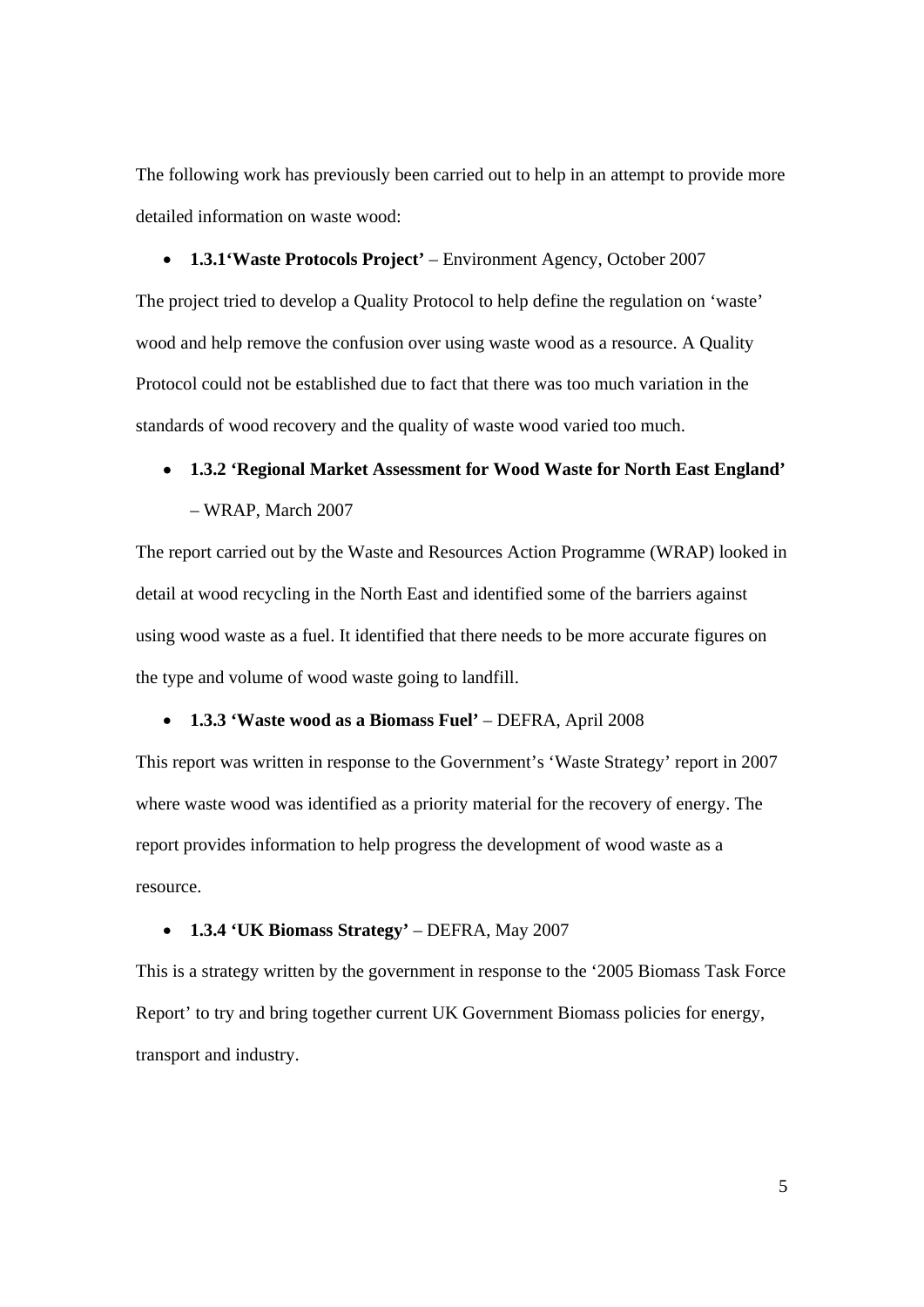Due to increasing interest in the biomass sector the numbers of business and partnerships working within it have also had to expand. Northwoods is the North East's Initiative supporting woodland and forestry businesses. It is an organisation set up to help support timber and tree businesses of North East England. The support available includes business support programmes, research activities and training projects. Other large developments in the region include Wood pellet energy UK at Durham, Egger in Hexham and Sembcorp with a WID-compliant boiler at Wilton. Following the 2007 WRAP report of wood waste arisings in the North East of England there is evidence that the North East has huge potential to contribute to the rising demand on wood through waste, as demand for virgin timber and off-cuts continues to rise.

The Environment Agency has published a position statement<sup>13</sup> helping to try and clarify which waste can be used for biomass, looking at virgin, treated and clean timber in particular. Virgin wood is no longer classed as 'waste' therefore waste regulatory controls no longer apply to it and producers can recover and sell-on virgin wood waste as cut-offs free from regulatory control<sup>14</sup>. In recent years the recycling and energy markets for clean, virgin wood has grown substantially and this is largely due to the deregulation of virgin wood in October 1997. Due to this deregulation virgin wood markets have grown whereas waste wood has not due to implications of it coming from a waste stream, the contaminants it contains and the difficulties with complying with legislation. Waste wood has the potential to become a valuable energy resource; however it has been identified that wide variability still exists in the specifications in waste wood markets. As

<sup>&</sup>lt;sup>13</sup> EA, 2008. Regulatory Position Statement

<sup>14</sup> Environment Agency. Regulatory Position Statement http://www.environmentagency.gov.uk/commondata/acrobat/positionv7\_1870672.pdf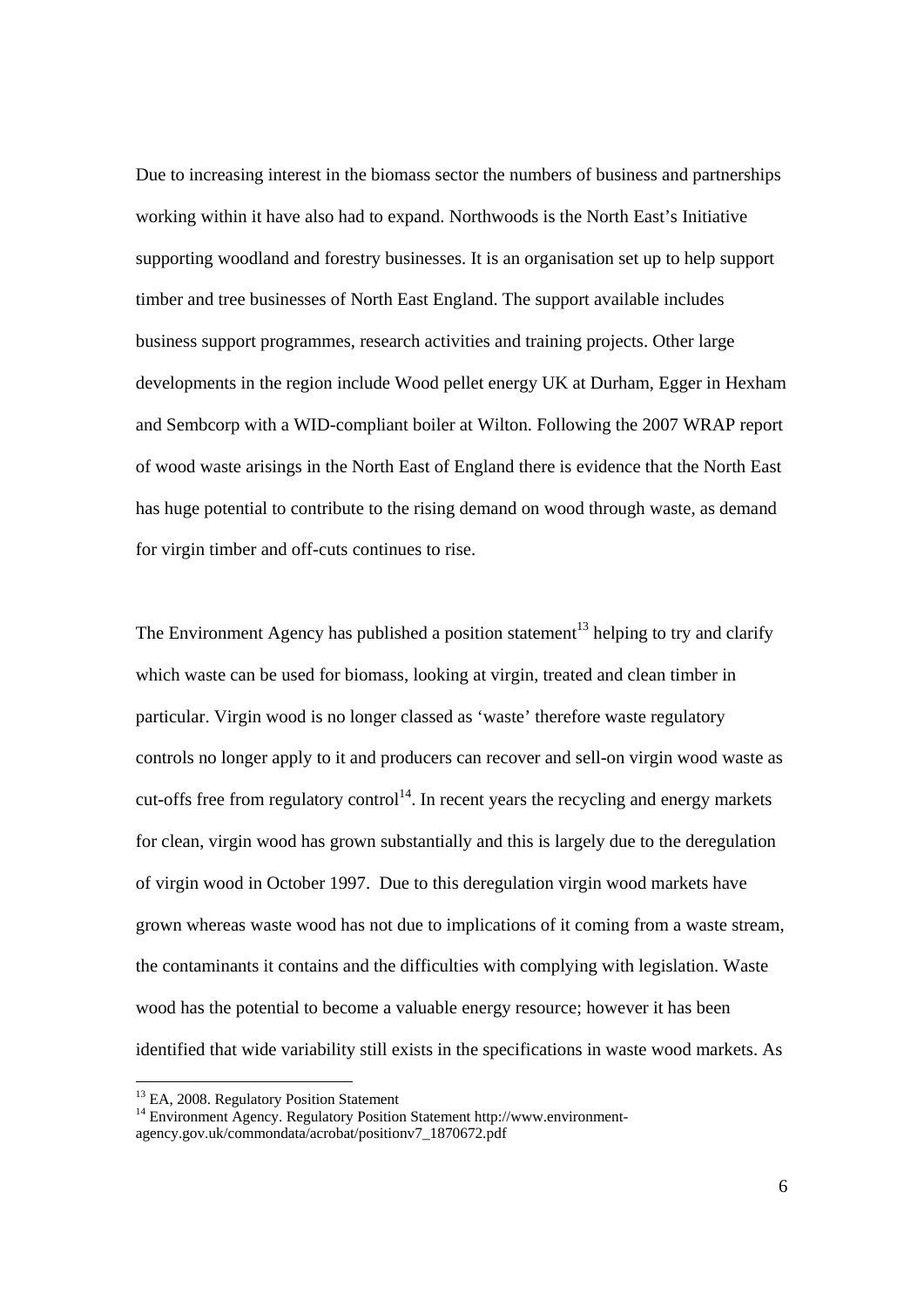the market for waste wood develops it may be possible for a legal standard to be developed so that waste wood can be widely marketed as a product.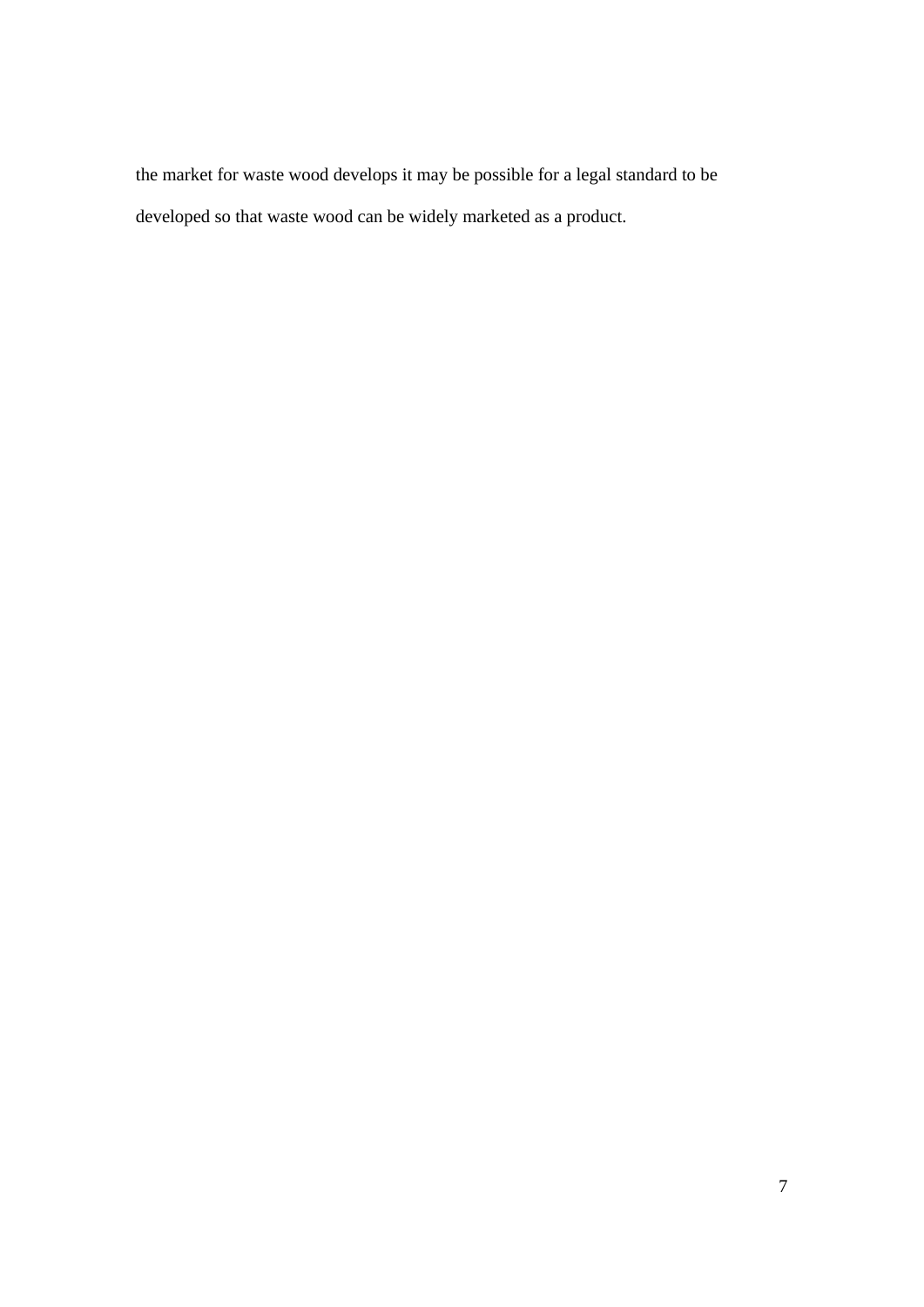## **CHAPTER 2**

## **2.1 LEGISLATION**

In order to address the need to reduce greenhouse gases in the UK Government released the '2007 Energy White Paper'15 addressing the Government's international and domestic energy challenges. The policy framework includes an international and domestic energy strategy to reduce greenhouse gas emissions and to ensure a clean, safe and secure supply of energy. The UK's electricity is a diverse mix; data from 2006 suggest that 36% of energy was generated from gas fired power stations, 37% from coal, 18% from nuclear and just 4% from renewable energy<sup>16</sup>. This mix of energy helps to reduce the risk of heavy dependence on a single fuel source; however in order for the government to meet its target of 20% renewable energy by 2020 considerable improvements need to be made.

 Waste wood arises from a number of mixed streams and a significant problem is identifying where it came from and the possible contaminants it contains, therefore the use waste wood is heavily restricted by the Waste Incineration Directive (WID). Some of this legislation has been criticised for being 'too strict' and preventing wood waste being used as a fuel. The development of new legislation such as the Renewables Obligation should however encourage the support of energy generation from biomass.

<sup>&</sup>lt;sup>15</sup> BERR 2007. Meeting the Energy Challenge: a white paper on Energy'

<sup>&</sup>lt;sup>16</sup> BERR 2008. UK Renewable Energy Strategy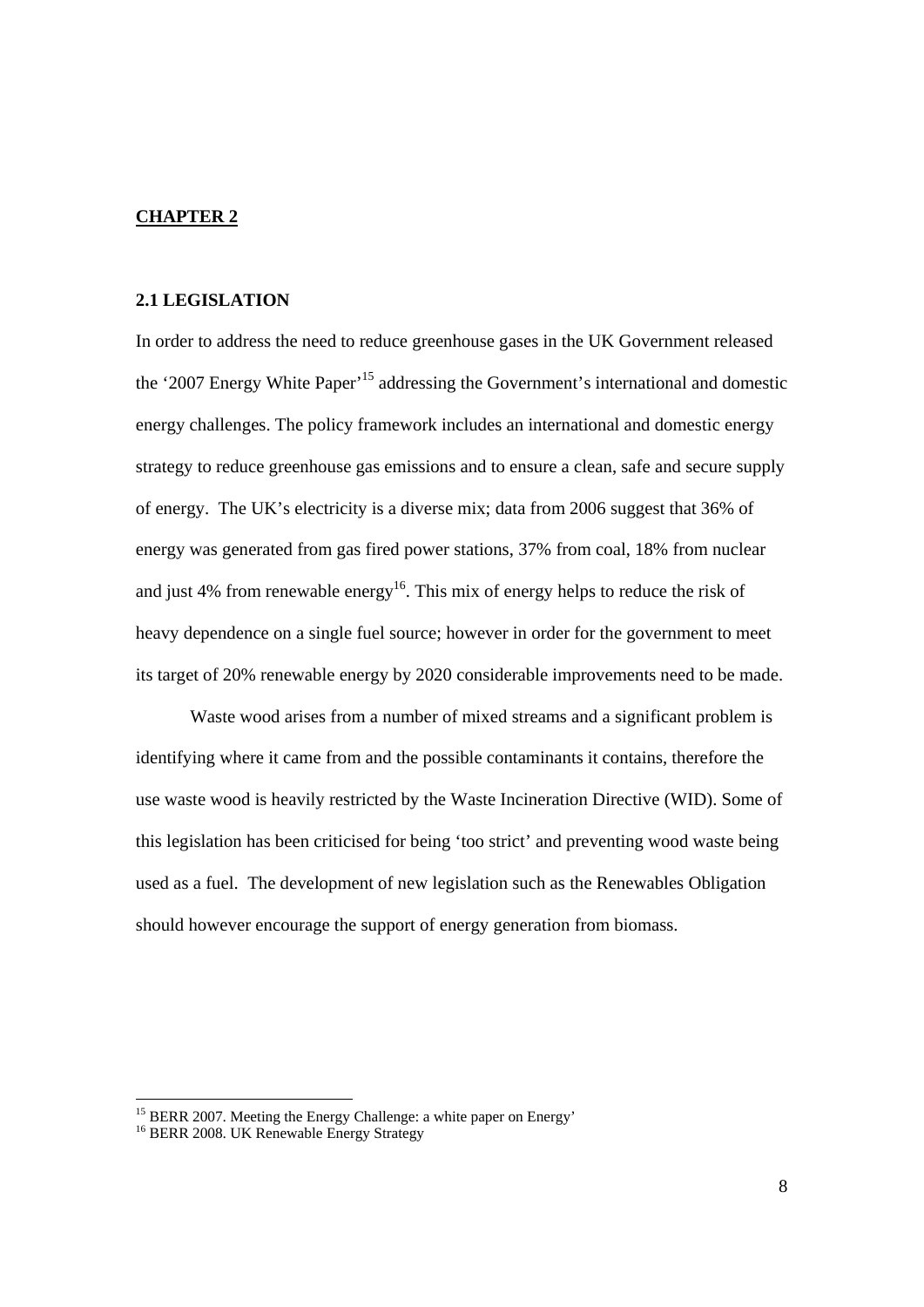## **2.2 The Waste Incineration (England and Wales) Regulations 2002, Waste Incineration Directive (WID)**

The use of waste wood is greatly restricted by requirements set in legislation. The Waste Incineration Directive (WID) is a European law aimed to limit and prevent the negative effects on the environment and human health from the incineration and co-incineration of waste<sup>17</sup>. The WID specifies what biomass waste can be burned for energy. Those materials which are exempt from the Directive are listed below:

- Vegetable waste from agriculture and forestry
- Vegetable waste from the food processing industry
- Fibrous vegetable waste from pulp making
- Fibrous vegetable material from pulp making
- Wood waste

 $\overline{a}$ 

Wood waste is excluded from the WID only if the substance does not contain contaminants, halogenated organic compounds or heavy metals. At present 'clean' (free from halogenated organics, CCA and heavy metals) waste wood can be burnt outside the restrictions of the WID but if the wood contains contaminants then it can only be burnt inside a WID compliant boiler. If accidental contamination occurs during its use e.g. pallets then the WID exemption should still apply because the contamination was not 'as a result of treatment with wood preservatives or coatings.' Wood waste arising from construction and demolition sites is usually heavily contaminated and unlikely to fall under the exemption list and will therefore be covered by the WID. Whether a waste is

<sup>&</sup>lt;sup>17</sup> NetRegs 'Waste Incineration Directive' http://www.netregs.gov.uk/netregs/275207/1108823/1495391/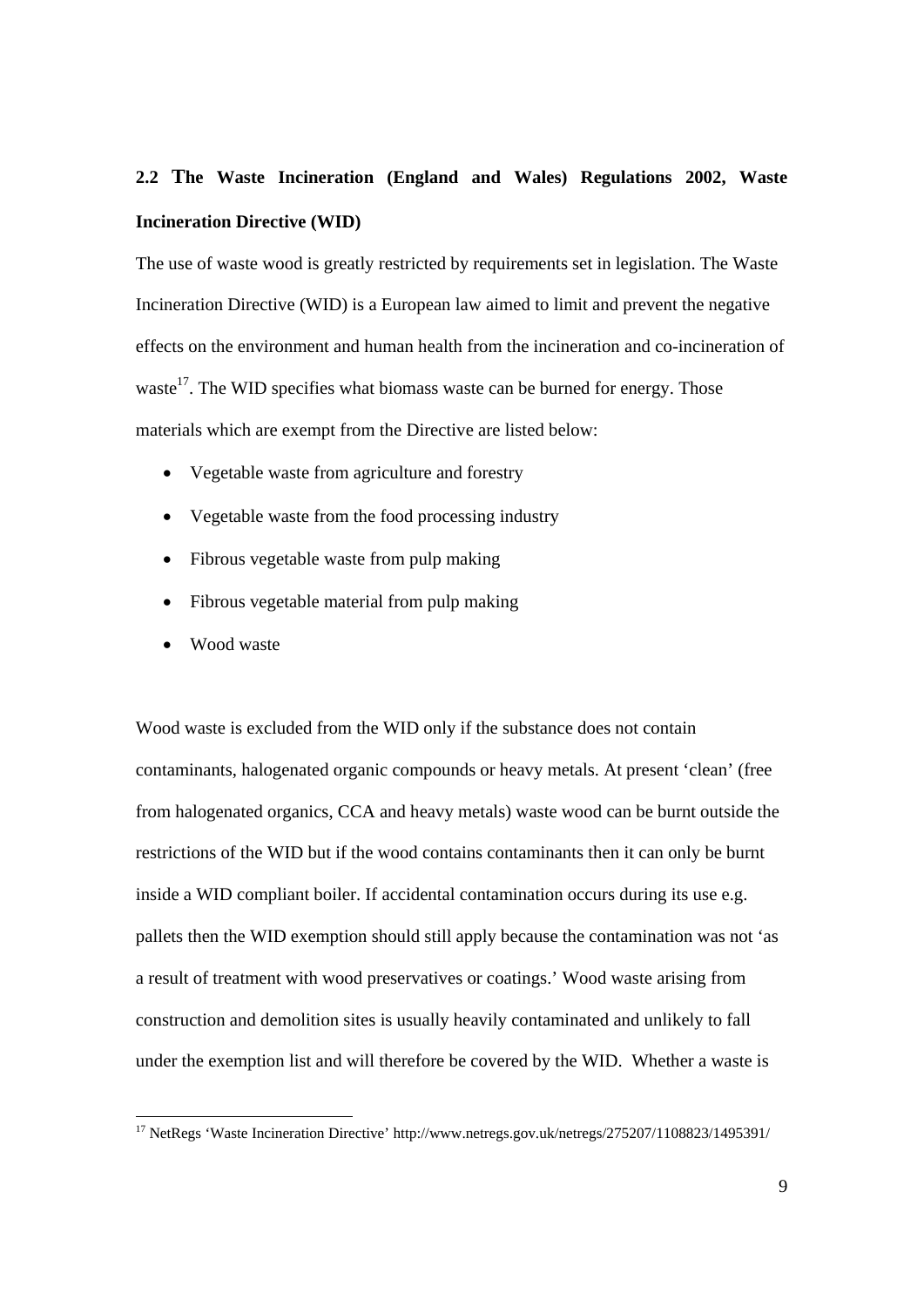'WID-exempt' can only be determined if the waste is non-hazardous, the use of hazardous waste as a fuel requires compliance with IPPC A(1) and WID in all cases.

A concern with the WID is that it does not specify at which point in the production the wood becomes contaminated e.g. if fibre board was already contaminated then the final product may also be contaminated so exclusion may not take place. Another problem is how the operator demonstrates that the waste wood has not been treated and how they prove this to the WID regulators i.e. the EA.

In the North East 'Sembcorp' is one of the few wood processing sites which has a WID-compliant boiler on site. Sembcorp receives treated waste wood from all regions in the North East including civic amenity wood waste from UK Wood Pellet Energy Ltd.

It is important to try and resolve any ambiguity in legislation to promote and encourage waste wood for energy recovery. Table 2.1 has been constructed in order to try and solve any ambiguity with the WID. The government recognises that some manufactures producing for example, fibre board do not use halogenated substances or heavy metals. However if the fibreboard was made with already contaminated wood then the final product may also be contaminated. However a problem with this in WID is that WID does not state at what point contamination has to take place. You have to get round this by the operator or manufacture demonstrating that the wood is not contaminated; the only way really of doing this is to carrying out a series of scientific tests on the wood. Although WID clearly states that if the wood waste has been contaminated with halogenated materials or heavy materials then it is not exempt from the WID; the Directive differs/changes when talking about wood pallets and contamination. Wood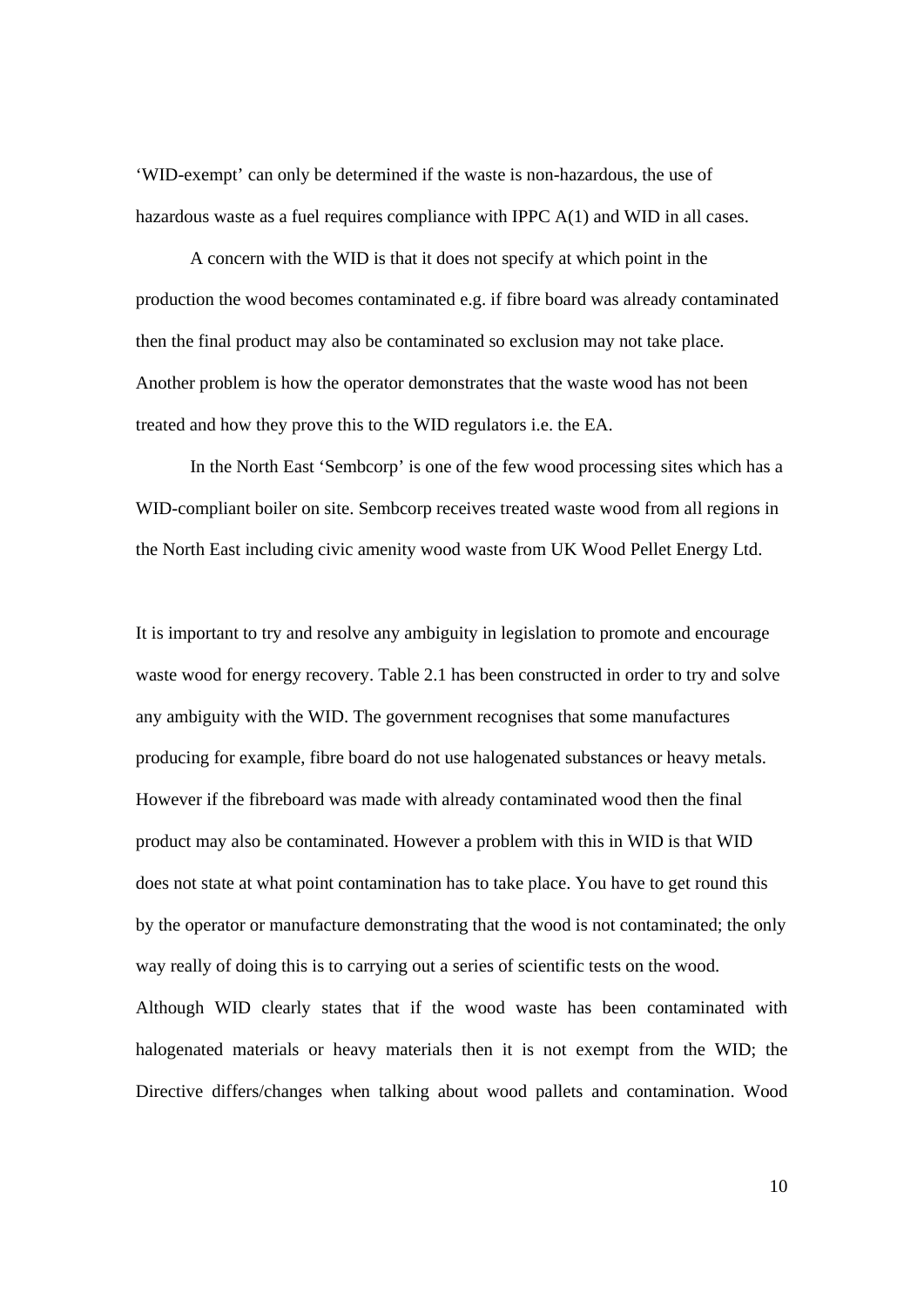pallets are still excluded from WID if 'accidental or unintentional' contamination (DEFRA, WID).

Another the difficulty with WID is identifying whether the waste wood has been treated or not and what specific chemicals and substances the wood may contain. It indicates that 'clean' waste wood is acceptable for energy recovery however there could be ambiguity as what is classed as 'clean' wood waste. The EA describes 'clean' waste wood as wood which has not been treated and therefore does contain the chemicals and treatments such as preservatives, oils, tar and halogenated flame retardants (EA, 2008). In order to make sure only clean waste wood used a common standard should be developed and the potential effects of the contaminants of human health and the environment should be analysed.

| Legislation                   | <b>Ambiguity</b>                | <b>Interpretation</b>                            |
|-------------------------------|---------------------------------|--------------------------------------------------|
| WID                           | The term 'waste'?               | Defined by the Waste<br>Framework Directive (See |
|                               |                                 | Fig $1$ , Note $1$ )                             |
|                               | Which types of waste are        | See Note 2 in Fig 1                              |
|                               | classed 'exempt' in the<br>WID? |                                                  |
|                               | What is class as 'waste         | No true definition $-$ see                       |
|                               | wood'?                          | Objective 2 in report                            |
|                               | Clean' non-virgin timber        | Non-virgin timber which                          |
|                               |                                 | does not contain                                 |
|                               |                                 | halogenated compounds or                         |
|                               |                                 | heavy metals                                     |
|                               | Accidental contamination        | No specific compounds are.                       |
|                               |                                 | listed so difficult to                           |
|                               |                                 | determine                                        |
| <b>IPPC</b> and Environmental | Applies to installations        | Applies to those boilers                         |
| Permitting                    | burning more than 0.4           | with a thermal heat input                        |
|                               | megawatts                       | $>400$ kWth                                      |

Table 2.1 Examples of some of the ambiguity and confusion associated with WID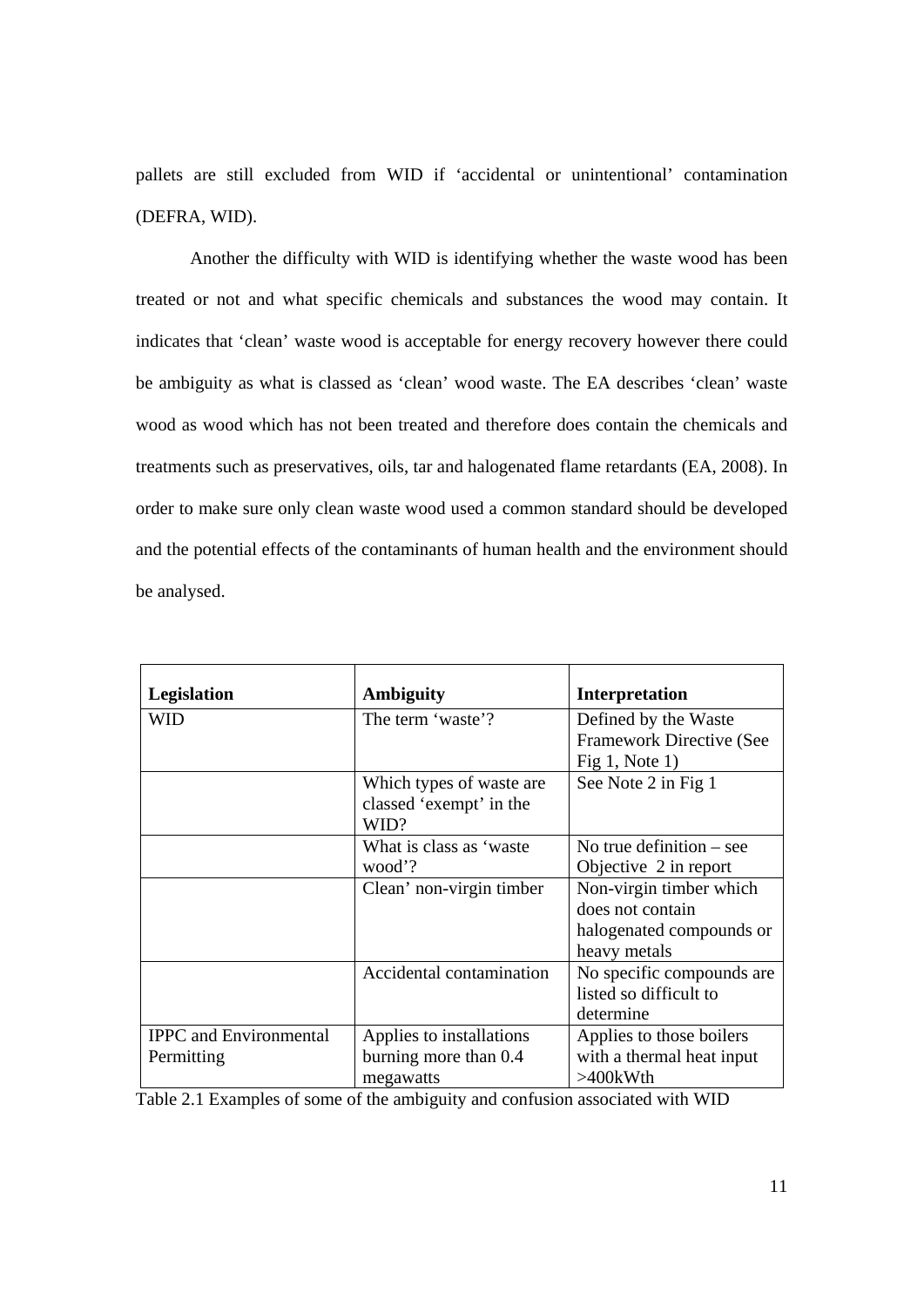## **2.3 Environmental Permitting (England and Wales) Regulations 2007 SI 2007 No.3538**

Environmental permitting is a useful tool often used as part of the compliance system to meet the requirements set the European Environmental Directives (Directives). The environmental Permitting Regime requires operators to obtain permits for some facilities; all waste wood processing sites must hold an Environmental Permit (EP). Environmental permitting came into force in the UK in April 2008 under DEFRA and the EA and combines IPPC and Waste Management License. EP was developed by DEFRA, Environment Agency and the Welsh Assembly Government as a process to make existing legislation more efficient and to help deliver permitting and compliance effectively.

#### **2.4 Integrated Pollution Prevention and Control Directive (96/61/EC)**

 An IPPC permit is required by wood-based panel industries under Schedule I of the Environmental Permitting Regulations<sup>18</sup>. If the site is covered by IPPC or Waste Managing License (WML) then an EP applies. Where IPPC applies then there must be evidence of using the Best Available Technology (BAT) which is a requirement set by the EA under IPPC.

An Environmental Permit is required in:

- 1) Installations which carry out schedule 1 activities which are the most polluting IPPC sites e.g. chemical industry, mining industry, waste management etc.
- 2) A waste operation

 $\overline{a}$ 

 $18$  Defra 2008. Integrated Pollution Prevention and Control Directive (96/61/EC)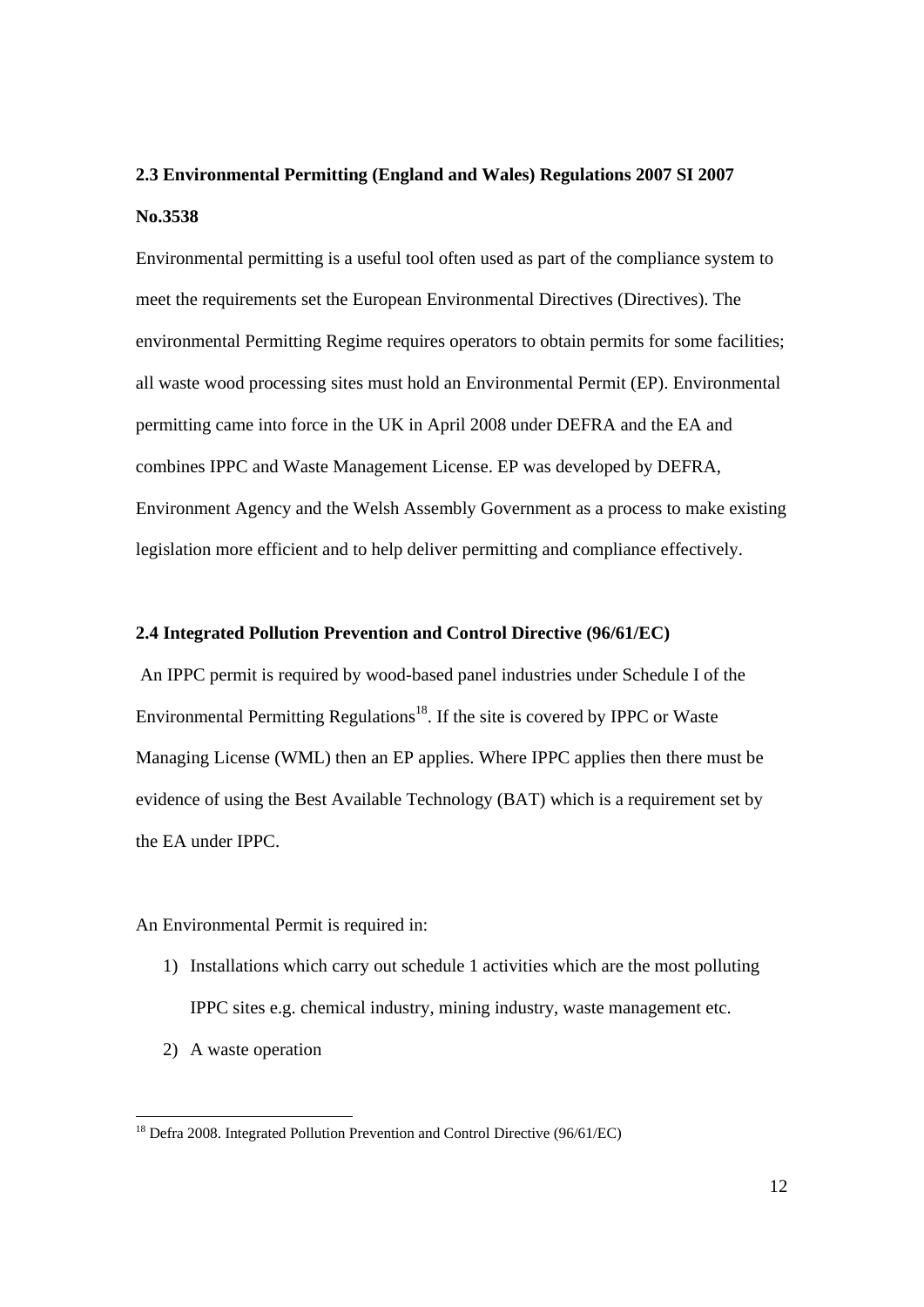3) A mobile plant (carrying out either one of the Schedule 1 activities or waste operation

The industrial activities included in the IPPC element of Environmental Permitting Regulations are split into three categories and regulated by two different bodies. (See Table 2.2);

## $\triangleright$  Part A(1) – The Environment Agency

The Environment Agency regulates what it considers to be the most polluting industries, A(1). These are regulated for emissions to land, air, water and other environmental considerations.

## $\triangleright$  Part A(2) and Part B – Local Authorities

Local Authorities regulate the less polluting industries Part A(2) for emissions to land, air and water and lesser polluting Part B activities which are regulated for emissions to air only.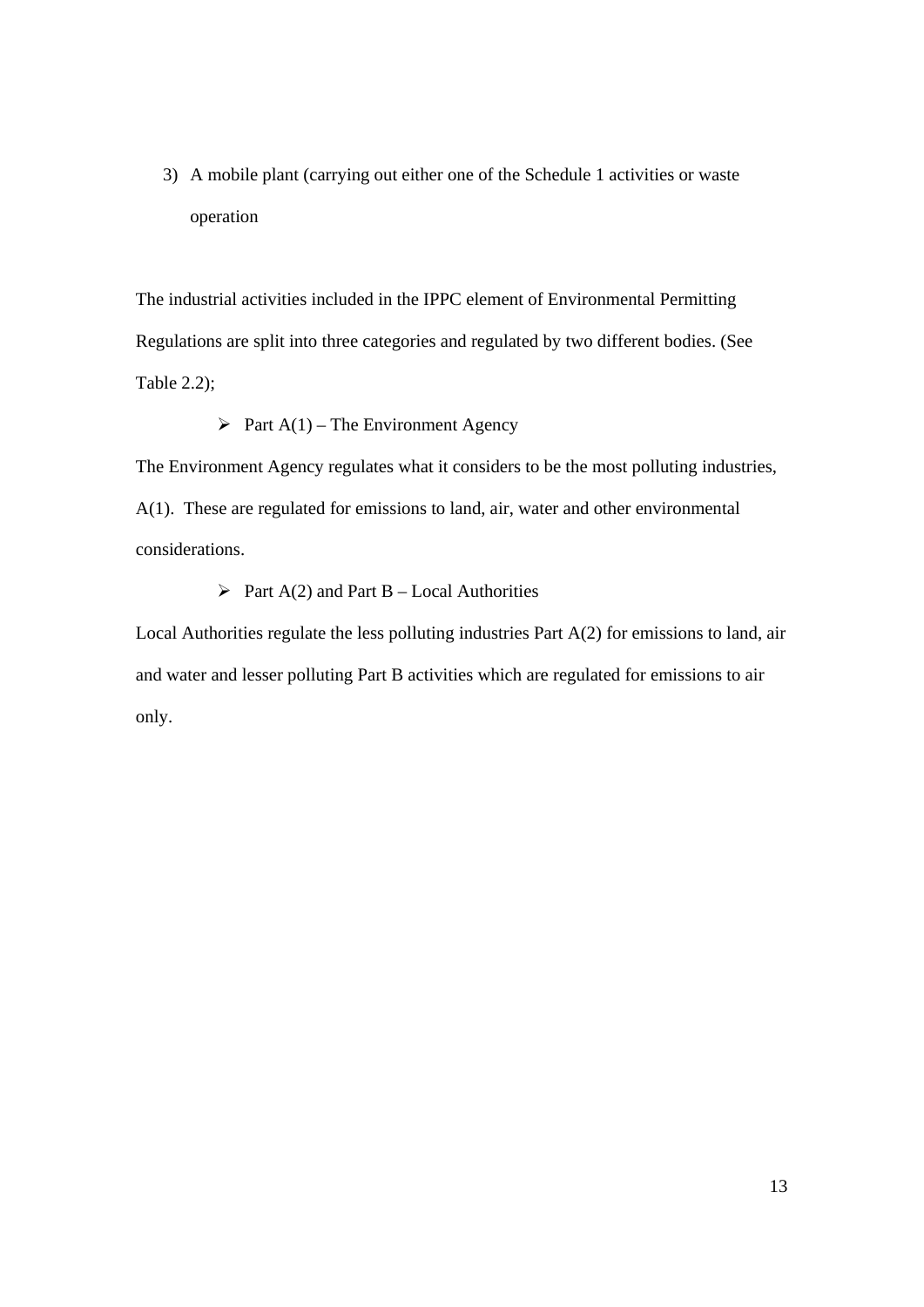| <b>Regulatory Body</b>    | <b>Installation</b>       | <b>Site Activities</b>        |
|---------------------------|---------------------------|-------------------------------|
| <b>Environment Agency</b> | Part $A(1)$ installations | Part A $(1)$ - Most polluting |
|                           | Part A (1) mobile plant   | sites                         |
|                           | Waste operations          | Emissions to land, air and    |
|                           |                           | water.                        |
| <b>Local Authority</b>    | Part $A(2)$ installations | Part 1 (2) - Less Polluting   |
|                           | Part B regime             | sites, emissions to land, air |
|                           | Part A (2) and Part B     | and water.                    |
|                           |                           | Part B - Emissions to air     |
|                           |                           | only                          |

Table 2.2 – IPPC Regulatory controls

This legislation applies to the burning of waste wood under the second bullet point 'a waste operation'. A waste operation is defined as the disposal and recovery of waste as defined by the Waste Framework Directive<sup>19</sup> and therefore requires an EP.

Some installations in the UK do not need an Environmental Permit but they do have to be registered by the Environment Agency within the UK. The exemption requirements set by the Environment Agency are as follows:

• 'Burning waste as a fuel in an appliance if the total net input is less than 0.4 megawatts or if the appliance is used together with or (whether or not it is

 $\overline{a}$ 

<sup>&</sup>lt;sup>19</sup> Defra 2007. Waste Strategy for England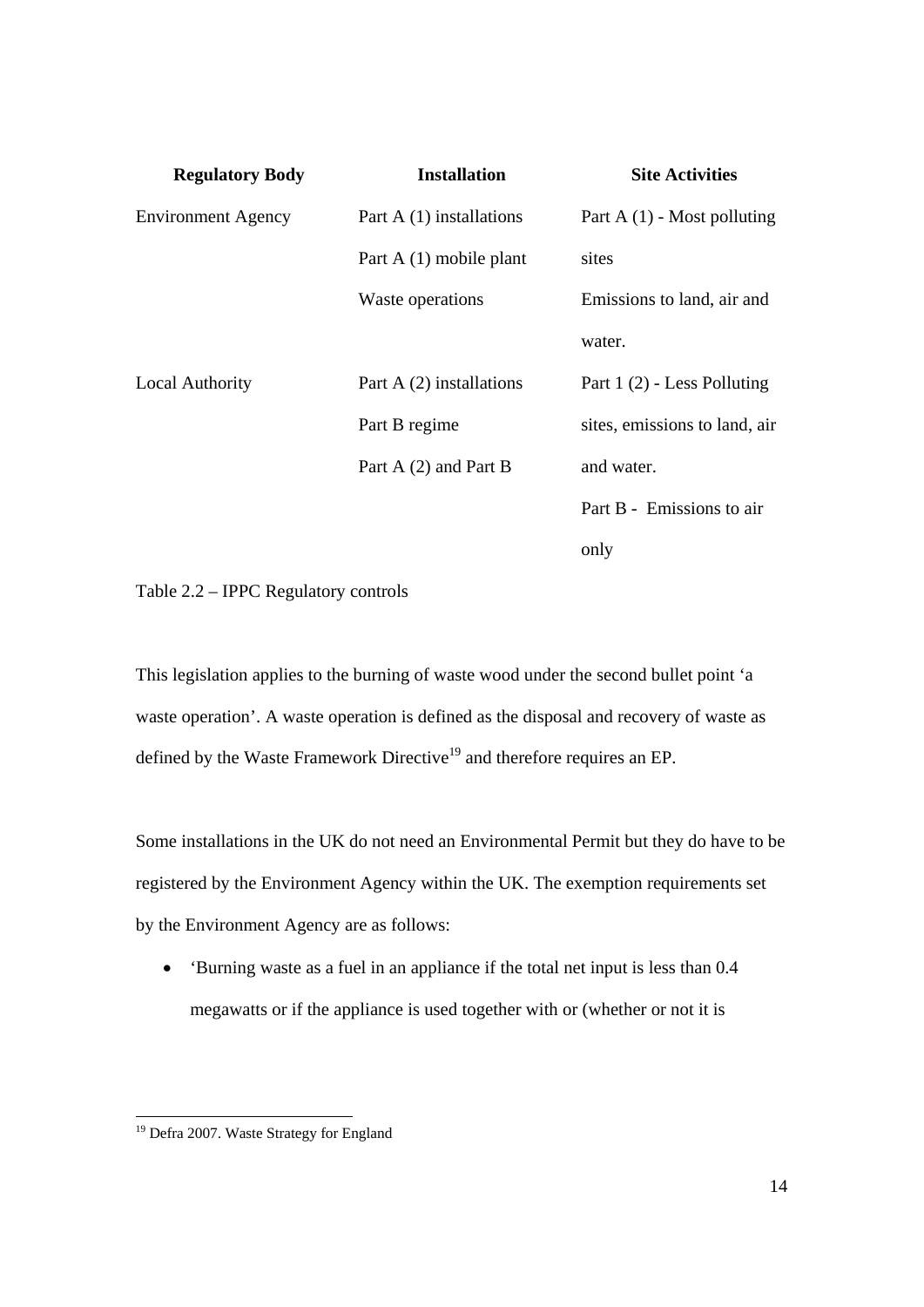operated simultaneously with other appliances) and the aggregate net rated thermal input of all the appliances is less than 0.4 megawatts.'20

Therefore wood waste can be used as a fuel if the application is rated as than 0.4 megawatts; if the total net input is greater than 0.4 megawatts then an Environmental Permit is required (Table 2.3). If two appliances are used and the total thermal input exceeds 0.4 megawatts then an EP is still required. ('The 'total net input' refers to the maximum rate at which waste can be burned on a continuous basis in an appliance multiplied by the calorific value of the fuel and expressed as megawatts thermal'). The waste being burned must be clean and contains no contaminants in order to qualify for exemption otherwise the waste would have to be burnt in a WID-compliant boiler.

| <b>Total thermal input</b> | Legislation that applies to the application              |
|----------------------------|----------------------------------------------------------|
| $< 0.4$ MW                 | Clean Air Act 1993                                       |
|                            | <b>Local Authority Control</b>                           |
| $0.4MW - 3MW$              | <b>IPPC</b> Part B                                       |
|                            | <b>Local Authority Control</b>                           |
| $3MW - 50MW$               | <b>IPPC</b> Part $A(1)$                                  |
|                            | <b>Environment Agency and Scottish Protection Agency</b> |
| $>50$ MW                   | Large Combustion Plant Directive and IPPC Part $A(1)$    |
|                            | <b>Environment Agency and Scottish Protection Agency</b> |
|                            |                                                          |

Table 2.3 Environmental Regulation of Biomass

 $\overline{a}$ 

 $20$  NetRegs 2008. Waste Incineration Directive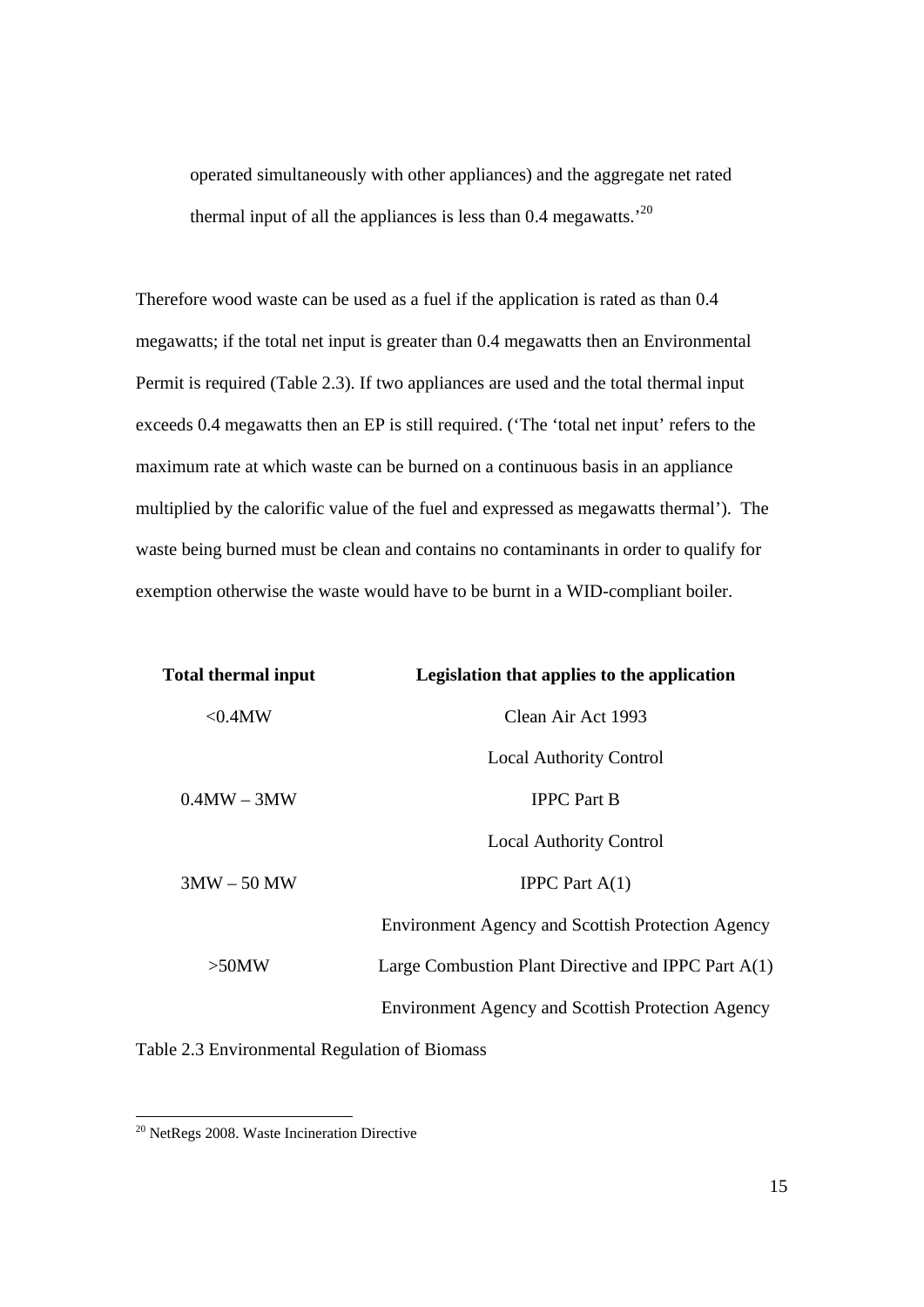#### **2.5 Landfill Directive (1999/31/EC**)

The Landfill Directive has a significant influence on the recovery and re-use of waste wood. Since October 2007 the implementation of the EU Landfill Directive 1991/31/EC has required all non-hazardous waste to be treated before it is sent to landfill<sup>21</sup>. Sorting the waste and extracting recyclable waste is included in the treatment process as it reduces the volume of waste and this therefore helps facilitate to segregate wood from ending up in landfill. The landfill tax in 2008 is £32/tonne and continually increasing until the year 2010 so reduction in the tonnage of waste is desirable.

#### **2.6 Renewables Obligation**

The Renewables Obligation (RO) came into force in the UK in 2002 and requires all licensed electricity suppliers to source a percentage of the electricity supplied from eligible renewable sources, including both dedicated and co-fire biomass<sup>22</sup>. The percentage set under the RO increases each year and is 6.7% for 2006/2007, rising to 15.4% by 2015/16 and 20% in 2020<sup>23</sup>. The 'Renewable Strategy' released in 2008 proposes increasing the RO to encourage up to 30-35% of electricity generation from renewable sources by 2020. It was developed as an incentive to encourage the development of renewables in the UK. The RO has increased the profitability of renewable energy; however there has been some criticism of the legislation. According to BERR the RO was not offering enough support for the development of renewable technologies and as a result amendments were made to the RO which came into action on the  $1<sup>st</sup>$  April 2006 so that energy could be recovered from mixed wastes including waste

<sup>&</sup>lt;sup>21</sup> Defra 2008. Landfill Directive (1999/31/EC)<br><sup>22</sup> Ignite 2008.

<sup>&</sup>lt;sup>23</sup> BERR 2008 UK Renewable Strategy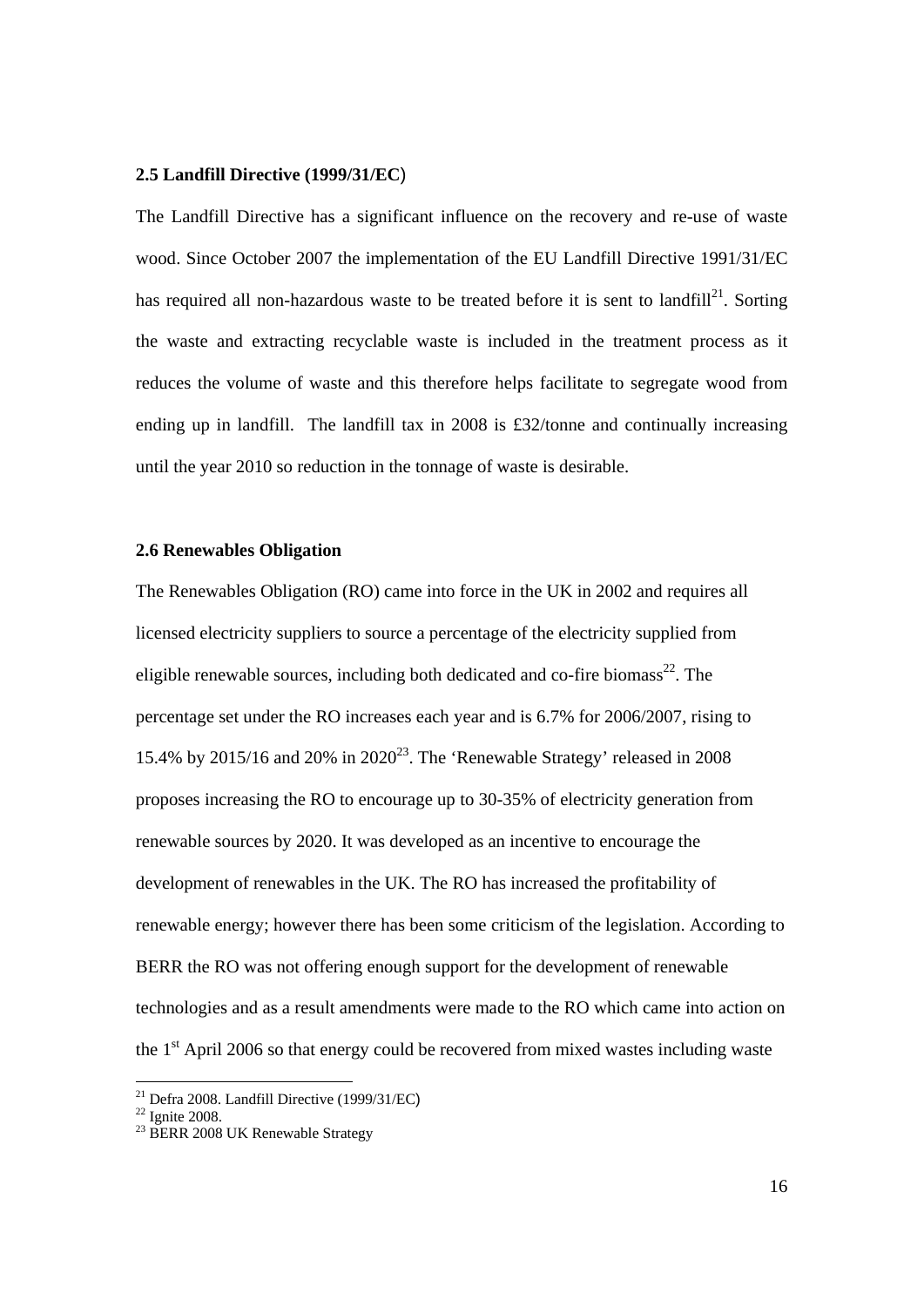wood whilst still being eligible under the ROC. As a result of the RO electricity costs are increased to provide funding for electricity generation from renewable projects.

Compliance with the RO can be achieved by acquiring ROCs from generation or purchase, or paying a buy-out price  $(\text{\pounds}33.24/\text{MWh } 2006/7)^{19}$ . By providing ROCs a market value is provided for electricity generation from renewable sources. On the  $20<sup>th</sup>$ July 2006 the average price for ROCs was £40.62/MWh. UK Authorities have expanded ROC to allow plants to burn mixed waste without losing eligibility for ROC as well as amending the definition of 'pure biomass' so that waste wood and other biomass fuels can be included.

The Renewable Obligation has received criticism from some organisations involved with waste wood and its use. An issue which has been raised is the long term effectiveness of ROCs as prices of ROC are volatile<sup>24</sup> (Greenpeace report, 2005). A report written by an environmental reuse and recycling company, 'Green-Works' has criticised ROCs as acting as a barrier in trying to improve waste wood as a resource. The main points highlighted in the report were the difficulties in meeting the requirements set by ROC measuring the biogenic content in the fuel that the power plant wishes to burn on a continuous basis. They suggest that through the Producer Responsibility Obligation Regulation a simplified procedure could be developed so that a responsibility is placed on the fuel blenders to produce a compliant fuel rather than power stations who do not have the time or space to measure incoming fuel<sup>25</sup>. The ROCs are only awarded to those companies who produce electricity from CHP, the idea of a 'heat ROC' should be

 $24$  Greenpeace 2005

<sup>&</sup>lt;sup>25</sup> BERR 2007 'Green Works' 'Reform of the RO: Response from Green Works'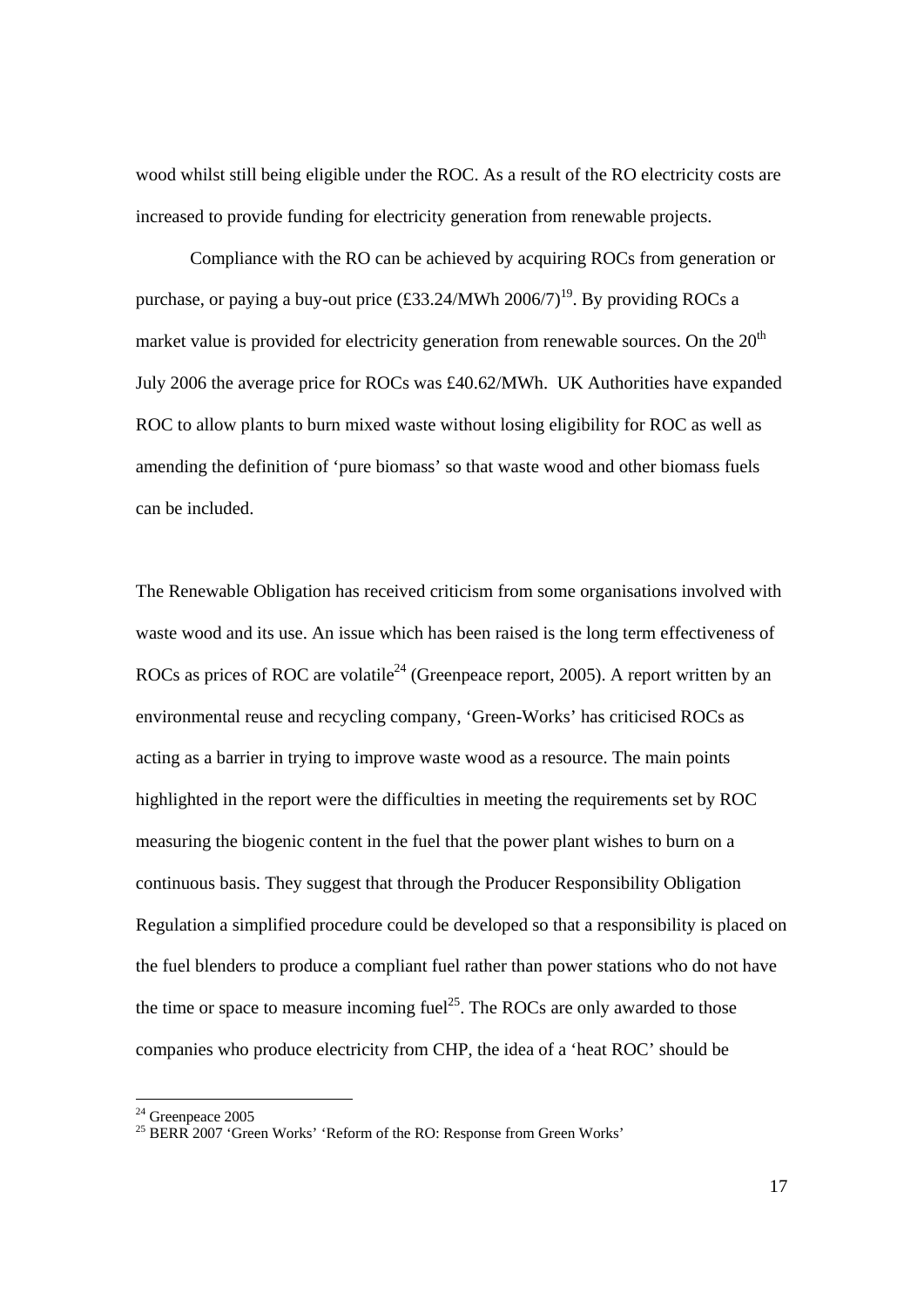considered and would mean that additional income would be supplied and encouraging the expansion of heat supply from waste wood. The RO policy cannot help reach the target for 20% renewable generation alone, additional policies are needed which build on the work and principles carried out by the RO.

#### **2.7 EC Packaging and Packaging Waste Directive 94/62/EC**

In the UK the 'Packing Directive' was implemented in 2007 through the Producer Responsibility Obligations (Packaging Waste) Regulations 2007 aimed at energy recovery, re-use and recycling of packaging<sup>26</sup>.

The 'Biomass Strategy' has estimated that 4.5 million tonnes of waste wood is produced every year which could be recovered for energy generation<sup>27</sup>. Most of this waste is disposed to landfill showing poor management of resources as much of the discarded waste could potentially be recovered and recycled. The Government's intention in reducing waste to landfill was encouraged further by the adoption of the 'Packaging Directive' in 2007 which aimed to re-use and recycle packaging. The recycling targets have been revised annually since 2004 and increased so that 60% of overall packaging waste should be recovered and 50% minimum and 80% maximum recycled by 2008<sup>28</sup>. The 2008 targets requires member states to recycle 60% of glass and board, 55% of metals, 22.5% of plastics and 15% of wood packaging by 2008.

 Under the Directive there is some confusion as to what wood waste classes as 'reclaimed' and 'recovered'. For wood pallets it has been suggested by the European Commission that wooden pallets with very small repairs could be considered as being

<sup>&</sup>lt;sup>26</sup> BERR 2008 EC Packaging and Packaging Waste Directive 94/62/EC

 $27$  Defra 2007. UK Biomass Strategy

<sup>28</sup> BERR 'Packaging in the EU'

http://www.berr.gov.uk/sectors/sustainability/packaging/Packaging%20in%20the%20EU/page38919.html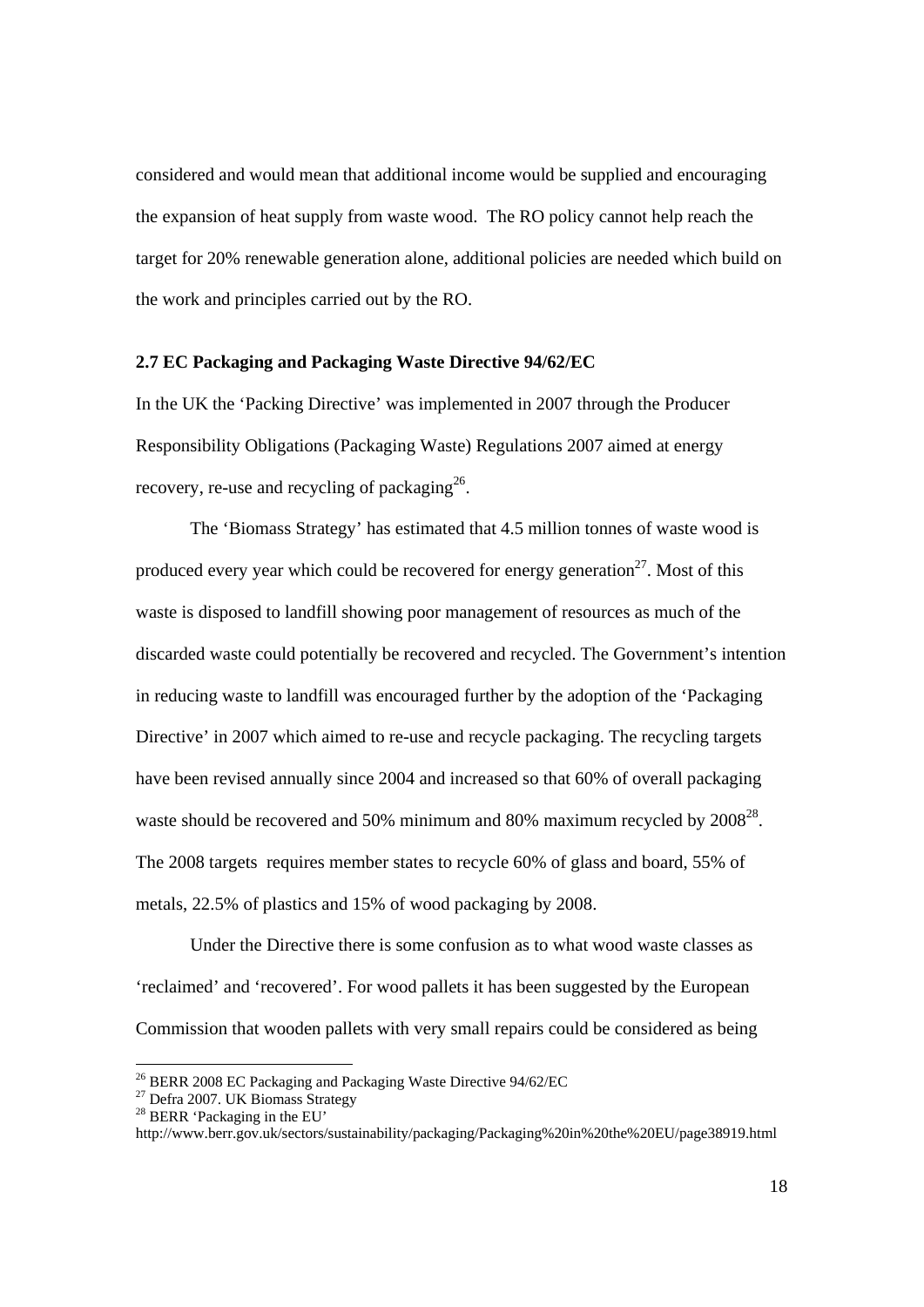reused whereas those in need to major repairs should be considered as recycled, for example, 3 broken pallets into 2. In order to meet the 15% recycling waste wood an agreement needs to made on the criteria of what is considered as 'recycled' and 'reclaimed'.

#### **2.8 UK Waste Protocol Project, Environment Agency**

This project was developed in 2007 and commissioned by the Technical Advisory Group (TAG) made up by representatives from the Environment Agency, the Waste and Resources Action Programme (WRAP) and industry to try and help provide more certainty as to what actually constitutes 'waste' wood and how it can be fully recovered in order to reduce waste to landfill. The Protocol had two aims; to clarify the steps needed for waste wood to be used as a resource by industry and to produce a regulatory position statement explaining the regulations industry has to comply with to use waste wood<sup>29</sup>. Producing a Quality Protocol for a particular waste stream would define the point at which waste may become a non-waste product and could be re-used by business or industry. Unfortunately a Quality Protocol could not be produced for clean waste wood because the EA recognised that there was still wide variability in the specifications of waste wood markets.

The Protocol, however, has proved successful for other waste products, for example it produced the first Quality Protocol for compost allowing producers to create a type of compost which was no longer classed as a waste<sup>30</sup>. The protocol is currently running for a second year until 2009 and if more research is under taken a Quality

<sup>&</sup>lt;sup>29</sup> EA, 2007 Regulatory Position Statement

<sup>&</sup>lt;sup>30</sup> EA 'Year Two for the Waste Protocol Project'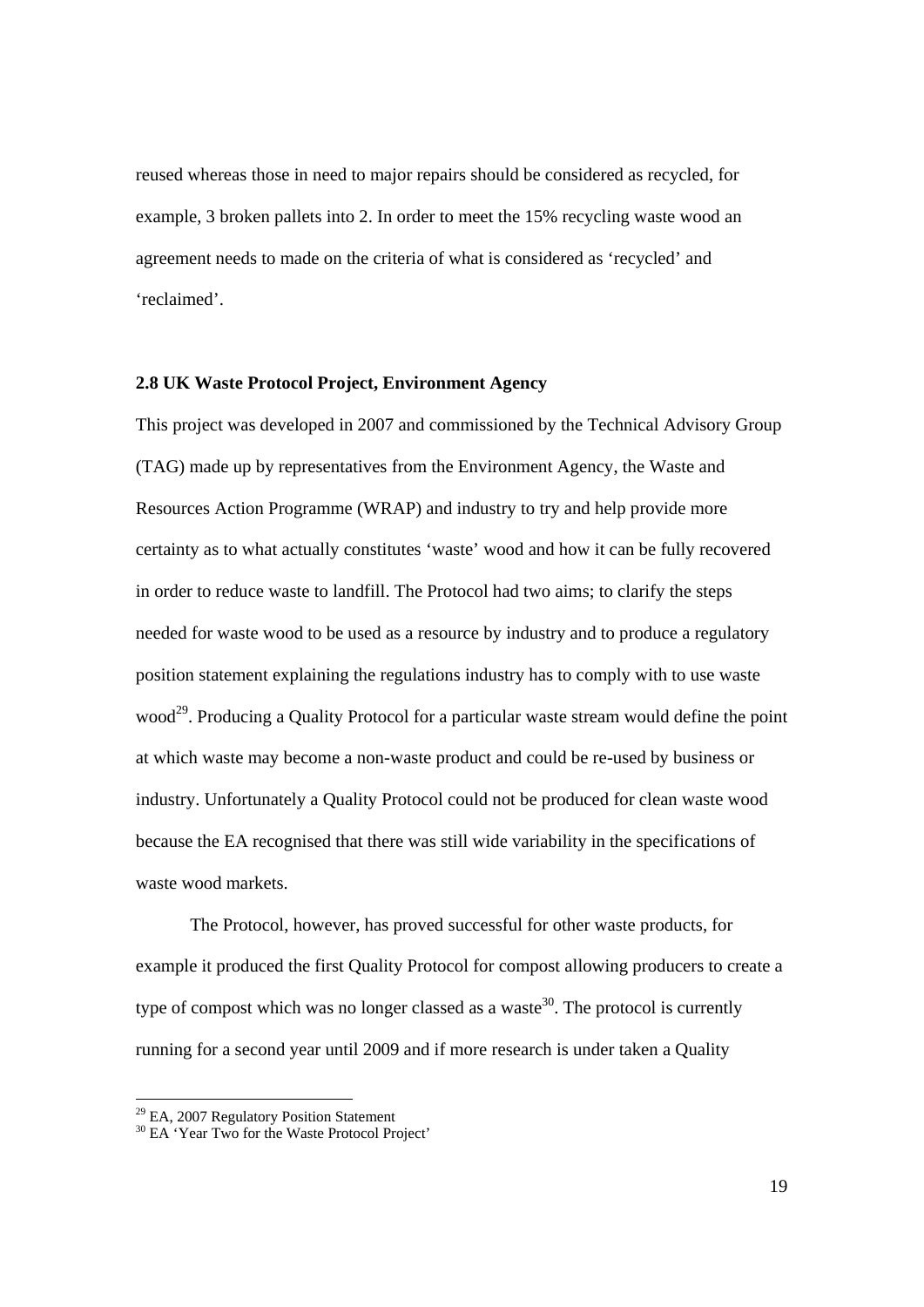Protocol may be produced for wood waste making it a marketable product and helping to develop the wood recycling industry.

#### **2.9 Clean Air Act 1993**

The Clean Air Act aims to control domestic and industrial emissions to improve air quality by creating regulations to control smoke emissions, chimney heights and the content and composition of motor fuels $^{31}$ .

 It is important that the burning of waste wood complies with this Act through the necessary contaminant removal processes and the biomass boiler selection. If units of over 400kW net rated thermal input are used to burn wood fuel then approval for the installation must be obtained under IPPC. Chimney height may be required under Section 14 under the Clean Air Act 1993 for furnaces 'under local authority authorisation.' Those installations which have a net thermal input below 400kW will still be required to comply with the regulations outlined under the Clean Air Act, for example prohibiting the emissions of dark smoke into the atmosphere.

 Under the Clean Air Act Regulations the emissions of dark smoke caused by the burning of timber and any other waste matter which 'results from the demolition of a building or clearance of a site in connection with may building operation is exempt from Section 1 of the Clean Air Act' provided that dark smoke emissions are minimised and that there is no other reasonable safe manner of disposing the waste. Trying to identify 'no other reasonable safe manner of disposing the waste' may be difficult as landfill is an easy and viable option for disposal.

<sup>31&#</sup>x27;Clean Air Act 1993' c.11 http://www.opsi.gov.uk/ACTS/acts1993/Ukpga\_19930011\_en\_1.htm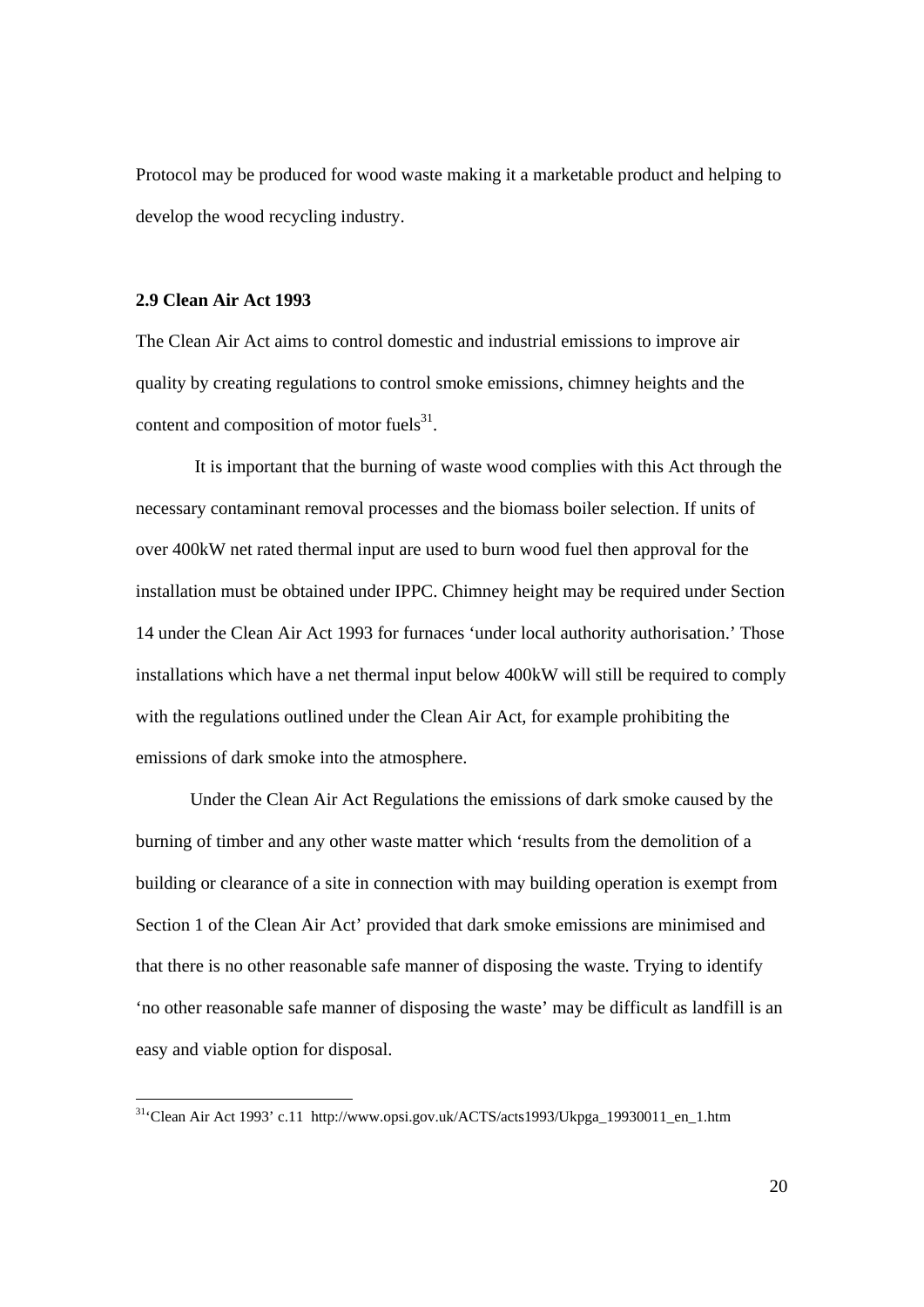#### **2.10 Smoke Control Areas**

This legislation and changes in fuel usage has helped UK meet the air quality standards for sulphur dioxide and particulates set by EU Directive 80/779/EEC.

There are some parts of the North East which have 'Smoke Control Areas' which makes it is an offense to emit smoke from a chimney, furnace or boiler in these areas. This regulation rarely applies to the burning of woodfuels as ovens, wood burners and stoves have been made exempt by Statutory Instruments under the Clean Air Act. These have passed tests showing that they are able to burn woodfuel without emitting smoke<sup>32</sup>. Waste wood will only be exempt from the act if it does not contain halogenated organic compounds or heavy metals as a result of wood treatment, expressing particular concern with waste wood originating from construction and demolition sites.

#### **CHAPTER 3**

 $\overline{a}$ 

 $32$  UK Smoke Control Areas http://www.uksmokecontrolareas.co.uk/index.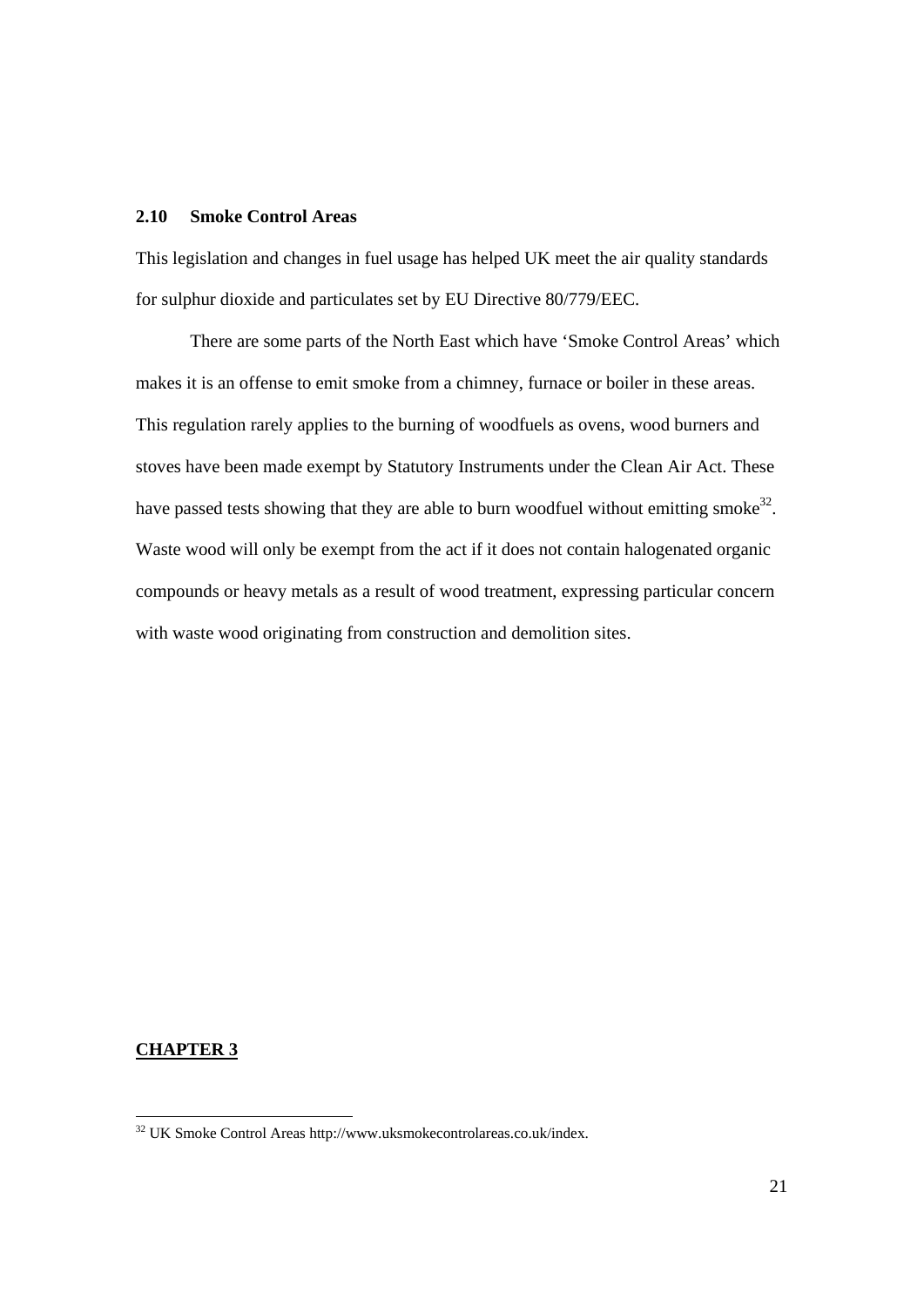#### **3.1 WASTE WOOD**

In order for waste wood to become a valuable resource and a marketable product it needs to be made clear to businesses and industry how it can be used as a resource, how it can be recycled and the regulations which apply. A large problem with classifying wood waste is that there is no clear definition of what falls under 'waste' wood. Under the WID directive only 'clean' waste wood may be allowed to be burnt and used as a fuel. With no clear definition of what waste wood is and how it can be used as a resource this may

- restrict its use as a fuel
- encourage businesses to dispose their wood waste by sending it to landfill
- promote treated waste wood finding itself into the clean waste recycling stream and therefore affecting the quality of the end product.

 Developing a clear definition would help to encourage and enable businesses to increase the use of waste wood for fuel by removing uncertainty of what classes as 'waste' and what can be used as a resource.

The UK Waste Strategy defines and outlines what is considered 'waste'. The Strategy developed by Defra is a new strategy built on the 2000 Waste Strategy but has improved its aims further to help increase the likelihood of meeting the targets set by Government. The main aim of the strategy is to promote sustainable waste management producing less waste and using it as a resource wherever possible  $33$ . The UK Waste Strategy defines 'waste' as being:

 $\overline{a}$ 

<sup>&</sup>lt;sup>33</sup> Defra, 2007 'Waste Strategy 2007'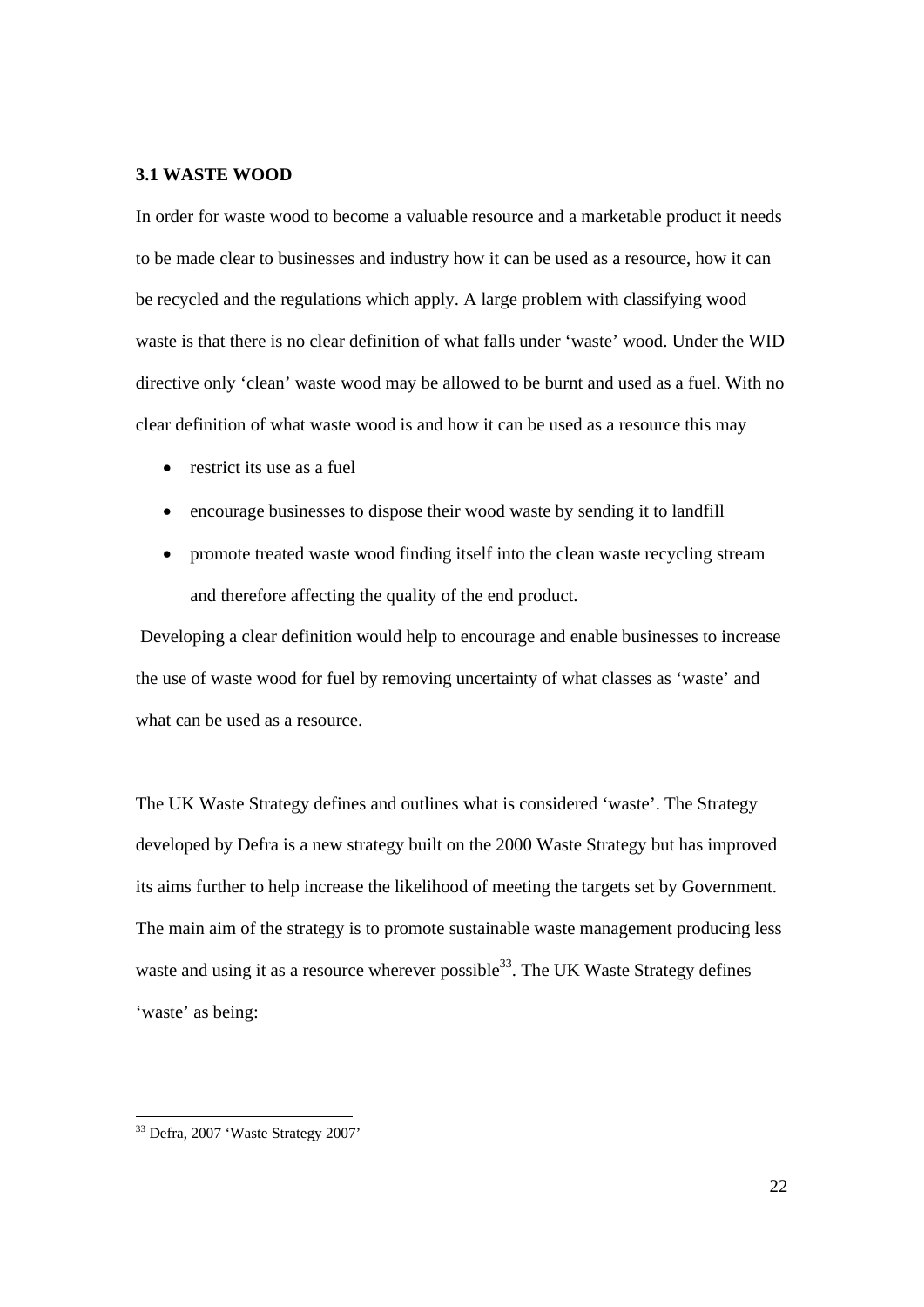'ubiquitous material which appears in a number of waste streams, including construction and demolition of waste, agricultural waste, municipal waste, bulky household waste, packaging waste and other commercial and industrial waste'.

Under the WID directive only 'clean' waste wood can be used for fuel. The WID defines 'clean' wood waste by exclusion:

'Wood waste is excluded from the WID only if the wood waste does not contain contaminants, halogenated organic compounds or heavy metals'. Waste wood that may contain halogenated organic compounds or heavy metals comes under WID and means that in order for it to be burnt for fuel it must be combusted in a WID boiler with pollution abatement technology in the form of scrubbers, filters and emission monitoring and would then be eligible for Renewable Obligation Certificates under the Renewable Obligation (ADA).

#### **3.2 Grading of wood waste**

Waste wood can be classed as being 'low grade' or 'high grade' depending on the quality of the wood. Low grade waste wood includes MDF, melamine, chipboard and other nonhazardous waste wood and suitable for biomass boilers whereas the higher grade waste wood is generally recycled for the wood industry e.g. panel board.

The lack of standards on waste wood is currently preventing its use as a fuel source and therefore a Government funded project needs to be established to develop standards and categories which could be adopted by the EA and SEPA. The Wood Recyclers Association (WRA) has recommended a grading system to make it easier for businesses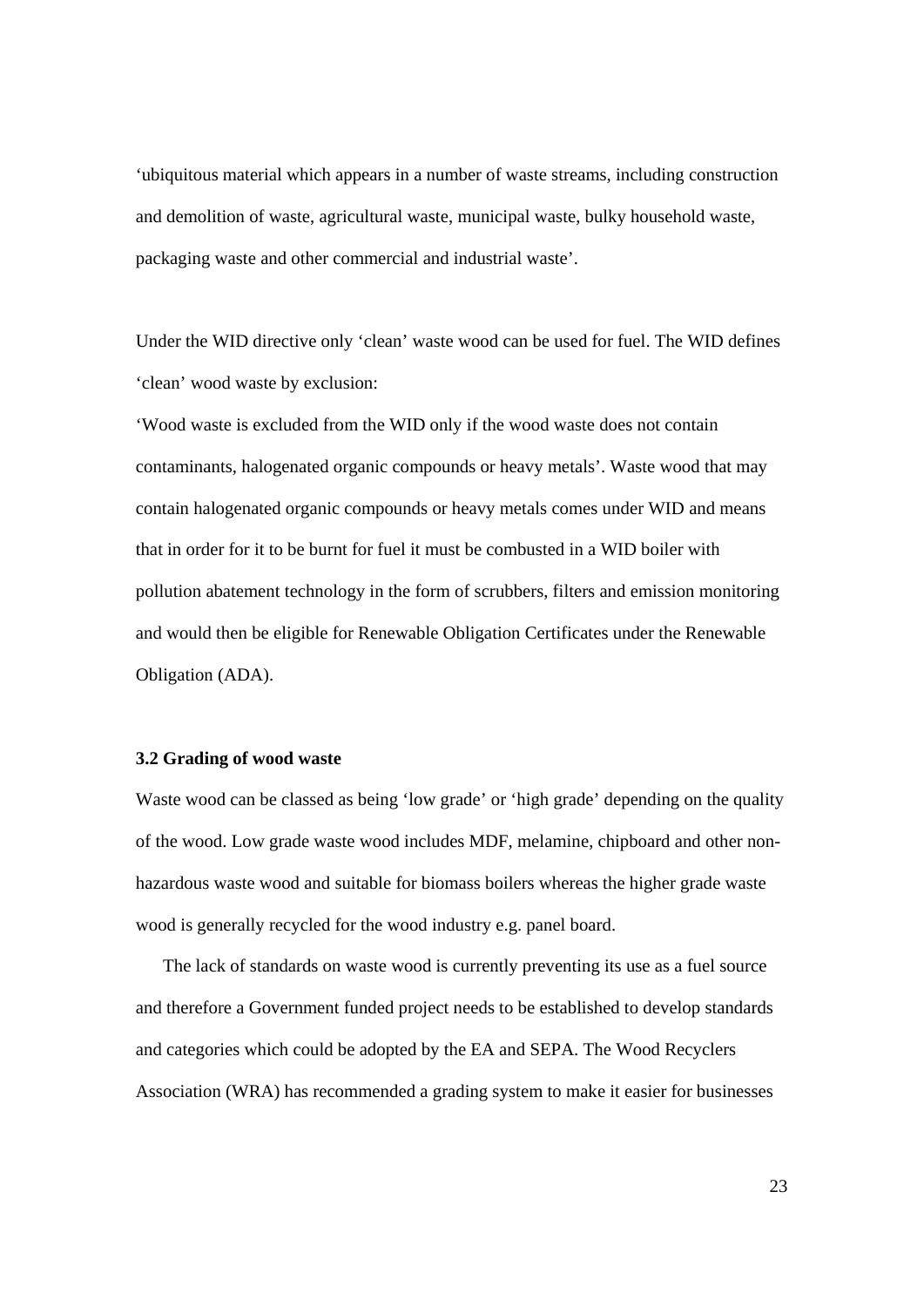to understand what wood waste they can use as a biomass and which legislation applies to it. It would also prevent clean wood waste becoming contaminated and helping clean wood waste to become free from regulation.

From gathering information from previous reports such as WRAP, DEFRA and the Technical Advisory Group (TAG) waste wood can be graded into the following categories:

- 1) Clean Wood Waste
- 2) Mixed Grade e.g. chipboard. NOT panel board.
- 3) Fuel Grade Non-WID compliant
- 4) Hazardous

It was discovered that the quality and how 'clean' the waste wood was varied depended on which waste category it came from; for example, a large proportion of waste wood from the Demolition and Construction stream had been treated and therefore contained contaminants. Table 3.1 has been compiled to demonstrate how waste wood from different categories can affect potential energy recovery and its potential use as a fuel source.

The CEN standards would have to be applied to this grading system of wood waste to improve its use as a biomass resource.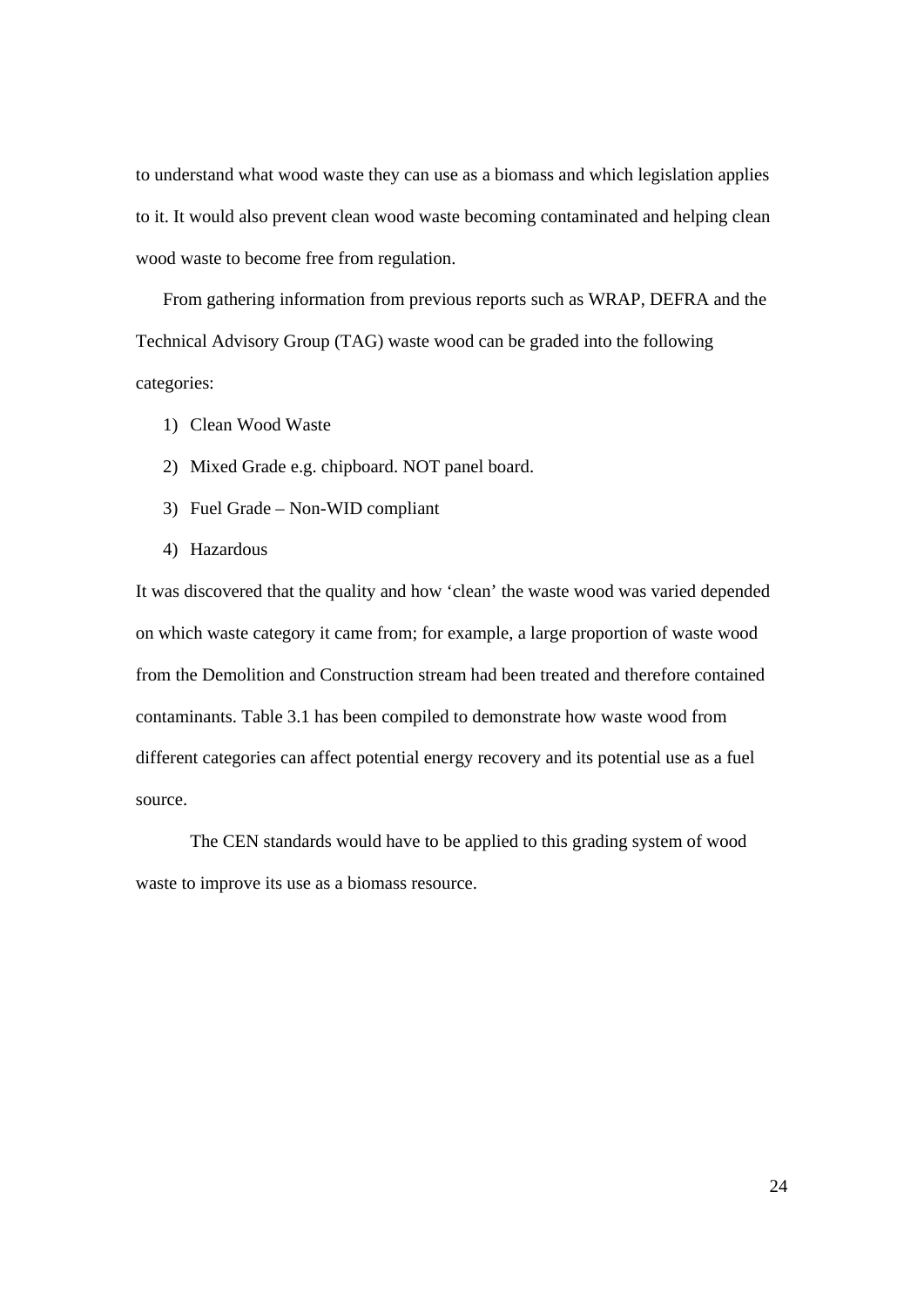| Grade     | <b>Wood Waste</b><br>Category  | <b>Examples of wood waste</b>                                                                                        | <b>Energy Recovery</b><br><b>Potential</b> | Legislation                                                               |
|-----------|--------------------------------|----------------------------------------------------------------------------------------------------------------------|--------------------------------------------|---------------------------------------------------------------------------|
| Clean     | Municipal Waste                | E.g. packaging, pallets, clean<br>off-cuts with no contaminants.                                                     | High                                       | Exempt from WID<br>legislation                                            |
| Mixed     | Commercial and<br>Industry     | Chipboard. May contain some %<br>contaminants. Panelboard can<br>take 66% clean grade and 33%<br>mixed waste (check) | Medium                                     | Non-WID fuel grade                                                        |
| Fuel      | Commercial and<br>Industry     | Contains resins<br>Non-Hazardous resins<br>Panelboard products                                                       | Medium                                     | Covered by WID.<br>Can only be burnt in<br>WID-compliant<br>boilers only. |
| Hazardous | Construction and<br>Demolition | Creosoted treated wood waste<br>CCA treated wood waste                                                               | Low                                        | WID-complaint<br>boiler<br><b>IPPC</b><br>required                        |

Table 3.1 - Summary of the Grading of waste wood

## **CHAPTER 4**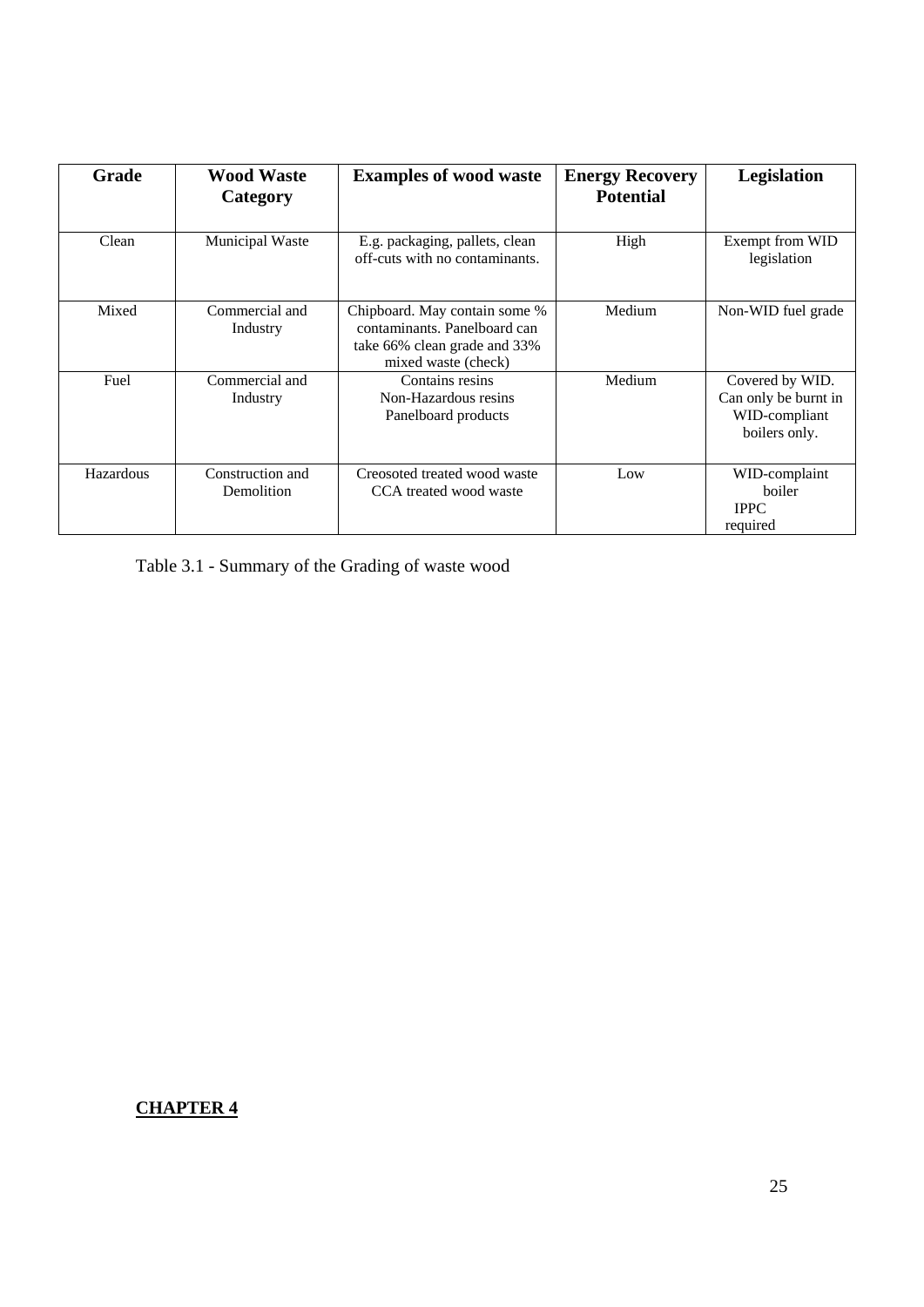#### **4.1 SOURCES OF WASTE WOOD**

A number of studies carried out previously have shown that waste wood arises from several different waste streams and can be categorized into different waste streams. It is important to try and categorize wood waste as it arises from a wide variety of sources and therefore the amount of contaminants it contains varies also. Approximately 7-10 million tonnes of waste wood are generated each year by construction, demolition, commercial and industrial sectors<sup>34</sup>. Waste wood can therefore be categorized as coming from the following waste streams:

- 1) Municipal waste stream
- 2) Commercial and Demolition waste stream
- 3) Commercial and Industry waste stream

#### **4.3 Municipal Wood Waste**

Municipal waste comprises of all waste collected by the Local Authority and includes civic amenity site waste, skips, street litter, garden waste and council recycling points. Municipal waste wood consists of disposal by households e.g. furniture, fencing, decking, wood cuts from DIY, arboriculture arisings and wood packaging e.g. pallets. The two main categories of waste wood collected are from civic amenity sites and packaging suppliers. It is normal practice for Local Authorities provide skips at civic amenity sites for the public to leave their municipal wood waste which is then collected by waste

 $\overline{a}$ 

<sup>&</sup>lt;sup>34</sup> BERR 2008. UK Renewable Strategy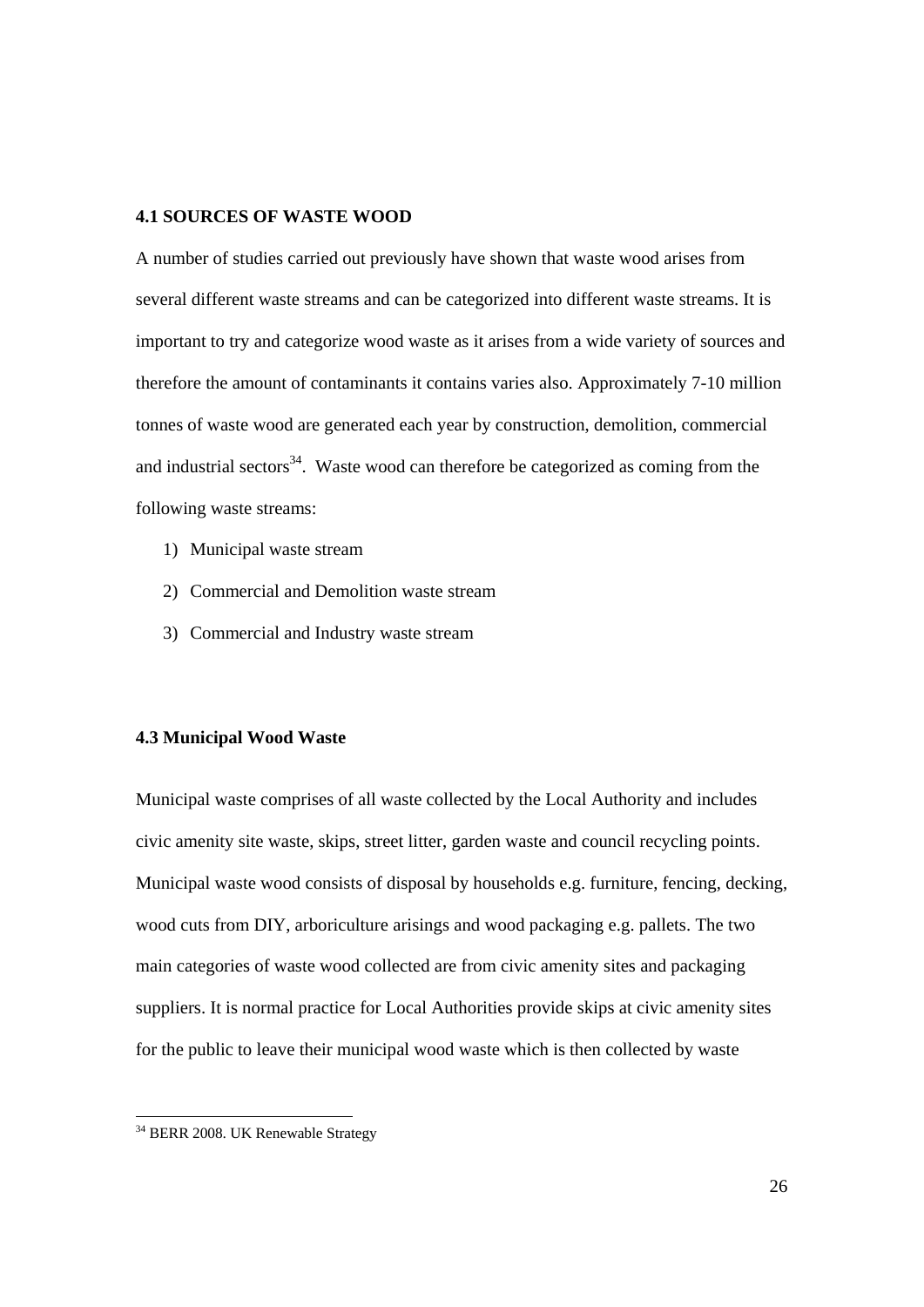handlers such as Premier Waste where it is then taken to recycling facilities or disposed to landfill depending on its quality.

The waste wood is usually collected through the following:

- Civic amenity sites (CA sites or Household Waste Recycling Centres)
- Kerbside collection of household waste
- Special collections by council (bulky waste)

In the past sorting and segregating wood waste was made difficult due to the fact that the municipal waste stream contains mixed waste varying in its nature and composition. In recent years Local Authorities have improved the recycling facilities offering separate skips for wood waste such as pallets etc. Wood Pellet Energy UK in County Durham is a major wood reprocessor in the North East which collects wood waste from business and households in the region. They convert waste wood which would otherwise go to board manufacturing to fuel pellets, currently approximately 12,000 tonnes of pellets are produced annually with the output expected to increase in the future with the installation of a new pellet processor. The pellets produced from 'clean' waste wood are then used by Durham County Council to heat twelve of its schools, schools in Northumberland and North Yorkshire and parts of Leeds University. Pellets which have been produced from treated wood can only be used in boilers which are WID compliant such as at Sembcorp Biomass Power Station at Teeside.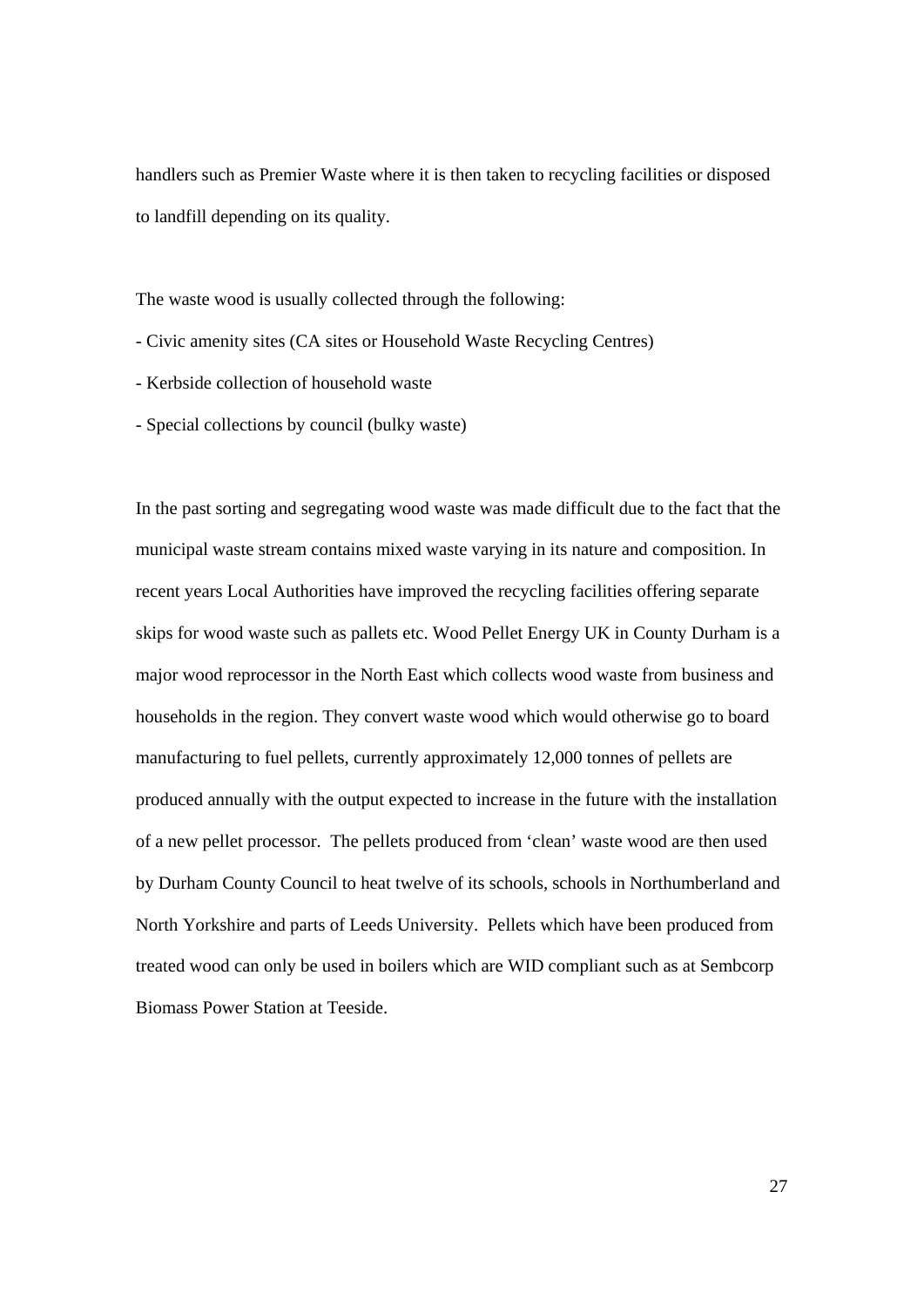The WRAP report <sup>35</sup> has estimated figures for the amount of municipal waste which is recycled in the North East and for the make up of the recycled waste. The figures reveal that in 2005/06, 27, 000 tonnes of waste and 71, 000 tonnes of non-household waste were recycled, however these figures are not entirely accurate nor do they give recycled waste wood figures. There is no individual figure for the recycling rates of waste wood therefore it is included in the 'Other' or the 'Co-mingled' category which could include waste such as electrical goods and hence not giving a true representation. Due to these gaps of information further research needs to be carried out in order to find out how much of the 'Other' and 'Co-mingled' municipal waste sent for recycling was wood.

#### **4.3 Construction and Demolition**

It is estimated that 4 million tonnes of waste wood arises from the construction industry every year.<sup>36</sup> The construction and demolition waste stream is usually classed as one category; however it produces different waste streams such as:

- Construction Includes off-cuts from structural timbers, timber packaging, scaffolding, cladding etc.
- Demolition Used structural timber, floorboards, joists, doors and frames etc.

These different waste streams cause a number of problems because it makes hard for the recycling industry to segregate the wood waste into different categories and therefore separate wood containing contaminants. In order to tackle the issue of mixed waste streams and sorting difficulties the Government have introduced a new requirement

<sup>&</sup>lt;sup>35</sup> WRAP 2007. Regional Market Assessment for Wood Waste for North East England

<sup>36</sup> DEFRA 'Waste Wood for Biomass'.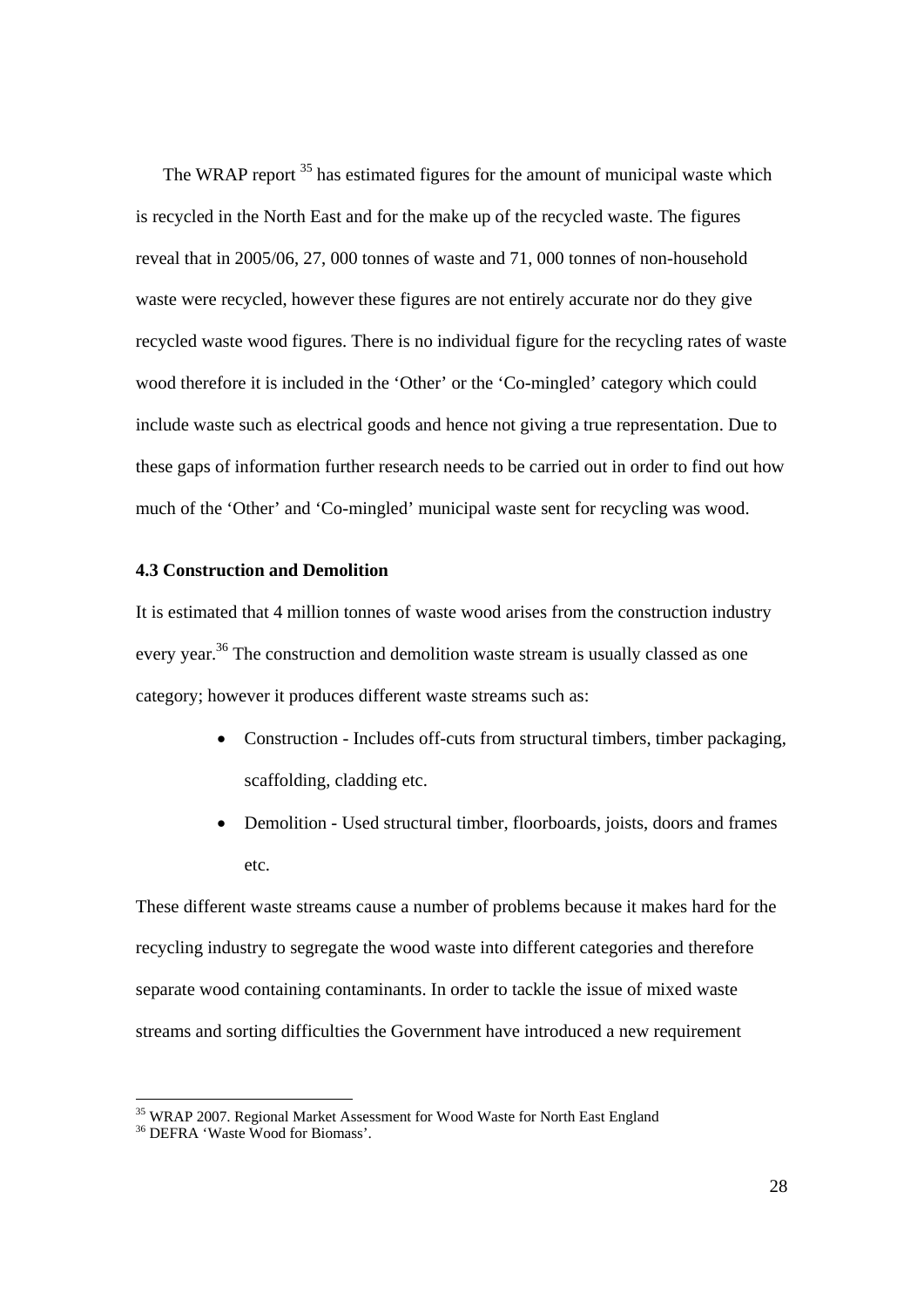called 'Site Waste Management Plans'37 in April 2008. Construction sites costing over £300,000 the employers are encouraged to segregate and recycle their waste whilst reducing project costs. If a SWP is not carried out then penalty notices are awarded out and if they are not paid then further legal action is taken. Segregation of wood waste from smaller construction sites is more difficult as they often lack the time and resources to carry it out. Figures obtained from DEFRA for 2007 show large construction sites produced 20ktpa of waste wood whereas smaller businesses produced 4,000ktpa of wood waste from construction. This demonstrates that greater support and recycling facilities are needed for smaller businesses to efficiently recover and re use wood waste from construction sites. There seems to be a need for small sorting and segregation sites to which smaller industries could off load their waste so that the sorting process was carried out for them. This may be a practical solution to help reduce the amount of wood ending up in landfill sites as well as reducing charges from Landfill Tax. However, the problem of unidentified contaminants that may be present on the waste wood would still need to be addressed.

#### **4.4 Commercial and Industry**

 $\overline{a}$ 

Some of the main sources of wood waste that come from this sector include:

• Furniture manufacture, Wood waste during manufacture of packaging, Wood waste from wooden packaging

A large proportion of waste wood under this category is likely to be wood packaging such as wood pallets producing the highest grade of waste wood. According to figures from the Environment Agency in 2004 for a report published by WRAP (2007) the North

 $37$  Defra 2008. Non-statutory guidance for site waste management plans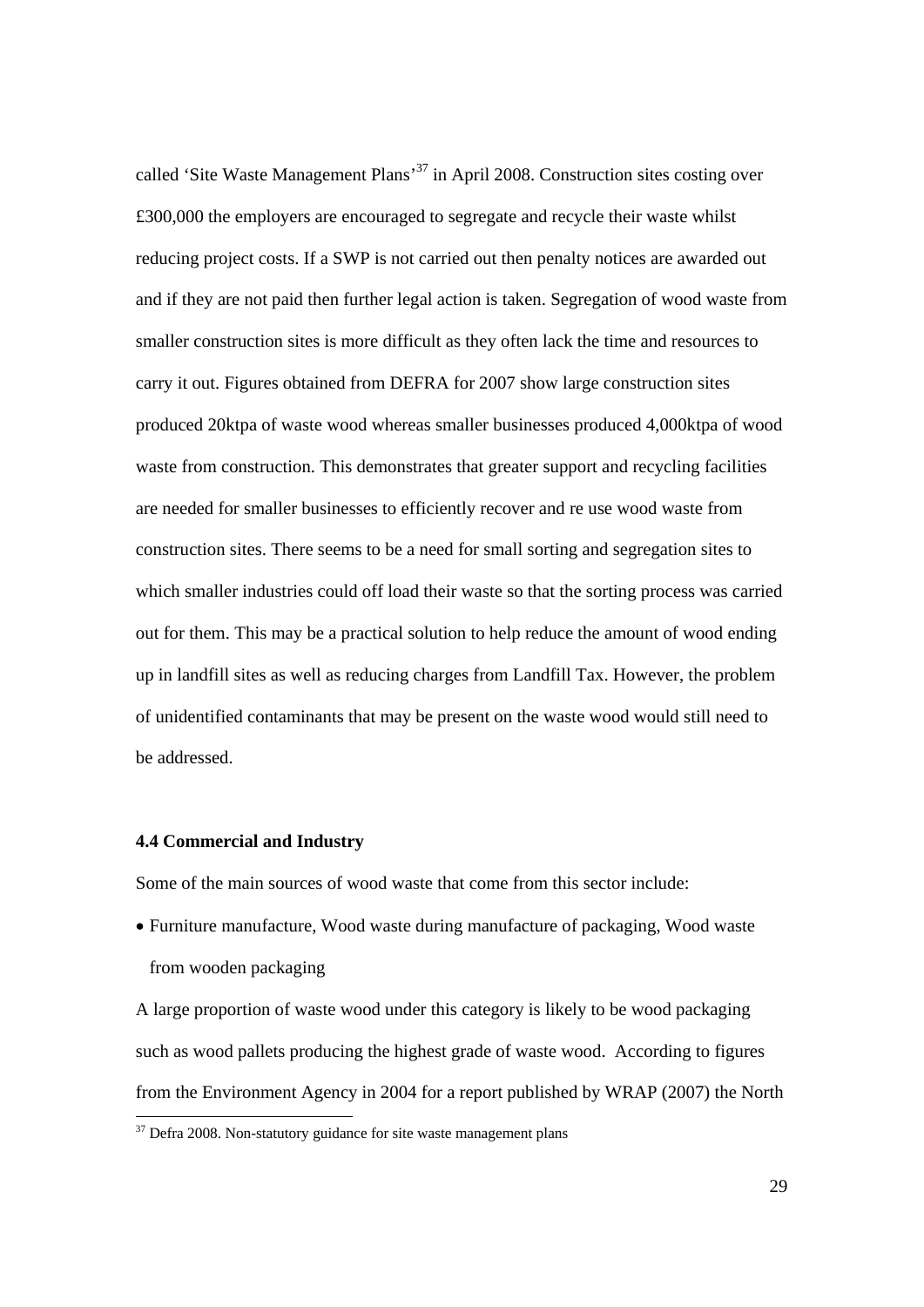East is producing 4.6 million tonnes of waste every year, 63% of this comes from wood manufacturing industries<sup>38</sup>. This suggests that from the 4.6 million wood waste makes up 3.2% of Commercial and Industrial arisings in the North East estimating that the amount of waste wood available for recycling and energy recovery is approximately 100,000- 200, 000 tonnes.

The table below represents the figures collected by MEL Research Ltd on behalf of WRAP estimating the commercial and industrial wood arisings in the North East. It highlights that approximately 300,000 tonnes of commercial and industrial arisings are produced in the North East every year. Although the report gives an estimate of the quantity of arisings produced in this sector, it does not indicate how much of the 300, 000 tonnes is recovered or recycled and not making it into the waste stream.

| Table 3.2.3 - Estimates of         |            |        |      |          |            |              | <b>NE Wood</b> |
|------------------------------------|------------|--------|------|----------|------------|--------------|----------------|
| <b>Commercial &amp; Industrial</b> | <b>SIC</b> | 000    |      | Yr of    | ΝF         | UK/F&W       | C&I 000        |
| <b>Wood Waste</b>                  | Code(s)    | tns pa | Area | estimate | employment | employment   | tns pa         |
|                                    | $36.11 -$  |        |      |          |            |              |                |
| Furniture manufacture              | 36.14      | 531    | UK   | 2001     | 4982       | 99004        | 26.72          |
| Panel board mnfg                   | 20.2       | 1.107  | UK   | 2003     | 733        | 5805         | 139.78         |
| Mnfr construction products         | 20.3       | 201    | E&W  | 1998     | 1.626      | 40190        | 8.13           |
| Mnfr packaging                     | 20.4       | 40     | UK   | 2001     | 272        | 6588         | 1.65           |
| Other C&I wood wastes              | 20.51      | 2.552  | E&W  | 1998     | 405        | 8455         | 122.24         |
| Railway sleepers                   |            | 26     | UK   | 2005     | 5.10%      | base on popn | 1.33           |
| Utility poles                      |            | 23.5   | UK   | 2003     | 5.10%      | base on popn | 1.20           |
|                                    |            | 4480.5 |      |          |            |              | 301.05         |

Table 4.1. 'Commercial and Industrial wood arisings in the North East'

 $\overline{a}$ 

<sup>&</sup>lt;sup>38</sup> WRAP 2007 Regional Market Assessment for Wood Waste in North England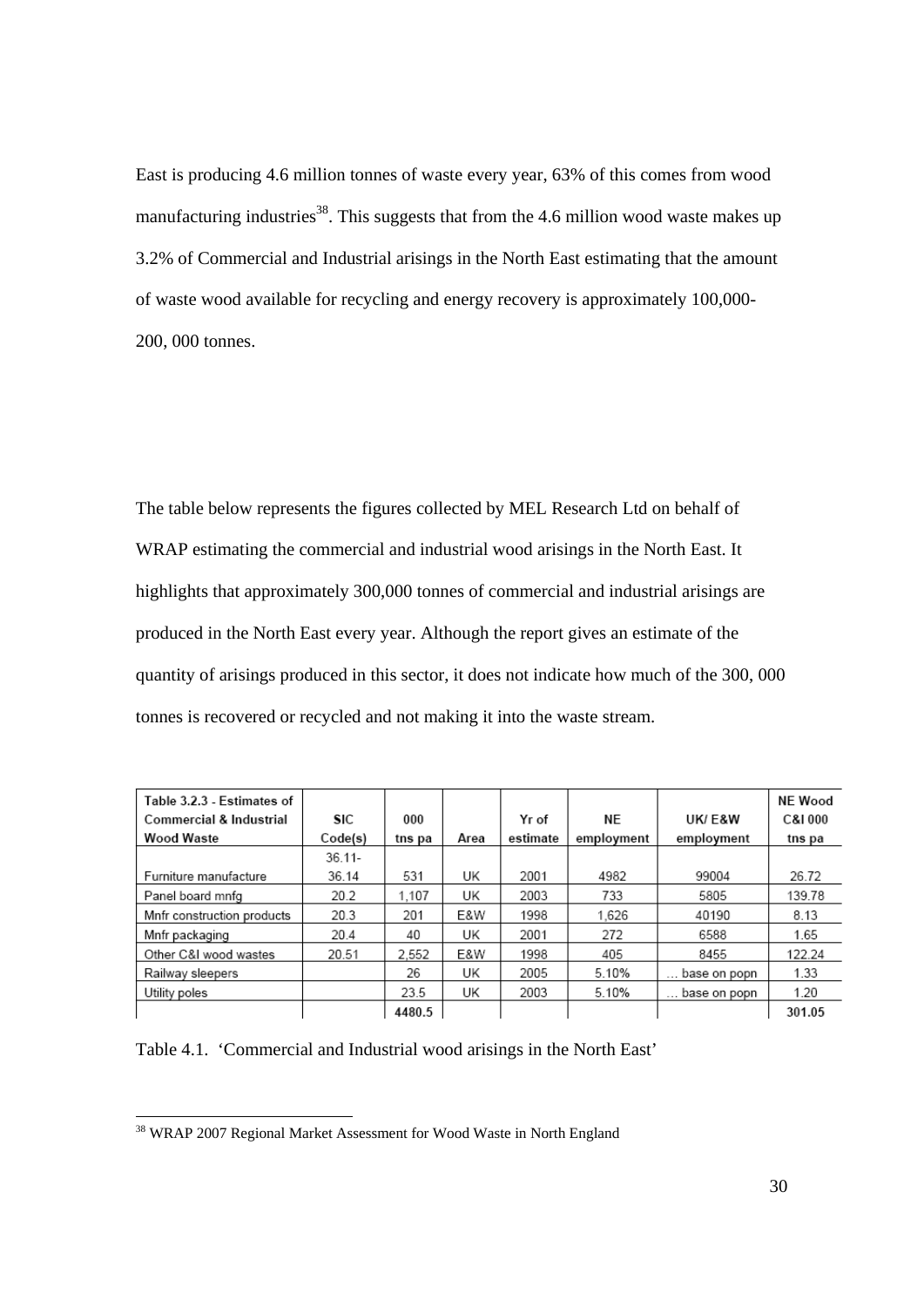#### **CHAPTER 5**

#### **5.1 AVAILABLE WASTE WOOD IN THE NORTH EAST**

In order for waste wood to become a viable and feasible fuel source there needs to be a sufficient number of wood industries in the North East to ensure a secure supply chain in the North East. Wood arises from a variety of sources during timber processing as wood residues can be generated at each of the processing stages<sup>39</sup>.

Attempting to quantify the volume of waste wood generated in the North East is a complex and lengthy process, which would involve collecting data from every wood producer in the North East region. In June 2005 MEL Research was commissioned by WRAP to identify data on the available waste wood available for fuel from the municipal waste stream in the North East in the UK and its management. WRAP identified the difficulties with this calculation as the data they received for the municipal waste included all household waste and did not singly identify waste wood in the waste stream.

A number of site investigations in the North East have highlighted that a large percentage of the wood waste collected from around the region largely consisted of wood packaging such as wood pallets. This may be due to the fact that wooden packaging is included within the Packaging Waste Regulations and so many businesses are trying to meet the

<sup>&</sup>lt;sup>39</sup> The Environmental Industries Federation (2004) 'The Use of Waste and Recycled wood for Biomass Energy Generation in the North East of England' ADA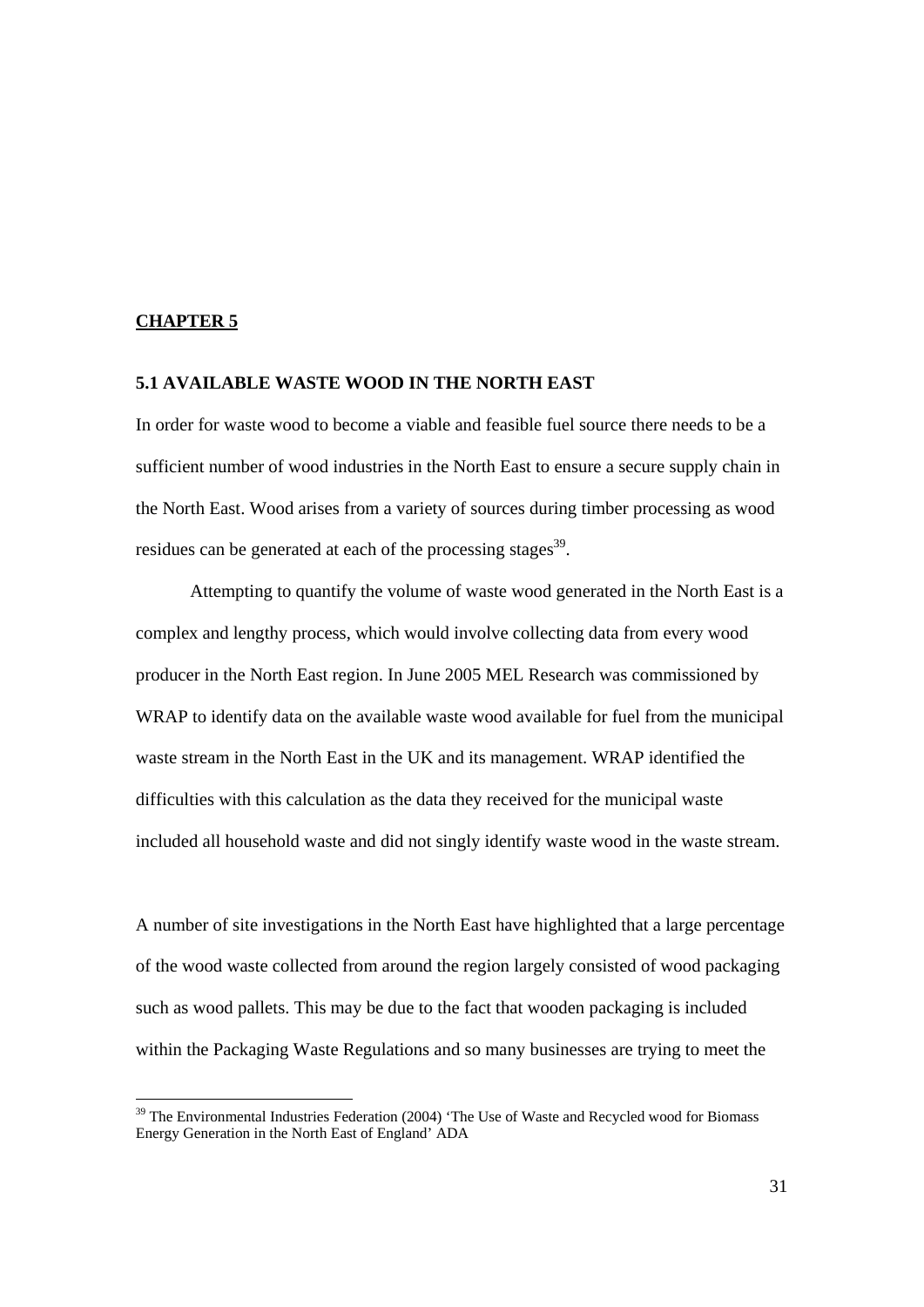15% target of recycling their wood waste set by UK Government. A report written by 'The Environmental Industries Federation' in 2004 estimated the available wood waste in the North East. A table showing this data and the recent data collected from the site visits shows the estimated waste wood generated in the North East (Table 5.1 and Chart 5.1). The graph clearly shows that the largest quantity of waste wood comes from the Demolition and Construction sector. However, a large volume of this wood waste will not be eligible as a fuel source due to the restrictions under the WID. Waste wood deriving from demolition and construction sites contain large volumes of contaminants therefore this wood can only burnt in a WID compliant boiler.

| <b>Source of biomass</b>    | <b>Quantity in the NE tonnes</b> |
|-----------------------------|----------------------------------|
| Forestry                    | 82, 956                          |
| Sawmills                    | 52, 288                          |
| Construction and demolition | 500,000                          |
| Packaging and pallets       | 72, 195                          |
| Furniture                   | 17,000                           |
| Fencing                     | 3,820                            |

Table 5.1 The estimated amounts of waste wood generated from various sources in the

North East per annum.

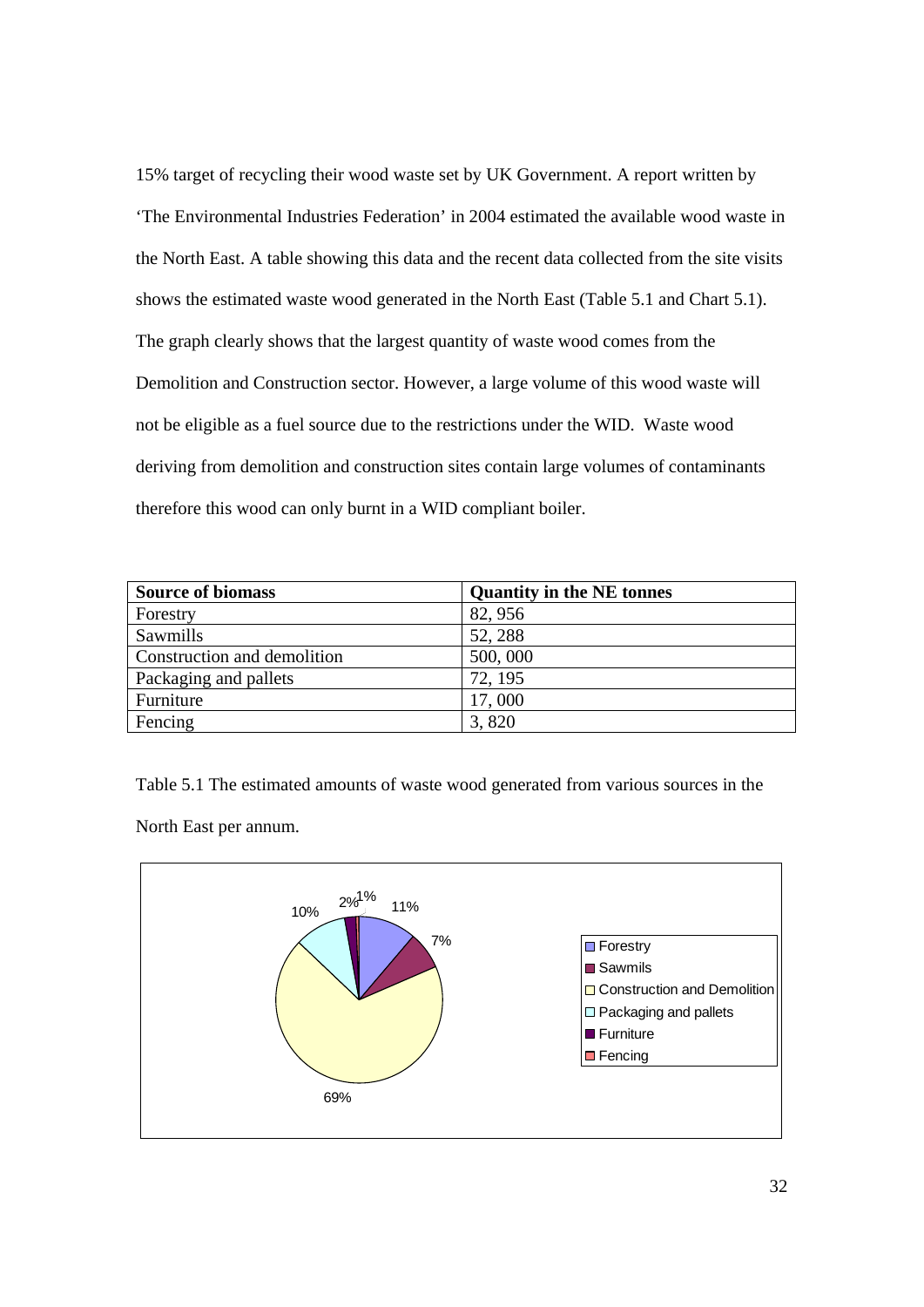Chart 5.2 The estimated amounts of waste wood generated from various sources in the North East per annum.

#### **5.2 Major waste wood processors in the North East**

• SempCorp, Teeside

The two largest wood processors in the North East are Egger UK located at Hexham and SembCorp at Teeside. SembCorp is the first wood burning power station to be built generating 30MW of electricity and steam which helps contribute to the electricity demand of 30,000 homes in the area. SembCorp receive the wood waste from UK Wood Recycling in Manchester who handle 13 different kinds of wood waste ranging from animal bedding to panel board. UK Wood Recycling is investing in a new £4 million recycling facility at the Wilton 10 site which will supply Wilton 10 with 100, 000 tonnes of clean wood waste and 80,000 tonnes of lower grade waste wood every year helping to create a stronger market for lower grades of waste wood.

#### • Egger UK, Hexham

Egger UK is one of the largest wood producing suppliers in the UK supplying 25% of the UK's chipboard. The plant has an efficient process system for manufacturing chipboard, for example by recycling and re-using energy and resources and reintroducing them back into the production process. Egger UK has recently invested in new efficient technology in able to use and process parts of timber, such as the tops of the trees and off-cuts which otherwise could not be used by the sawmill industry. The £100 million investment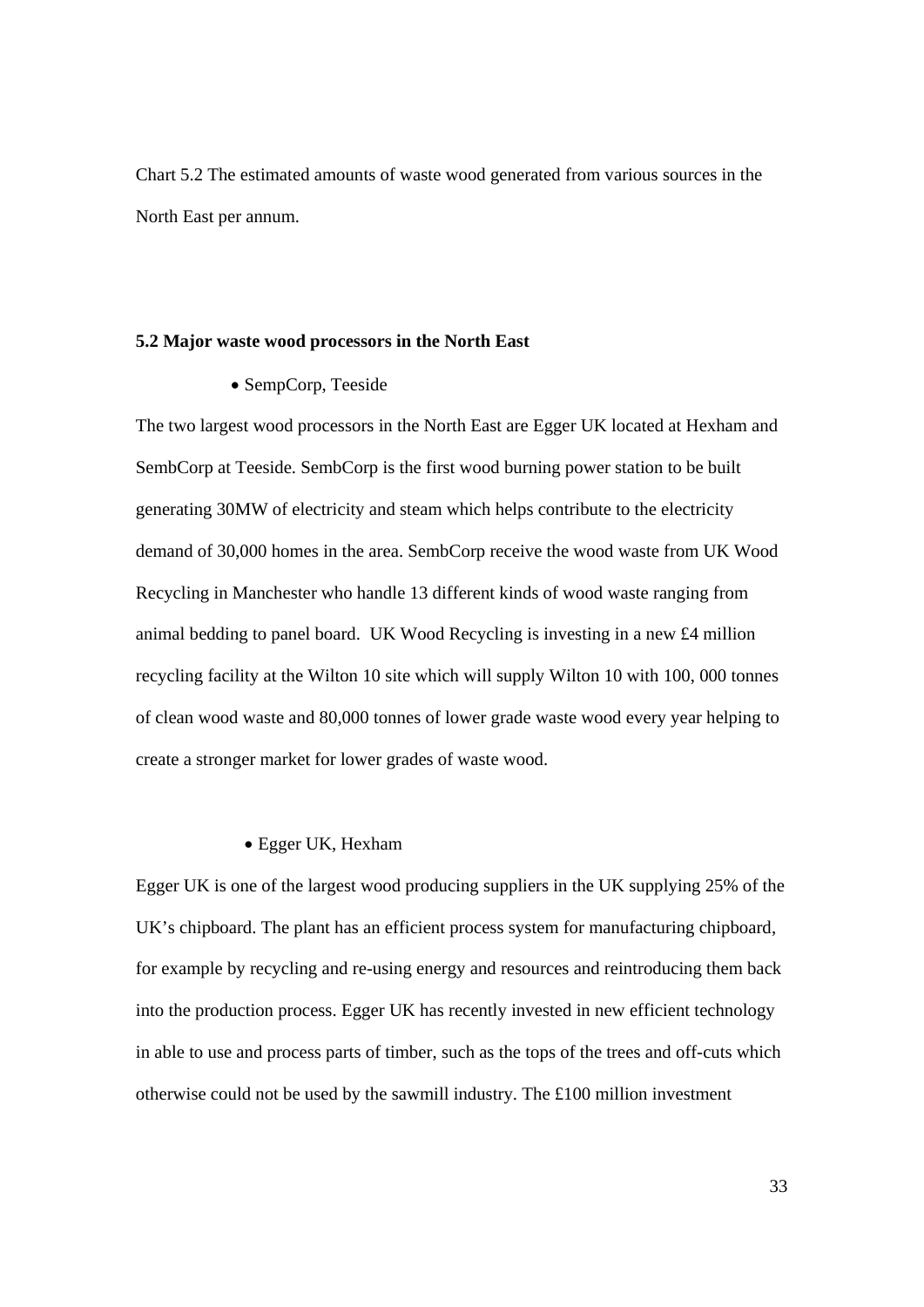programme has helped the plant have a more efficient environmental process and produce very little waste wood during the chipboard manufacturing process. Only 40% of waste wood is produced during the manufacturing processes; however this is recycled back into the processing system. The waste wood is processed into sawdust, which is then used to fuel the biomass boiler to generate heat.

As well as Egger and SembCorp the other main wood reprocessing sites in the region are UK Wood Recycling Ltd, Wood Pellet Energy Ltd and Reivers Processing Ltd

• Wood Recycling Ltd, Wilton

The wood waste recycling facility is located at Wilton in Teeside to supply wood for SembCorp's biomass boiler. The site can recycle all grades of wood waste, clean and treated as long as it is non-hazardous.

• Reivers Processing Ltd – Gateshead

Reivers Reprocessing is a recycling facility located in Gateshead. Unlike Eggers and Wood Pallet Energy, Reveirs has stricter requirements on the types of material it can process, MDF and hardboard cannot be recycled on site.

• Wood Pellet Energy Ltd – County Durham

UK Pellet Energy receives approximately 16, 000 tonnes of waste wood yearly from the Local Authority and civic amenity sites in County Durham and Darlington. The wood waste is then sorted into 'clean' and 'treated' waste and reprocessed into wood pellets, producing approximately 12,000 tonnes of wood pellets in one month. The majority of the wood pellets produced are supplied to Egger as well as supplying pellets to local schools in Durham.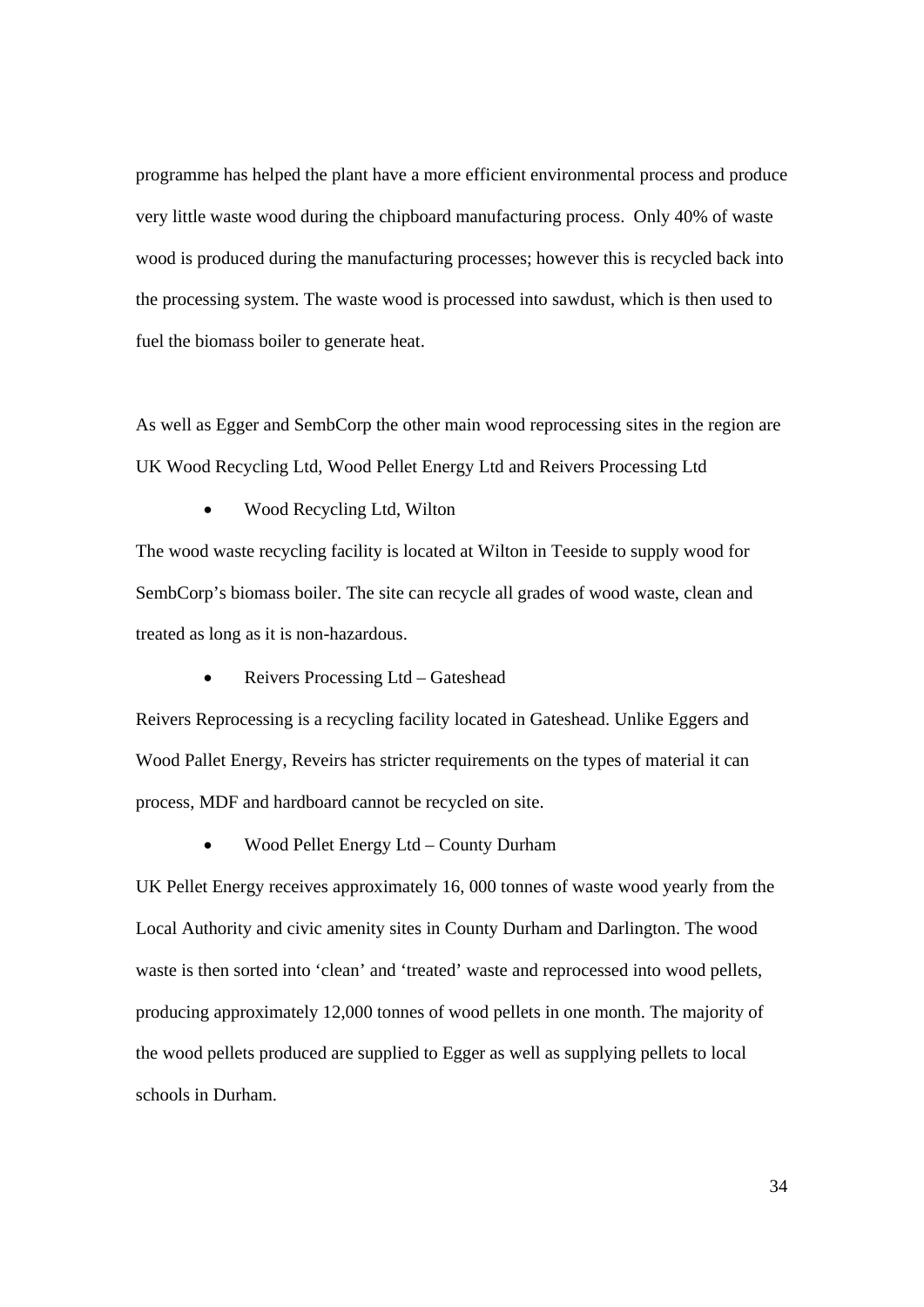#### **CHAPTER 6**

 $\overline{a}$ 

#### **6.1 CEN STANDARDS**

Currently there are no standard specifications in place for wood recycling, however many timber recyclers will generally accept all softwood and hardwood materials<sup>40</sup>. There are certain restrictions put in place restricting the re-use of waste wood such as if the wood has been treated, railway sleepers and MDF.

 Any metals in the waste wood can be categorised into two groups; ferrous and non-ferrous metals. Ferrous metals such as nails and screws can usually be removed relatively easily by using magnets for extraction. Non-ferrous metals such as metal fixings are less easy to recycle and often need to be removed before recycling.

The waste management sector has developed over the last few years on ways to make solid recovered fuels a more environmental and economically viable option. As already highlighted the recovery of waste is not optimised due to the uncertainty on the reliable qualities of some SRF, obtaining permits to use SRF as a fuel source and the unclear classification of SRF under the European Commission's waste list.

<sup>&</sup>lt;sup>40</sup> Letsrecycle.com 'recycling Wood' www.recycleitall.com/textonly.html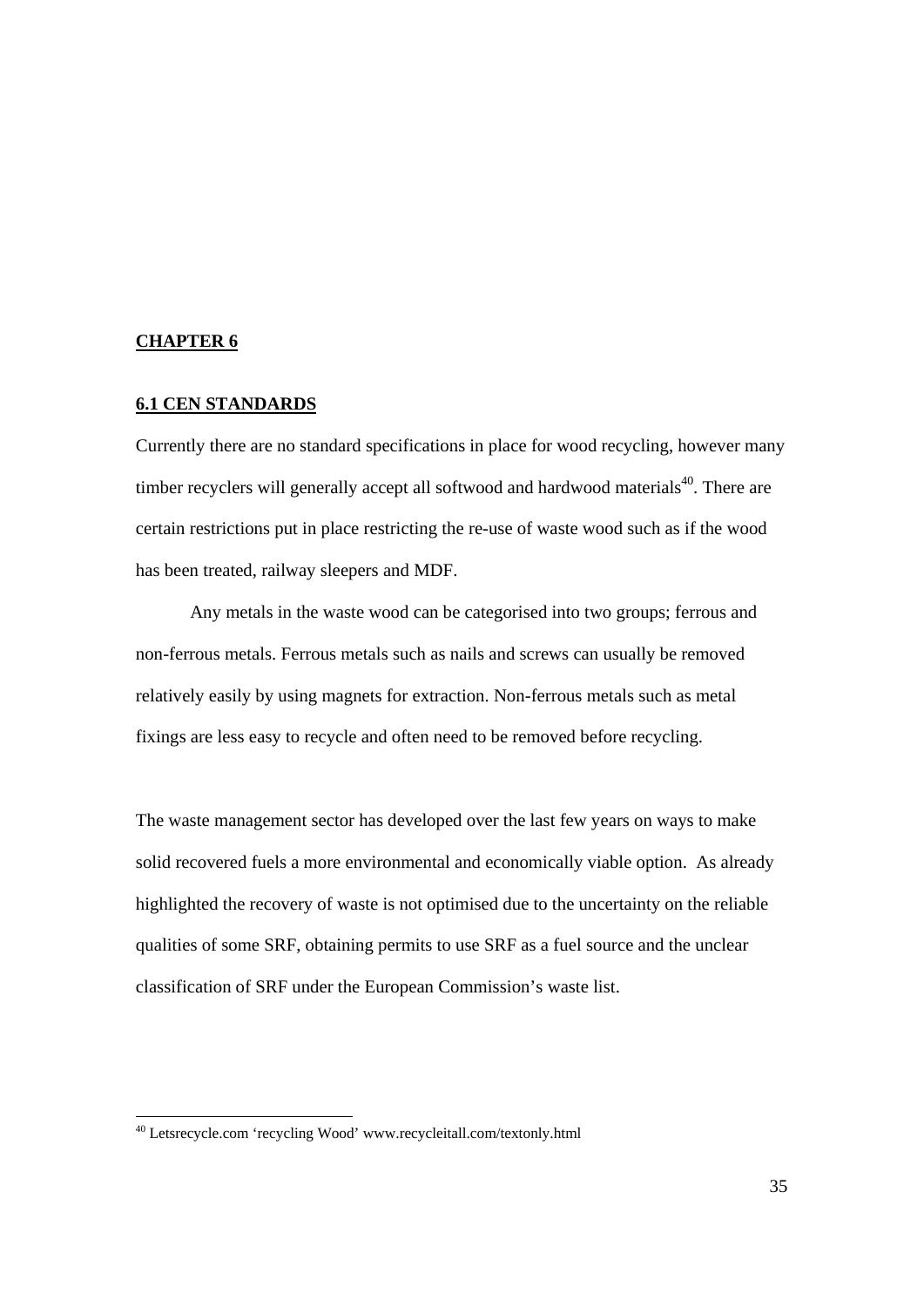The British Standards Institution (BSI) has developed a draft standard CEN/TC DD CEN/TS 15357:2006 'Solid recovered fuels – Terminology, definitions and descriptions'41. The BSI is the independent national body responsible for preparing British Standards and presents the UK view on standards in Europe and at the international level. The objective of these standards is to provide 'unambiguous and clear classification and specification' for Solid Recovered Fuels. The document CEN/TR 15508:2006 has been drafted on request of CEN/TC 343 Working Group 2 'Fuel Specification and Classes'. The Working Group wanted a classification system using practical data.

The BSI defines a Solid Recovered Fuel as 'solid fuel prepared from non-hazardous waste to be utilised for energy recovery in incineration or co-incinerations plants and meeting the classification and specification requirements laid down in CEN/TS 15359'. This definition covers the category 'waste wood' and can therefore be applied for it use as a recovered fuel.

 $\triangleright$  Classification of CEN 343

The classification for solid recovered fuels is based on the limit values on the following properties of the waste wood:

- 1) The mean value for the net calorific value
- 2) The mean value for the chlorine content

3) The median and  $80<sup>th</sup>$  percentile values for the mercury content Each property is divided into 5 classes with limit values and the SRF will then be assigned to class number from 1-5 (BSI CEN 343).

 $\overline{a}$ 

<sup>41</sup> BSI 'DD CEN/TS 15357:2006 'Solid recovered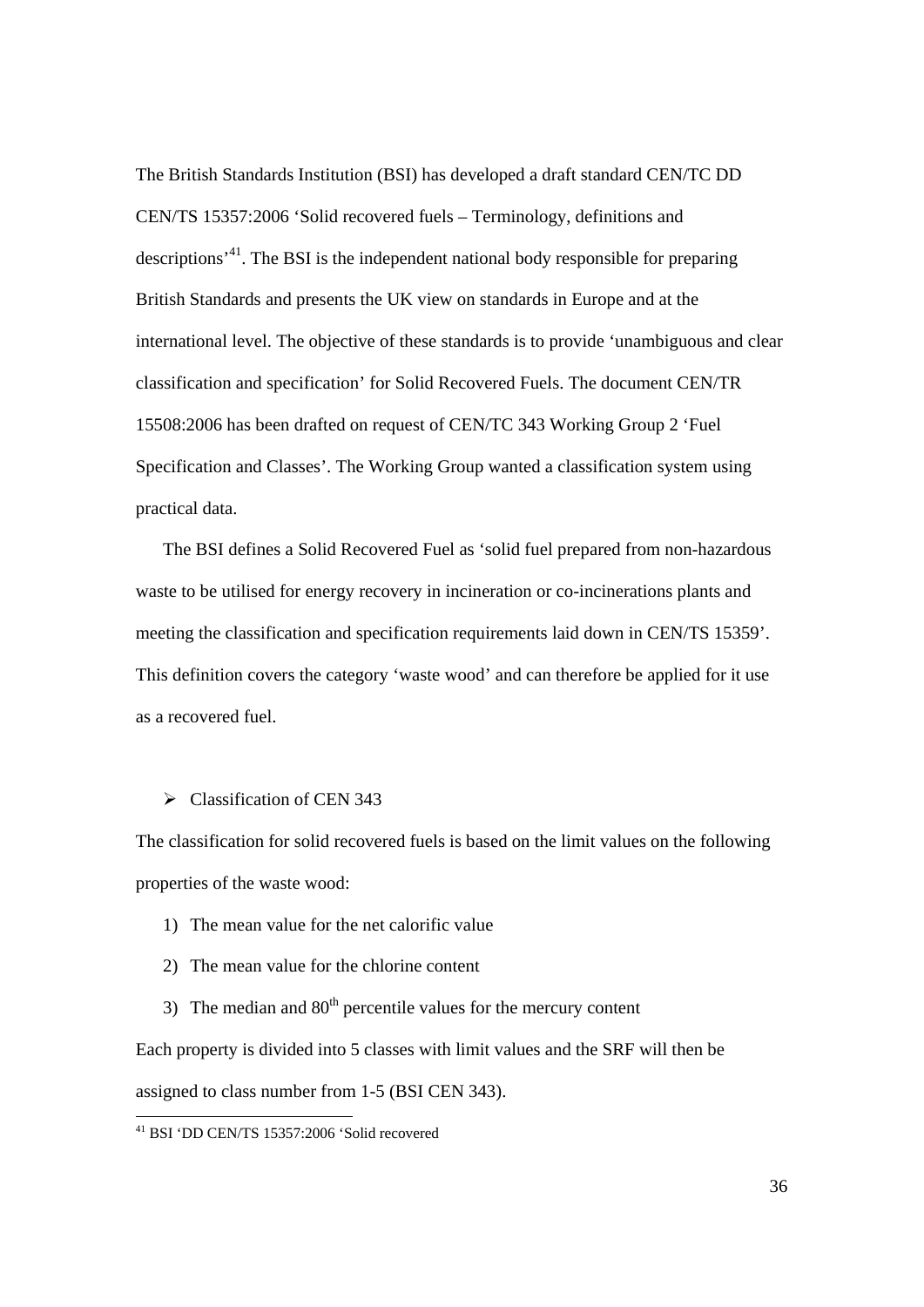| Table 1 - Classification system for solid recovered fuels |                          |              |        |              |                |                  |           |
|-----------------------------------------------------------|--------------------------|--------------|--------|--------------|----------------|------------------|-----------|
| <b>Classification</b>                                     | <b>Statistical</b>       | <b>Unit</b>  |        |              | <b>Classes</b> |                  |           |
| property                                                  | measure                  |              |        | 2            | 3              | $\boldsymbol{4}$ | 5         |
| Net calorific Mean<br>value (NCV)                         |                          | $MJ/kg$ (ar) | >25    | >20          | >15            | >10              | >3        |
| <b>Classification</b>                                     | <b>Statistical</b>       | Unit         |        |              | <b>Classes</b> |                  |           |
| property                                                  | measure                  |              |        |              | 3              |                  |           |
| Chlorine (Cl)                                             | Mean                     | % $(d)$      | < 0.2  | < 0.6        | < 1.0          | <1.5             | $\leq$ 3  |
| <b>Classification</b>                                     | <b>Statistical</b>       | Unit         |        |              | <b>Classes</b> |                  |           |
| property                                                  | measure                  |              |        | $\mathbf{2}$ | 3              | 4                | 5.        |
| Mercury $(Hg)$                                            | Mean<br>80 <sup>th</sup> | $mg/MJ$ (ar) | < 0.02 | < 0.03       | < 0.08         | < 0.15           | < 0.05    |
|                                                           | percentile               | $mg/MJ$ (ar) | < 0.04 | < 0.06       | < 0.16         | < 0.30           | ${<}1.00$ |

For example, the classification code of waste wood having a mean net calorific value of 19MJ/kg (ar), a mean chlorine content of 0.5% (d) and a median mercury content of 0.016mg/MJ (ar) with a  $80<sup>th</sup>$  percentile value of 0.05mg/MJ (ar) would be: The classification code would be: NVC 3, Cl 2, Hg 2.

Compliance with the classification system will be established for each SRF by demonstrating that the measured properties comply with limit values defined for that class.

 $\triangleright$  Specification

The SRF specification shall be agreed between the supplier and the user (lot size and compliance rules). The specification for the SRF shall be defined according to the template (See Annex 1 ). The template is divided into two parts; Part 1 consists of properties that are obligatory and Part 2 is properties which can voluntarily be specified.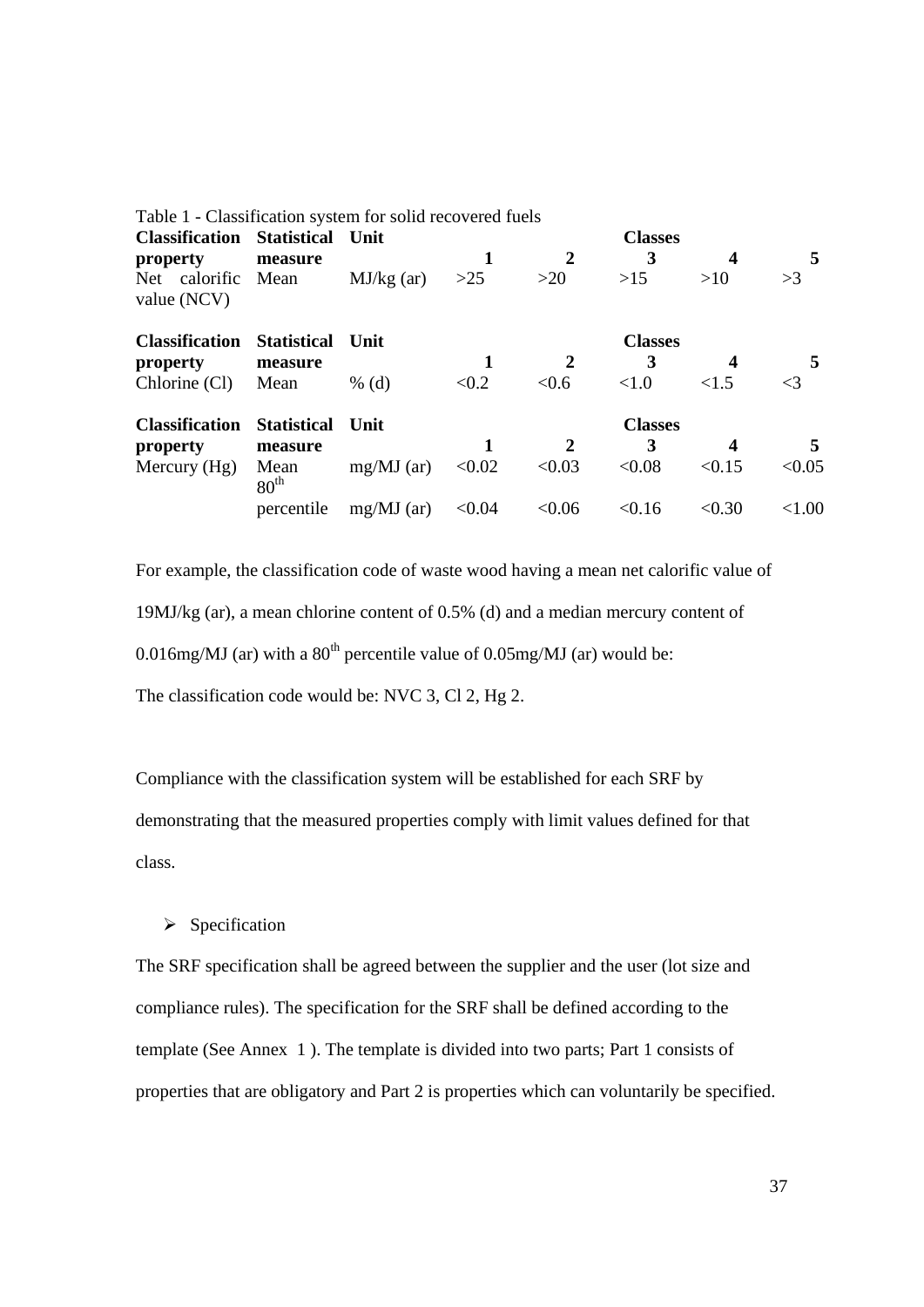Once the CEN standards are published the classification system should help local authorities submit permits, help provide clarity to businesses involved in the wood industry and help increase the positive perception to the public on the use of waste wood as a resource<sup>42</sup>. The CEN Standards will also help to achieve an objective recommended by the EA in producing a classification system which can be used by industry to help encourage its use as a fuel. The only drawback with the CEN standard is that it is not legally binding and therefore does not have to be adopted by all wood industry and businesses, however in practice most businesses will end up adopting it.

 $\overline{a}$ 

<sup>&</sup>lt;sup>42</sup> BSI 'DD CEN/TS 15357:2006 'Solid recovered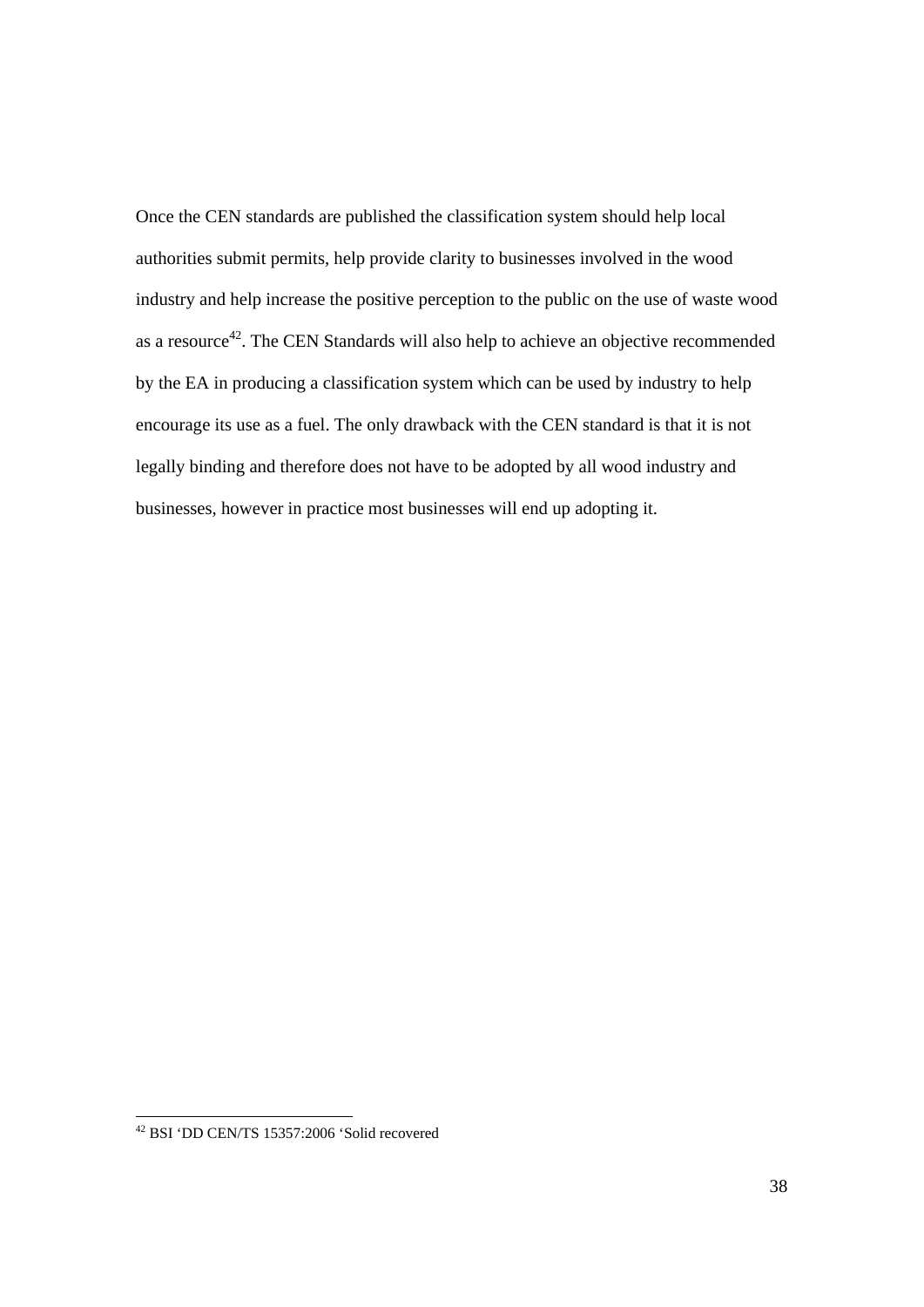#### **CHAPTER 7**

#### **7.1 SEGREGATING AND SORTING WASTE WOOD**

The Waste Strategy sets out a policy framework for recycling and reusing waste wood through energy recovery from waste biomass<sup>43</sup>. When waste wood enters a site, it usually undergoes some sort of sorting and segregation process; which entails a physical and visual process. A spray can be applied to detect chemical contaminants such as copper and zinc. The level of segregation and sorting varies from site to site as there is no standard requirement put in place. The level of unwanted contaminated material entering the process cannot be defined; physical is easily identified, for example metal nails can be removed using a large magnetic head during the shredding process.

 The sorting and segregating process used as UK Energy Pellets Limited is a relatively simple and straight forward process. The wood waste was sorted into two piles. One pile contained 'clean' wood waste packaging e.g. pallets and another pile contained wood waste collected from civic amenity sites located across the north east. The waste collected from civic amenity sites contained a mixture of wood waste including clean and treated wood waste but due to time and cost constraints the clean wood was not separated from this pile. As already mentioned the quality of wood waste and the contaminants it contains determines the end market for the wood pellets.

 $\overline{a}$ 

<sup>&</sup>lt;sup>43</sup> Defra 2007. Waste Strategy for England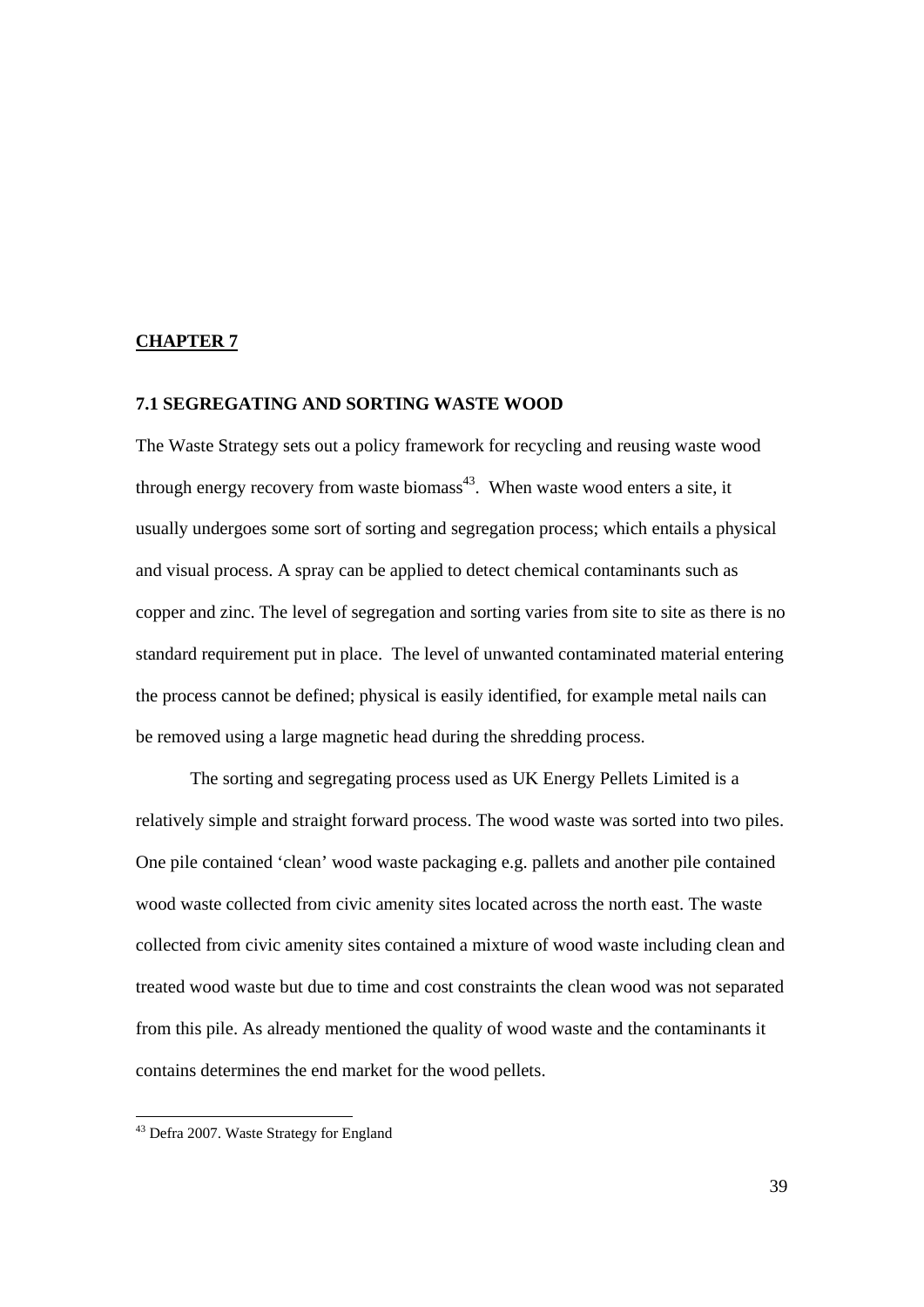#### **7.2 An example of the sorting and segregation process of waste wood**

A wood recycling company 'Timberpak' in Leeds recycles waste wood into chipboard and is part of Egger UK; one of the largest waste wood producers in the North East. Timberpak is able to dispose of any wood waste that is free from halogenated chemicals and heavy metals which may have been applied during its treatment process. Before any processing can take place the waste wood collected has to go through a segregation process where contaminants such as paper, plastics and metals are removed. Once these contaminants have been removed then the wood is sorted into different wood types and placed in bays ready for processing.

The typical processing procedures include:

- 1. Collection of wood from skips, civic amenity sites and delivery from customers to the site
- 2. The wood is weighed on site and recorded
- 3. The wood is then inspected by personnel to see if it is acceptable for processing.
- 4. Shredding of the waste, usually by Hammermills. Large magnetic heads remove metal contaminants.
- 5. Shredded material is usually re-examined to identify further contaminants or further shredding may be necessary to shred the wood into smaller pieces.
- 6. The shredded material is transported to the customer.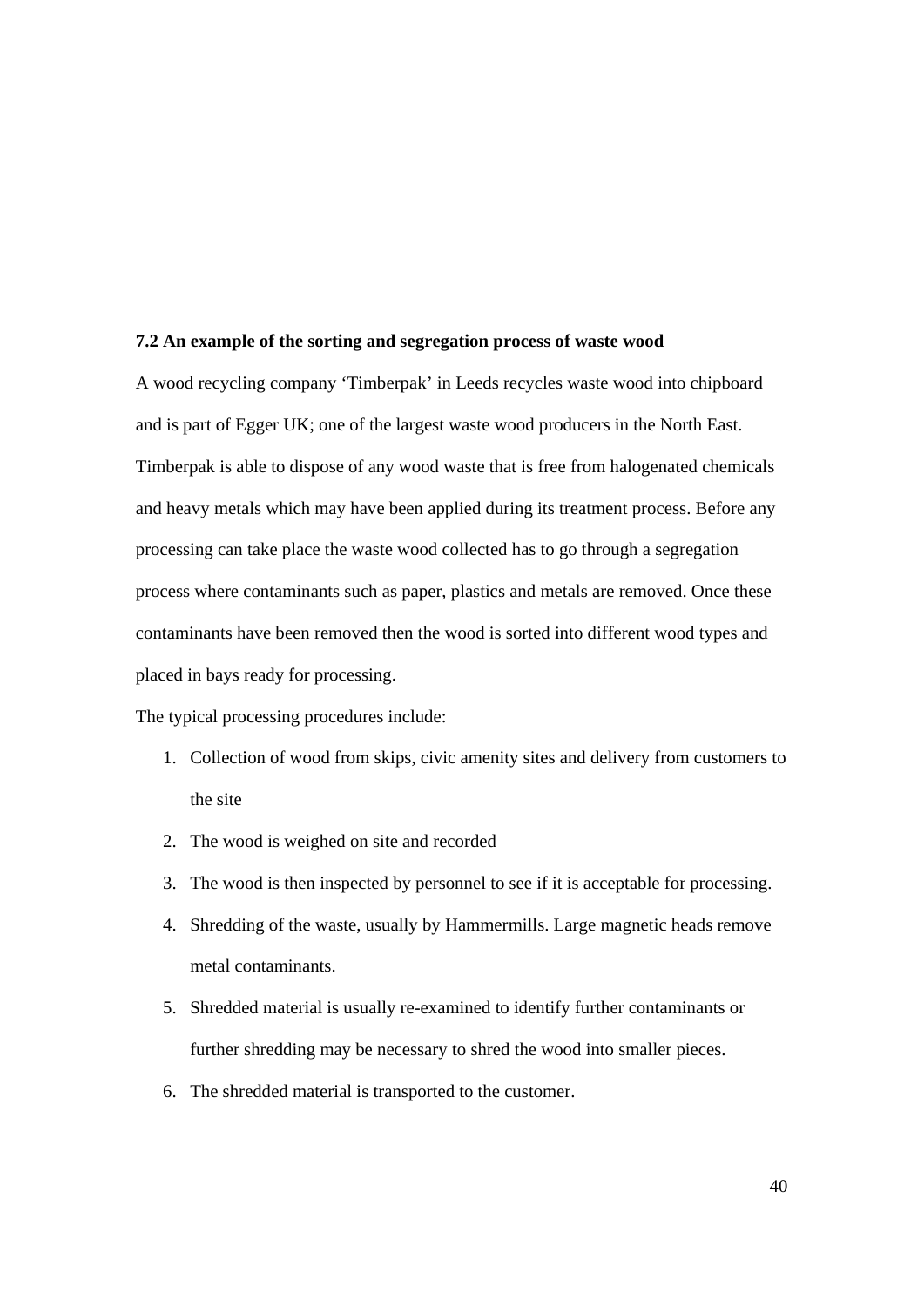It should be highlighted that the efficiency of the sorting and segregation of wood waste may vary at different recycling facilities as there is no set standard in place. This is a particular problem as waste wood can derive from a variety of sources and therefore the level of contaminants it contains may vary also. It is therefore important that a quality standard is set so that quality management procedures such as visual inspections and laboratory tests are carried out to ensure a standardised quality of the end product. This quality standard would therefore help strength the market of lower grades of waste wood.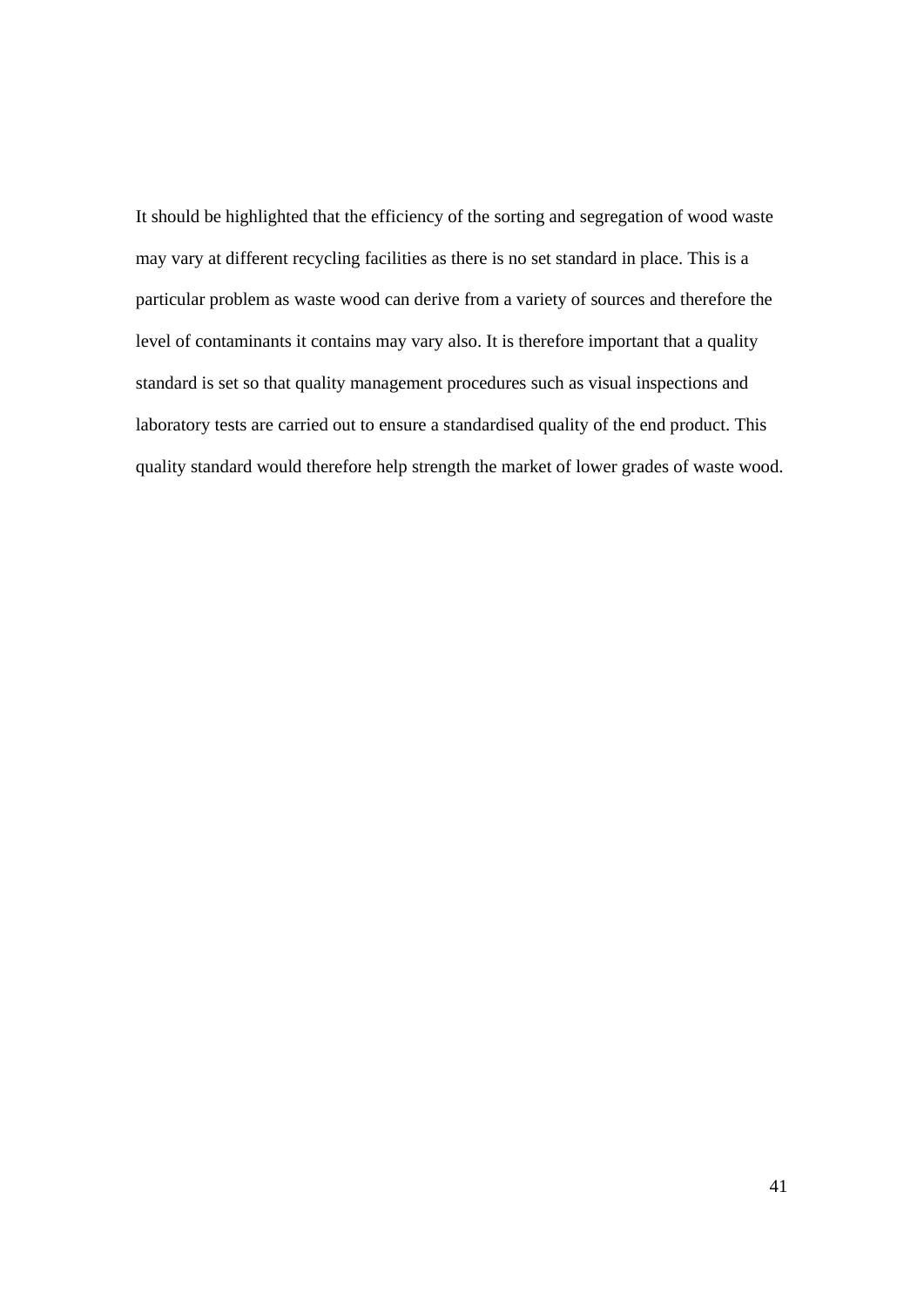#### **CHAPTER 8**

#### **8.1 CONTAMINANTS IN WOOD WASTE**

There is little information made available to the public on the contamination levels found in waste wood by industry. There are no maximum permissible levels set for the amount of contaminants found waste wood however with rising concern of contaminants entering the environment and causing harm to both the environment and human health<sup>44</sup>. Some wood waste derived from the processing, construction and demolition industry has often been treated, e.g. with a preservative or a type of varnish. Most timber species in the UK have a low durability and are therefore vulnerable to attack by destructive biological organisms such as fungi and insects. The treatment process of timber is therefore designed to prevent the chemical and physical changes affecting timber such as weather and organisms to prolong its use and durability.

According to WRAP<sup>45</sup>, 5 million tonnes of treated waste wood arises from the construction sector in the UK every year. Contaminants can be found in all types of waste wood however it is treated waste wood which contains large volumes of contaminants such as; copper chromium arsenic (CCA), creosote, copper organics and light organic

<sup>&</sup>lt;sup>44</sup> WRAP 'Identification and Assessment of Types and Levels of Chemical Contamination in Wood

<sup>&</sup>lt;sup>45</sup> WRAP 'Identification and Assessment of Types and Levels of Chemical Contamination in Wood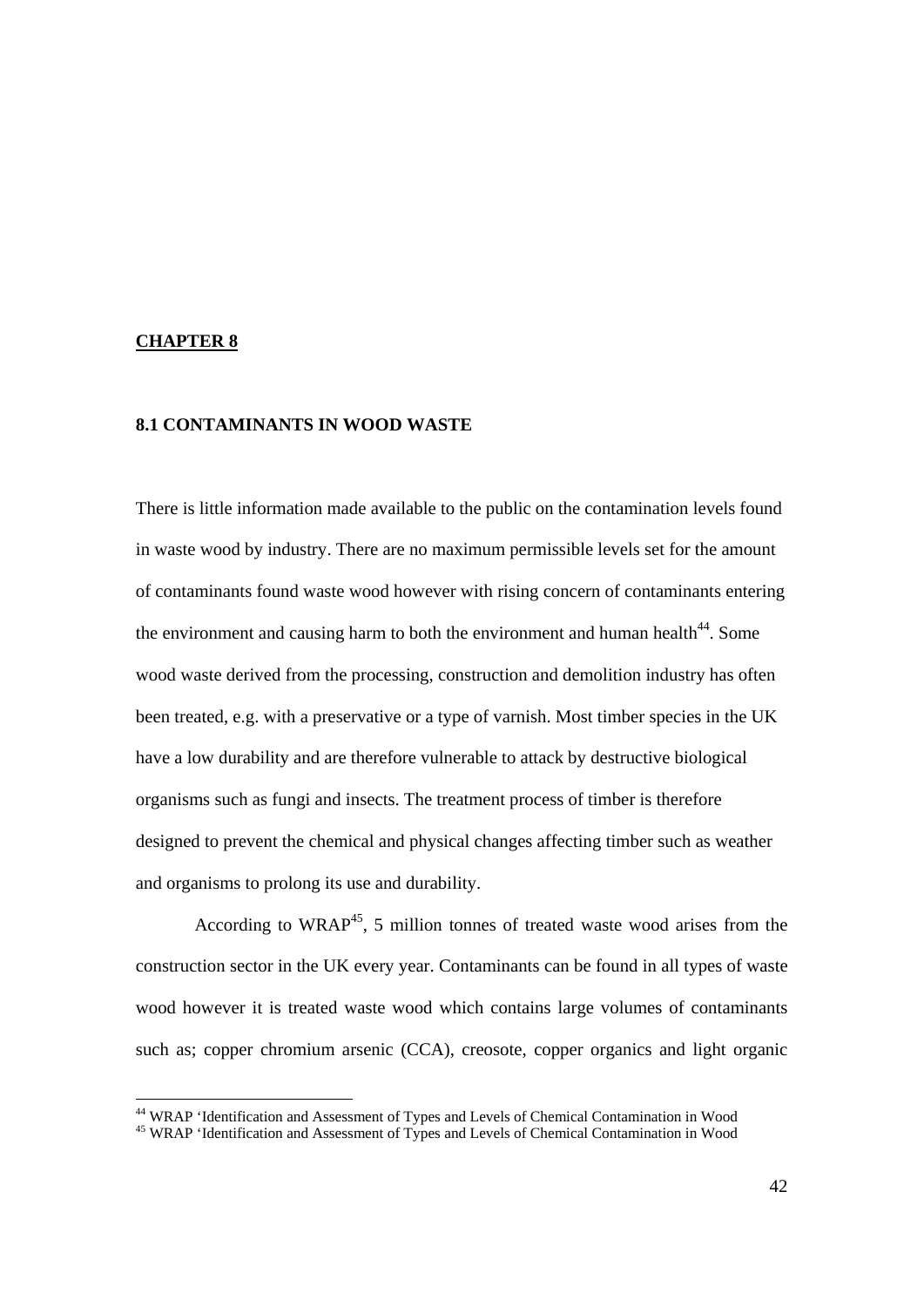solvent preservatives (LOSP). The British Wood Preserving and Damp Proofing Association (BWDPA) (Biomass Energy, 2008) identified creosote and CCA as being hazardous according to the EC Hazardous Waste Directive 91/689/EEC. CCA is a waterborne combined fungicide and insecticide that includes arsenic which when burnt produces dangerous emissions. Creosote is used as a wood preservative obtained by the distillation of coal tar and therefore it also has the potential to produce dangerous emissions. Further information on the toxicity of wood preservatives is provided in 'Toxicity assessment of wood preservatives'46. A list of some of the active ingredients most frequently found in timber treatment chemicals which generally have the most serious toxic effects is outlined below<sup>47</sup> (Table 8.1). Table 8.2 demonstrates the contaminants usually found in the sorting process in both 'clean' and treated waste wood at recycling facilities.

<sup>&</sup>lt;sup>46</sup> Lebkowska M.; Zaleska-Radziwill M.; Rutkowska-Narozniak A.1; Kobiela S. (2003) 'Toxicity assessment of wood preservatives' *Environment International,* **28** Number 8, pp. 801-802(2)

<sup>47</sup> PAN UK: (1999) Pesticide Action Network*: Pesticides News No. 4, p18-19*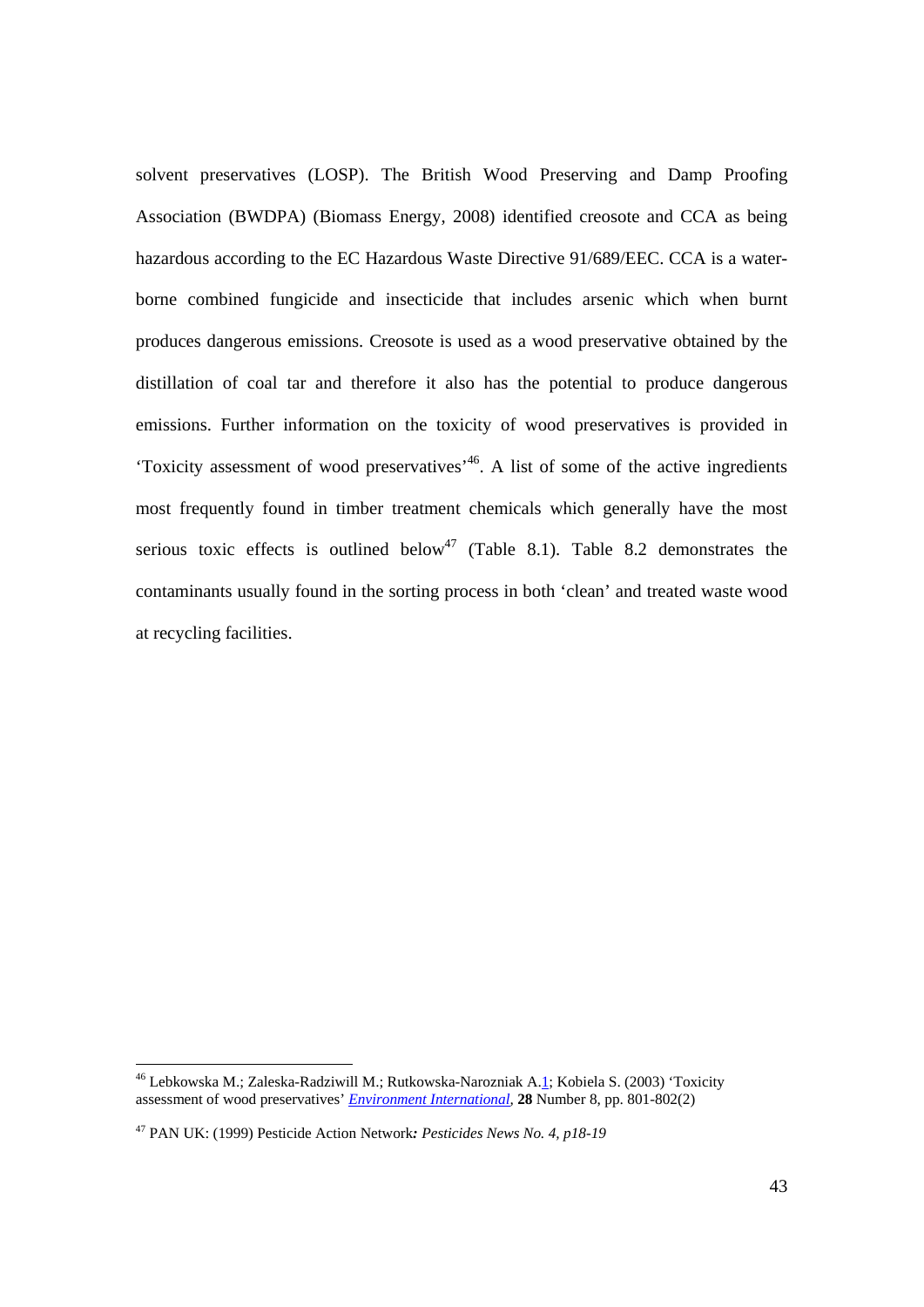| <b>Chemical</b>           | <b>Toxicity</b> | <b>Symptoms</b>               |
|---------------------------|-----------------|-------------------------------|
| 2-phenylphenol            | $LD50 = 2480$   | mild skin irritant, endocrine |
|                           |                 | disruptor, toxic to fish      |
| 3-iodo-2-propynyl-n-butyl | $LD50 = 1470$   | cholinesterase inhibitor      |
| carbarmate                |                 |                               |
| cypermethrin              | $LD50 = 250$    | endocrine disruptor, mild     |
|                           |                 | skin and eye irritant,        |
|                           |                 | possible skin sensitizer      |
|                           |                 |                               |
| lindane                   | $LD50 = 76$     | toxic orally, skin, eye and   |
|                           |                 | respiratory tract irritant,   |
|                           |                 | evidence of chronic disease,  |
|                           |                 | carcinogenicity<br>and        |
|                           |                 | mutagenicity                  |
| pentachlorophenol         | $LD50 = 80$     | foetotoxic, skin and eye      |
|                           |                 | irritant                      |
| tributyltin oxide         | $LD50 = 224$    | irritating to skin, eyes and  |
|                           |                 | respiratory tract, considered |
|                           |                 | to be teratogenic             |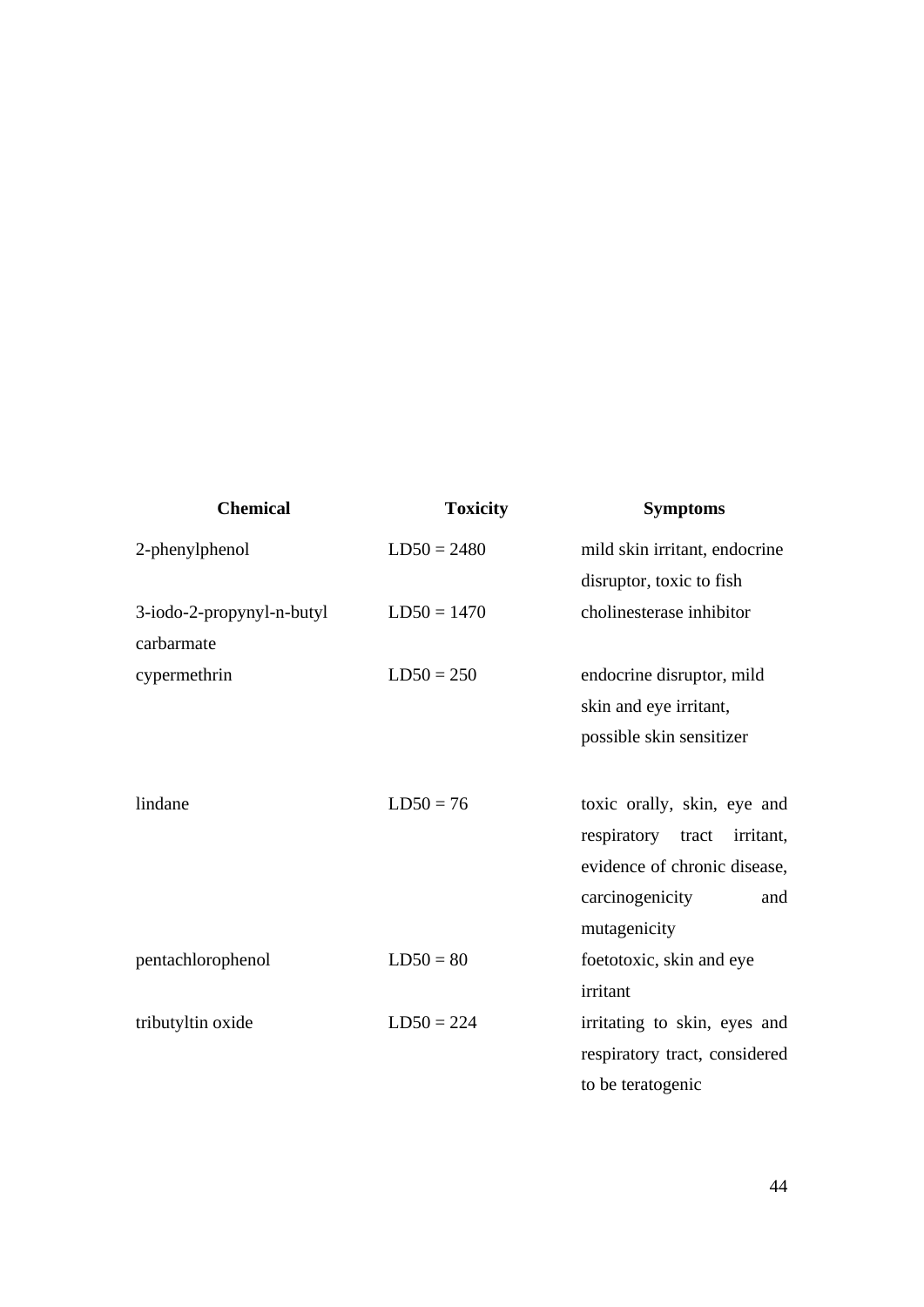#### Table 8.1 Toxic chemicals frequently found in timber treatment chemicals

\* The LD50 shows the dose of chemical that will kill 50% of a sample group of animals; in this case it applies to rats dosed orally.

| <b>Mechanically separated</b>       | <b>Physically &amp; Chemically separated</b> |
|-------------------------------------|----------------------------------------------|
| Dirt, soil, stones                  | Creosote                                     |
| Laminates, veneers                  | Waxes, oils                                  |
| Asphalt shingles                    | Paints                                       |
| Aggregates, bricks, glass, concrete | Glues, adhesives                             |
| Plastic compounds                   | Fire retardant                               |
| Metallic compounds                  |                                              |

Table 8.2 Potential contaminants and separation techniques (ADA, 2004)

It could be argued that an alternative wood treatment process could be implemented, so that less harmful substances are used to treat wood. Such theories have already been suggested; Lande  $et$  al  $(2004)^{48}$  identified using Furfurylated wood as an alternative to traditional wood preservative which is a non-toxic alternative. New wood treatments must be proved to be effective however if they are to replace existing products. Such a move could help some wood waste to become exempt from restrictive legislation and also have environmental advantages.

<sup>&</sup>lt;sup>48</sup> Lande. S., Westin. M., Schneider. H.M. (2004) Eco-efficient on wood protection. Furfurylated wood as alternative to traditional wood preservative. Management of Environmental Quality. 15, 529-5540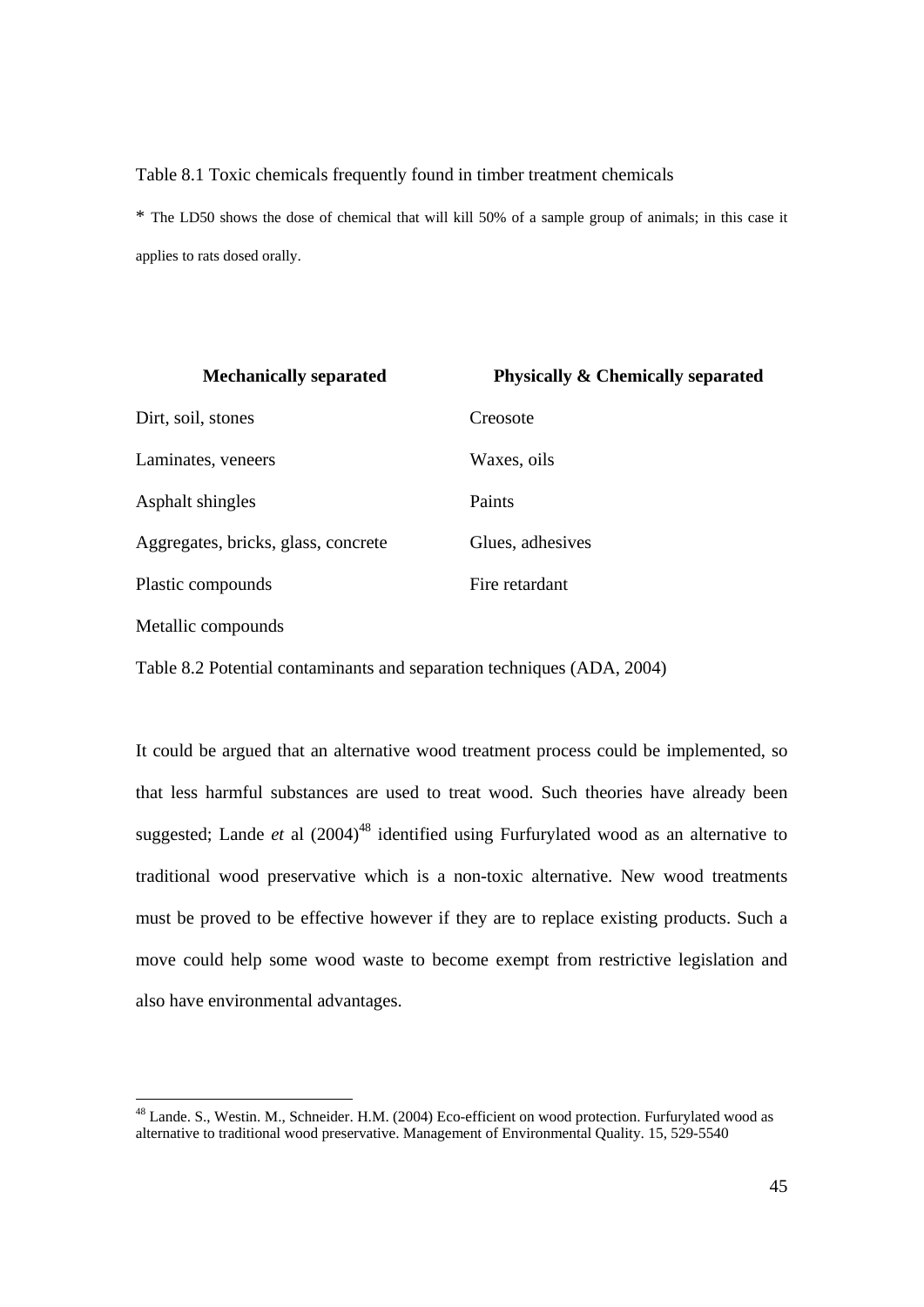| <b>Parameter</b>    | <b>Typical range</b> | <b>Recommendation for</b> |
|---------------------|----------------------|---------------------------|
|                     |                      | quality sorted waste wood |
| Ash                 | $1.5 - 100$          | <4.0                      |
| $Cl$ [(mg/kg (d.b)] | 300-4000             | < 1000                    |
| C <sub>d</sub>      | $0.3 - 3.0$          | <1.0                      |
| S                   | 300-2000             | < 1000                    |
| Zn                  | 200-1200             | $<$ 200                   |
| Pb                  | 50-400               | < 100                     |

Table 8.3 Parameters affecting the combustion behaviour of waste wood, their typical ranges and recommended guiding values

The EA recommends that in order for a Quality Protocol to be drawn up for clean nonvirgin waste wood an approved standard needs to be developed which identifies the point at which waste wood is free from contaminants. At present the level of contamination entering processing, included treated waste wood removed by sorting cannot be defined. Clean wood waste is acceptable for virtually all markets whereas treated wood waste containing CCA is unsuitable for most markets and therefore ends up in landfill. One of the largest problems the waste recycling industry face is trying to produce an end product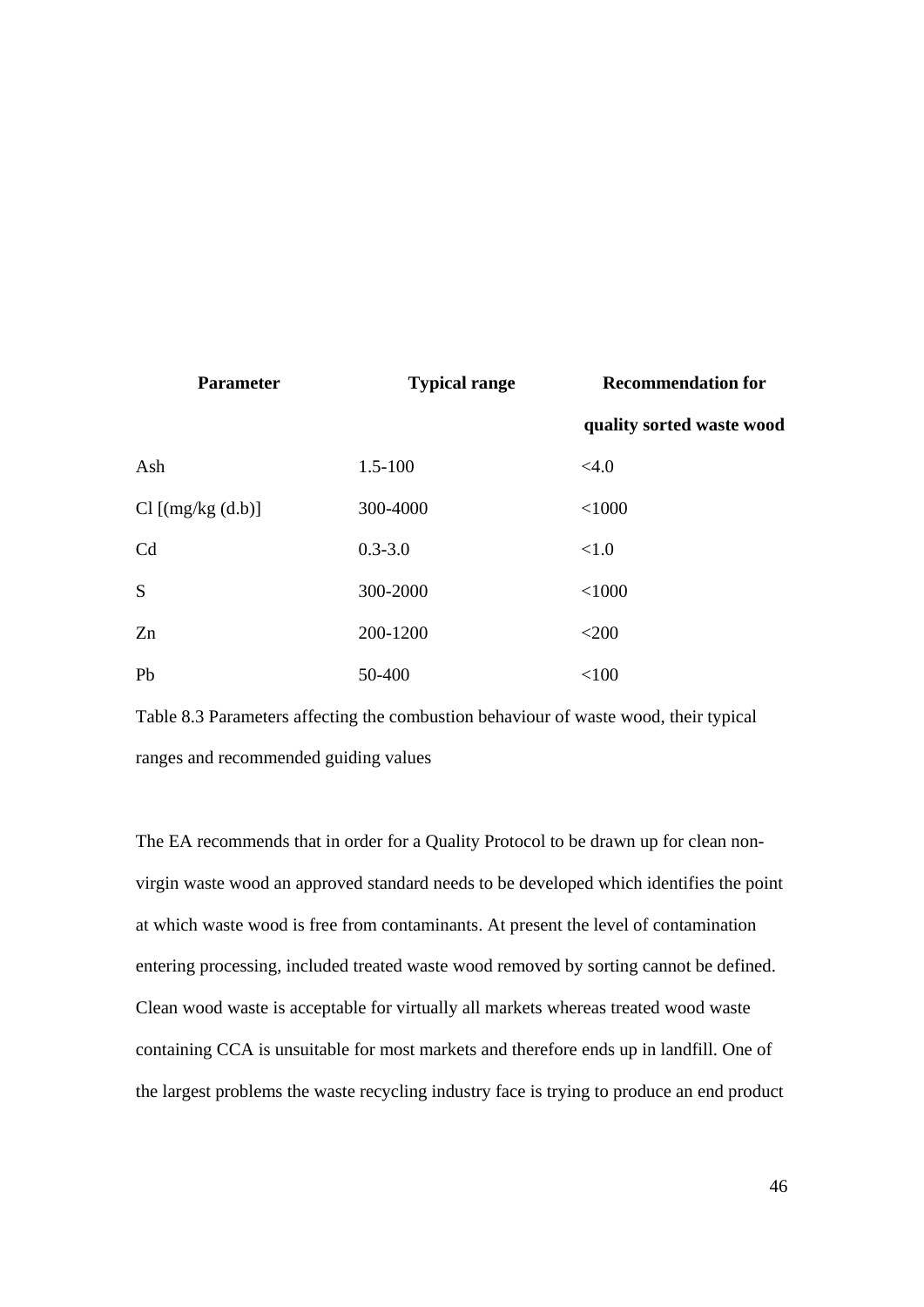which is 'non toxic' as it is difficult to identify toxins present and the harm they can do to human health and the environment. Therefore it is necessary for more research to be carried out on what can pass as a 'safe' level of contamination in waste wood and its effect on human health and the environment.

#### **CHAPTER 9**

## **9.1 BOILERS**

Modern biomass boilers are designed so that they now have an efficiently rate between 80-90% and vary very little to convention wood burners. Table 9.1 has been constructed to demonstrate the type of boilers and constraints needed for different grades of waste wood, for example:

- 1. Clean e.g. pallets, clean cut-offs
- 2. Mixed Chipboard, panel board can take 66% clean grade and 33% mixed grade
- 3. Fuel Non-hazardous resins e.g. panel board
- 4. Hazardous CCA treated wood, creosote wood .

Table 9.2. demonstrates the boiler requirements needed for each category of waste wood; waste wood from the municipal, commercial and industrial and construction and demolition waste stream. Municipal waste wood may cause problems as it may contain large volumes of arboriculture waste and 'green' material such as leaves, branches and needles. As well as making chipping difficult arboriculture waste also causes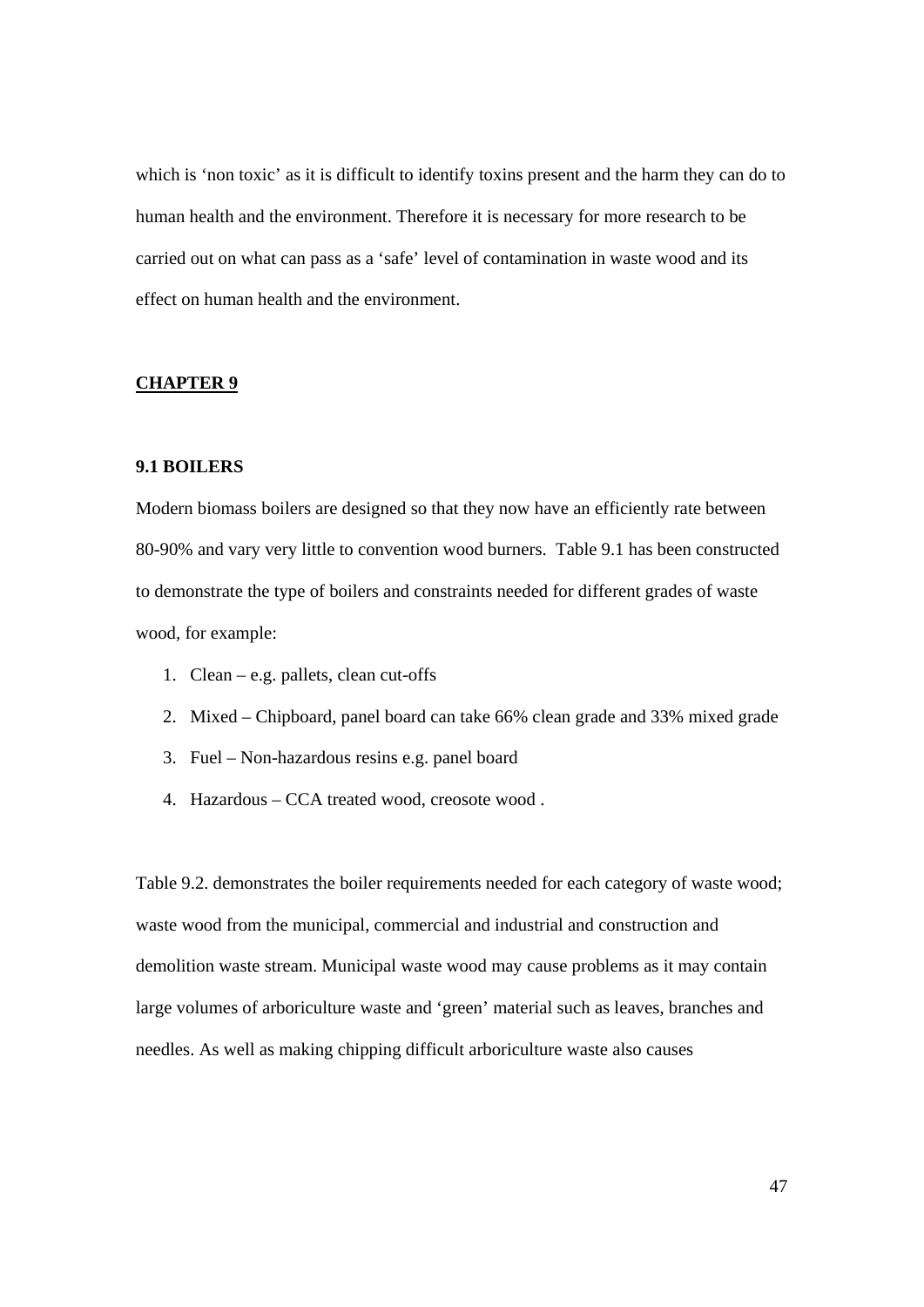complications inside the boiler as green material contains a large percentage of chlorine which builds up inside the boiler and corrodes the heat exchangers.

| <b>Type of Waste Wood</b> | Constraints/                     | <b>Suggested boiler</b> | Legislation            |
|---------------------------|----------------------------------|-------------------------|------------------------|
|                           | <b>Modifications</b>             | type                    |                        |
| 1. Clean                  | Pallets produce 'shreddy' chips, | 100-200kW boilers.      | Clean Air Act          |
| - pallets, clean off-cuts | reduces the quality of chip      | Not suitable for        | <b>Local Authority</b> |
|                           |                                  | small hand-fed          | Control                |
|                           |                                  | boilers                 |                        |
| Mixed<br>2.               | 'Shreddy' chips                  | - Residence             | <b>WID</b>             |
| - Chipboard, MDF          | - Waste wood may contain glues,  | chamber required        | - Partial WID,         |
| - Panel board             | resins, therefore to comply with | - Needs to be burnt     | e.g. Eggers            |
|                           | WID must be burnt for a min at   | at 850°C for min 2      | - Fully WID,           |
|                           | 850°C for 2 seconds.             | seconds                 | Sembcorp               |
|                           | - Filters/scrubbers are needed   |                         |                        |
| 3. Fuel                   | Resins burn to release carbon    | - Residence             | <b>WIC</b> license     |
| - Panel board             | without the release of toxins.   | chamber required        | required, as waste     |
|                           |                                  | - Needs to be burnt     | wood not               |
|                           |                                  | at 850°C for min 2      | guaranteed to be       |
|                           |                                  | seconds                 | 'clean'                |
| 4. Hazardous              | Creosote                         | Needs to be burnt at    | Has to be burnt in     |
|                           | <b>CCA</b>                       | 1200°C for at least     | a WID compliant        |
|                           |                                  | 4 seconds               | boiler                 |

Table 9.1 The boilers required for each fuel type and any constraints /modifications needed with boiler.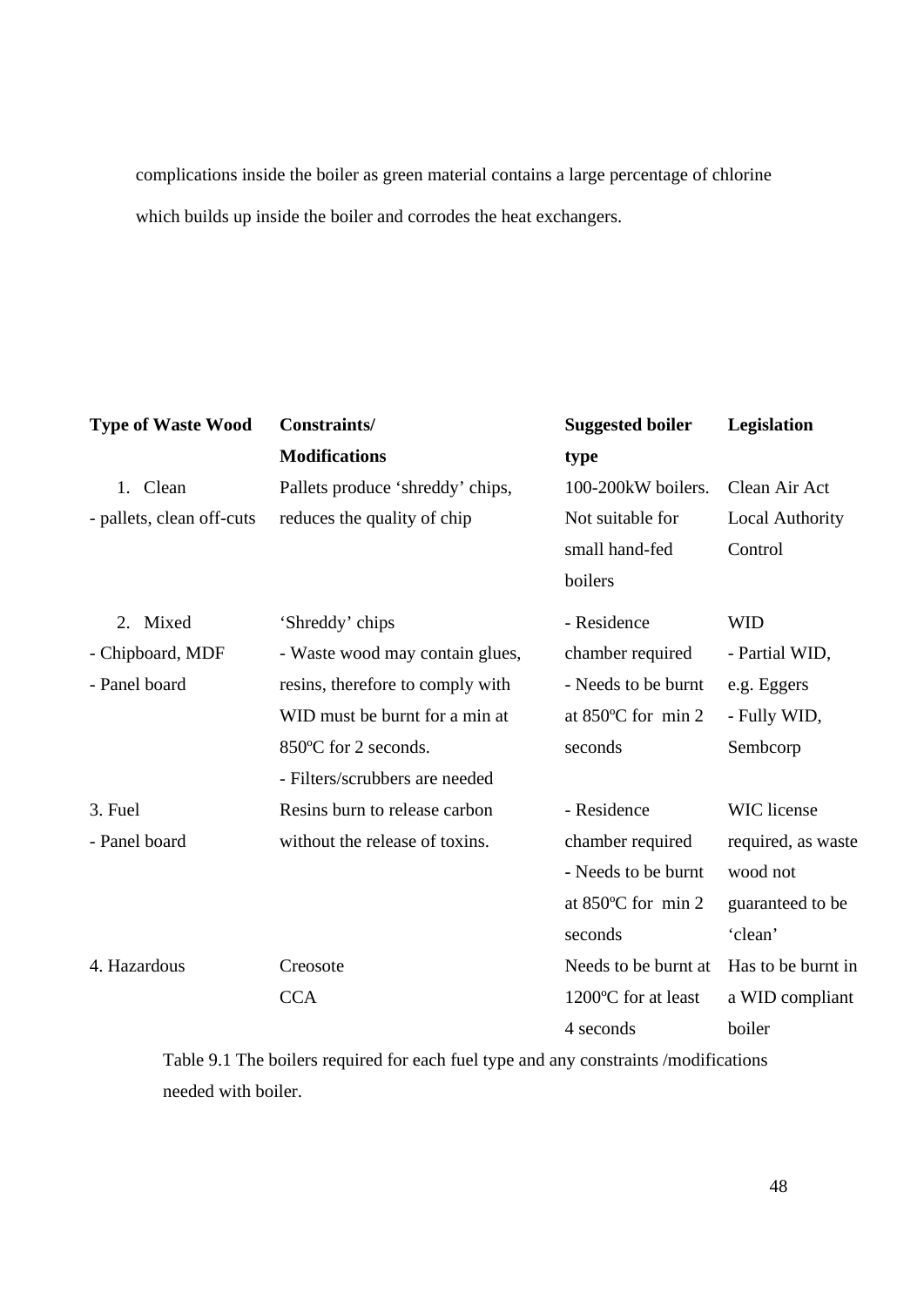| <b>Category of wood</b> | <b>Types of wood waste</b>                                   | <b>Type of boiler/Modification</b> |
|-------------------------|--------------------------------------------------------------|------------------------------------|
| waste                   |                                                              | to boiler                          |
| Municipal               | Municipal green waste<br>waste, small furniture off-<br>cuts | Burn at 850°C for 2 seconds        |
| Commercial and          | Furniture, wood packaging,                                   | Burn at 850°C for 2 seconds        |
| Industrial              | pallets                                                      |                                    |
| Construction and        | Timber structures,                                           | - Wood likely to be                |
| Demolition              | scaffolding, floor boards,                                   | contaminated                       |
|                         | joists,                                                      | - WID compliant boiler             |
|                         |                                                              | - Needs to burn at 1100°C for 2    |
|                         |                                                              | seconds                            |
|                         |                                                              |                                    |

Table 9.2 Requirements of boilers according to waste type

## **9.2 Modifications**

According to the Ignite training course in 'Wood Fuel Management' it has been highlighted that many conventional wood boilers are perfectly acceptable for burning waste wood. There used to be a concern that biomass boilers were very inefficient during their use and caused high emissions, however using information collect from site investigations it was understood that the boilers were 80-90% efficient, the boiler at Egger in particular had an efficiency of 95%.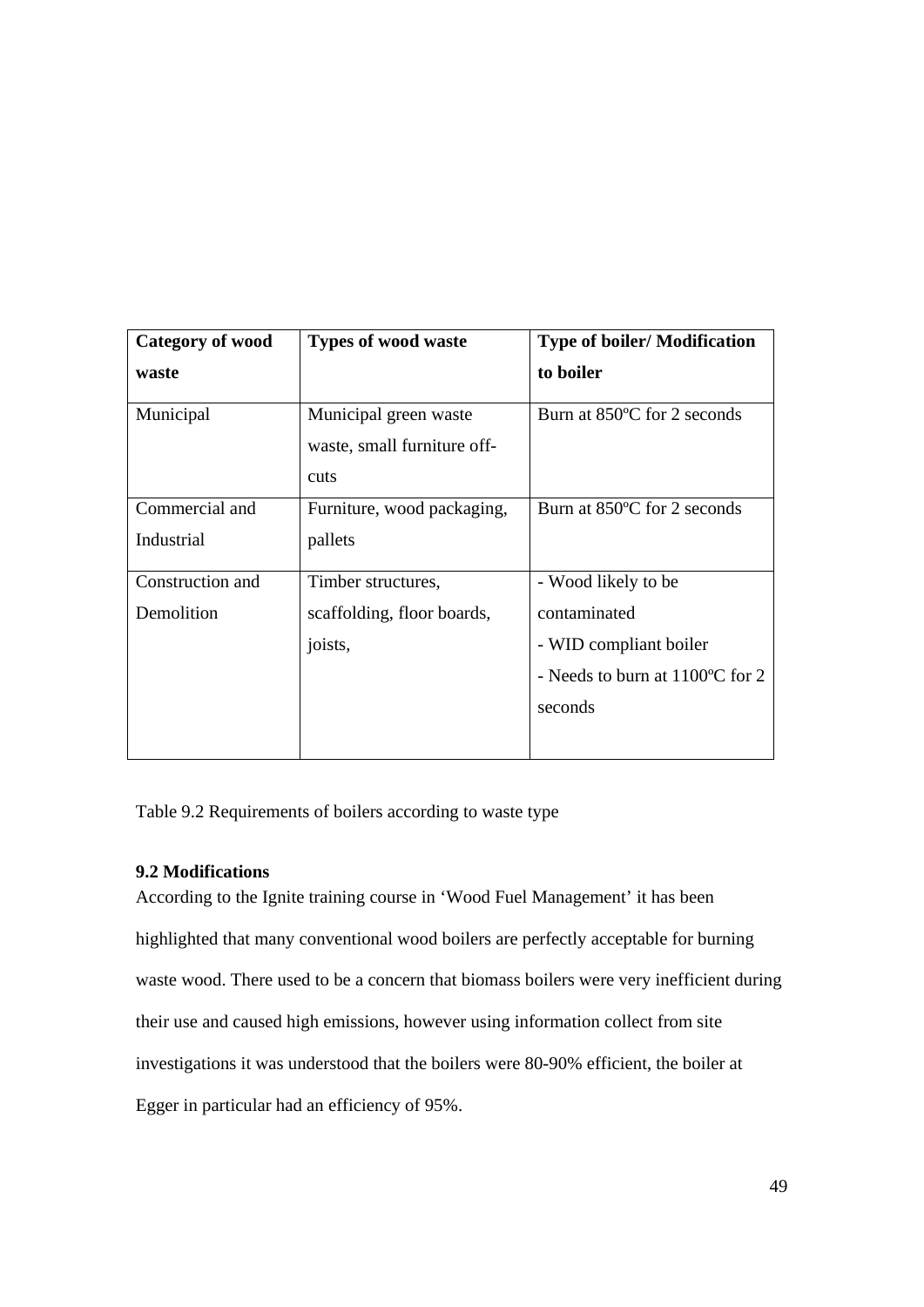The only requirement every boiler needs to comply with is the regulation set under IPPC. IPPC requires all biomass boilers need to have a combustion or residence chamber, which reaches a temperature of 850ºC for at least 2 seconds. If hazardous substances such as hydrocarbons are burnt in a WID compliant boiler then the temperature must meet 1200ºC for at least 2 seconds.

The 40MW boiler at Egger has a modification to make it more efficient in removing particulates and impurities from the hot gas. The 'Wet Electricity Static Precipitator' (W.E.S.P) (See fig 9.1) prevents any direct emissions into the atmosphere and monitoring of emissions can easily be obtained from the WESP. The Environment Agency has the right to monitor the emissions of any biomass plant at any time in order to ensure compliance with IPPC.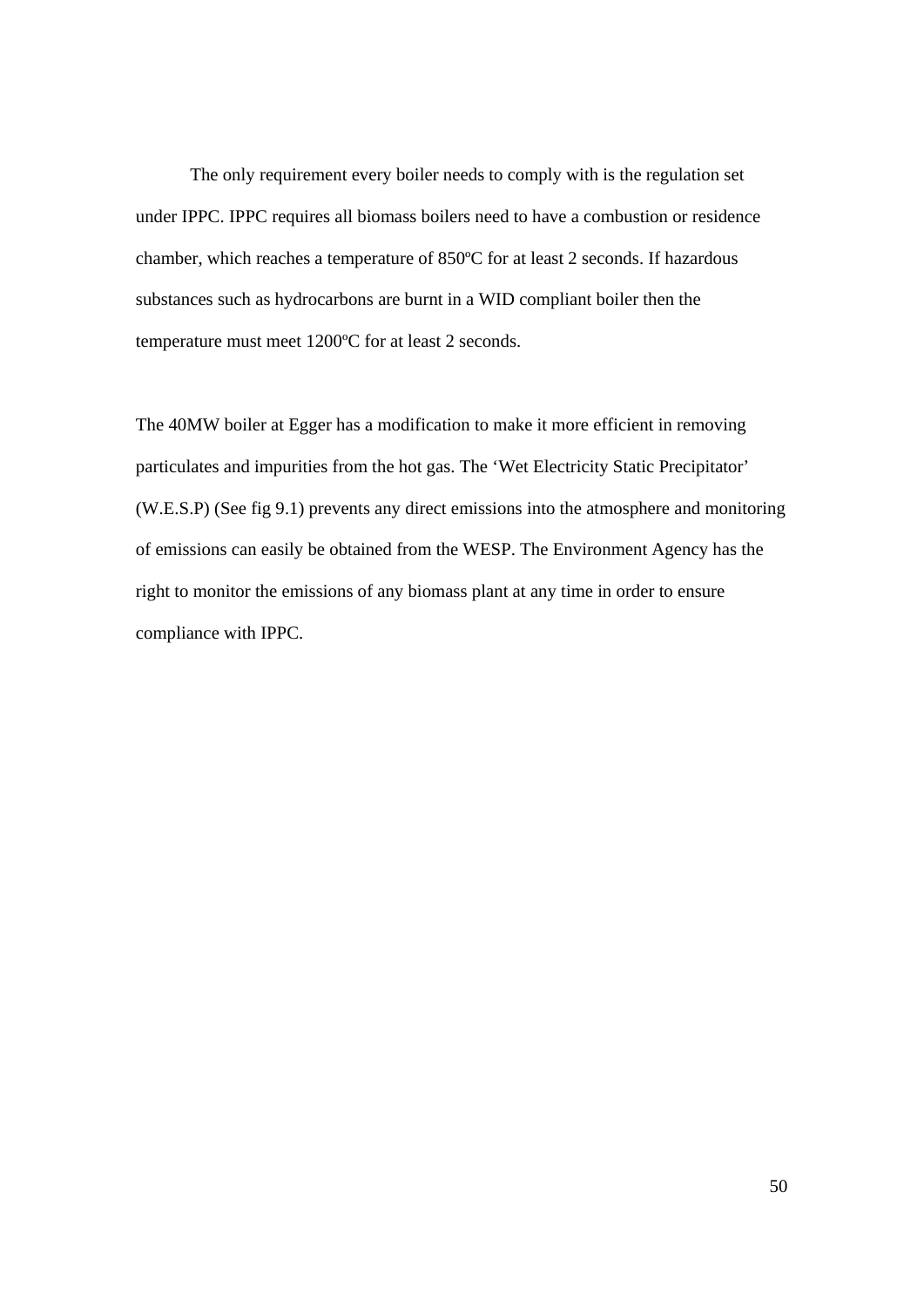



Fig 9.1. Example of the boiler process at Egger UK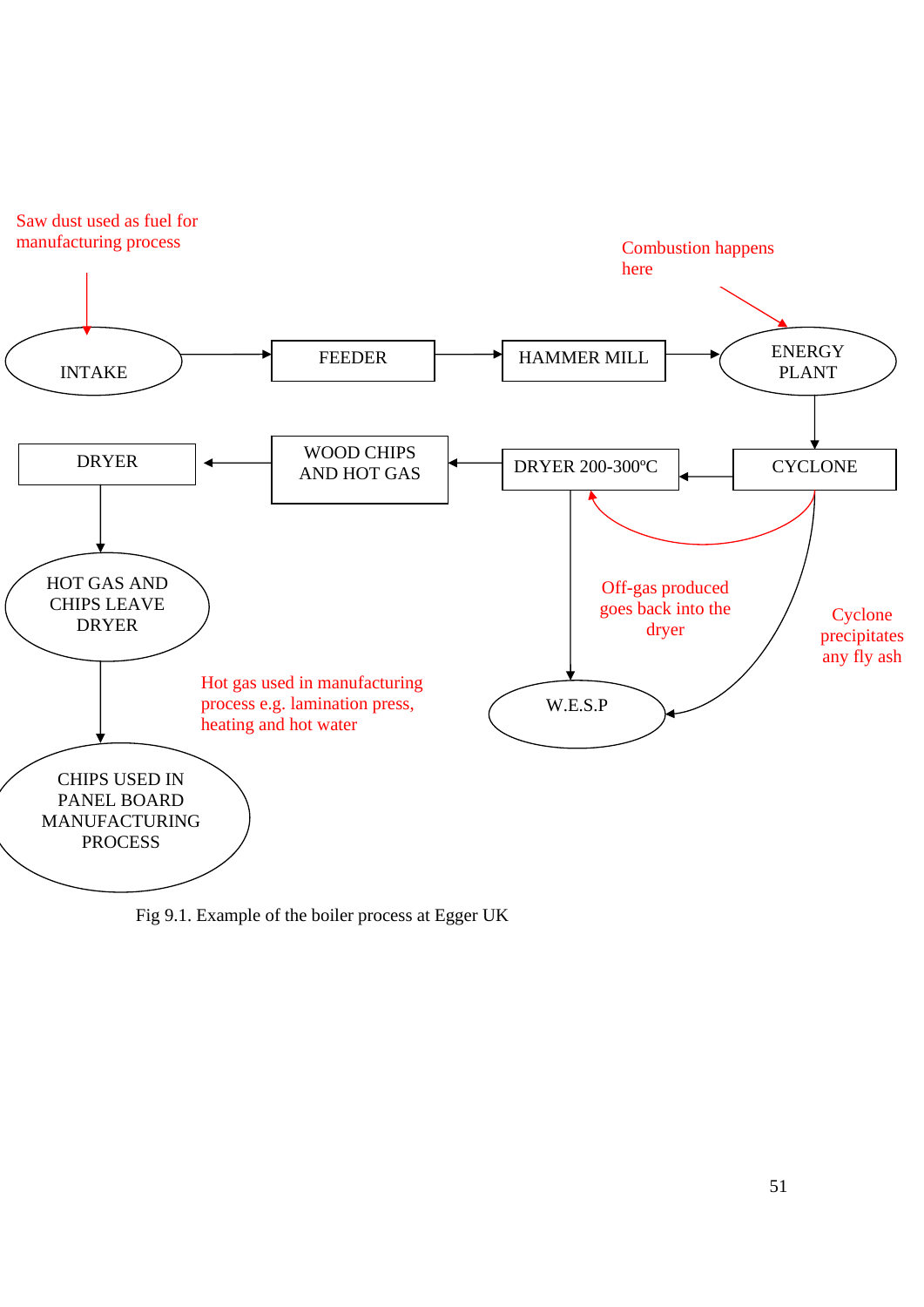#### **9.3 Emissions**

Burning treated waste wood can result in significant increase of pollutants in the smoke and ash. The WID Directive 2000/76/EC requires waste wood to be burnt for at least 2 seconds at a minimum temperature of 850ºC and any halogenated waste wood must be burnt for 2 seconds at 1100ºC.

In order to comply with WID need to demonstrate the following 3 things:

- 1. Residence time
- 2. Temperature
- 3. Monitoring of emissions

Cyclones and flue chambers can be used to remove small particulates and hydro carbon emissions in order to comply with the emission limits set under IPPC. From the filter, the clean off gases escape to atmosphere up a standard stack or flue. The Environment Agency will insist that constant electronic monitoring of the off-gases takes place, this usually happens annually. A piece of equipment called a spectrometre is oftern used to measure Carbon Monoxide (CO), Oxygen  $(O^2)$  Volatile Organic Compounds (VOCs) Nitrogen Oxides (NOx) and Sulphur Oxides (SOx). The emissions levels are monitored on a half-hour moving average basis.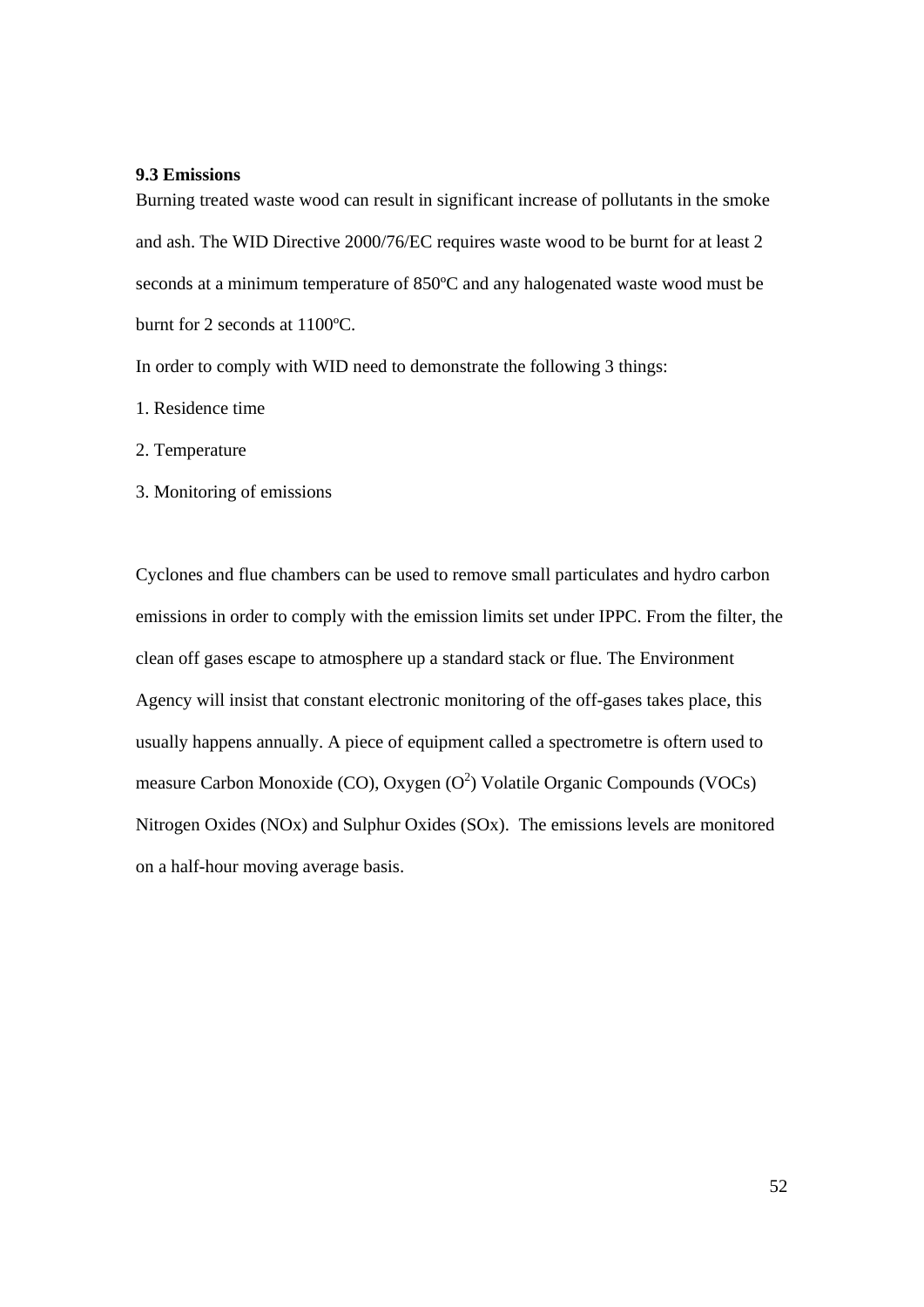#### **9.6 Installing biomass boilers**

There are a number of considerations which need to be taken into account before installing a biomass boiler such as the suitable fuel type, installation space and the storage and delivery of the fuel supply<sup>49</sup>. Other factors which affect the viability and feasibility of a woodfuel system include the ease of access routes for the delivery of woodfuel, the storage space of the woodfuel and how often the biomass system will be used.

 Using biomass fuels in efficient heating systems is a well established technique used in individual buildings and regional district heating schemes throughout Europe and Scandinavia. In the UK there are a number of biomass manufactures offering biomass boiler systems such as Talbotts, Asgard etc. The European CEN standards can be applied to the design of the biomass system and the specification of the fuel used.

#### **9.7 Biomass boilers and Wood Fuel**

In order for biomass to be efficient and effective for energy production there are a number of requirements which must be met. Firstly, it is important that the correct wood fuel if used, whether wood chips or wood pellets and applying it to the suitable technology. High quality, proven biomass technology should be used, there is currently a number of biomass boiler technology available on the market for example Talbotts, Asgard, Froling, Gejs all supply biomass boilers. The wood fuel to be used must meet the CEN specifications required by the boiler manufacturer.

 $\overline{a}$ 

<sup>&</sup>lt;sup>49</sup> Biomass Energy Centre 2008 Installing biomass systems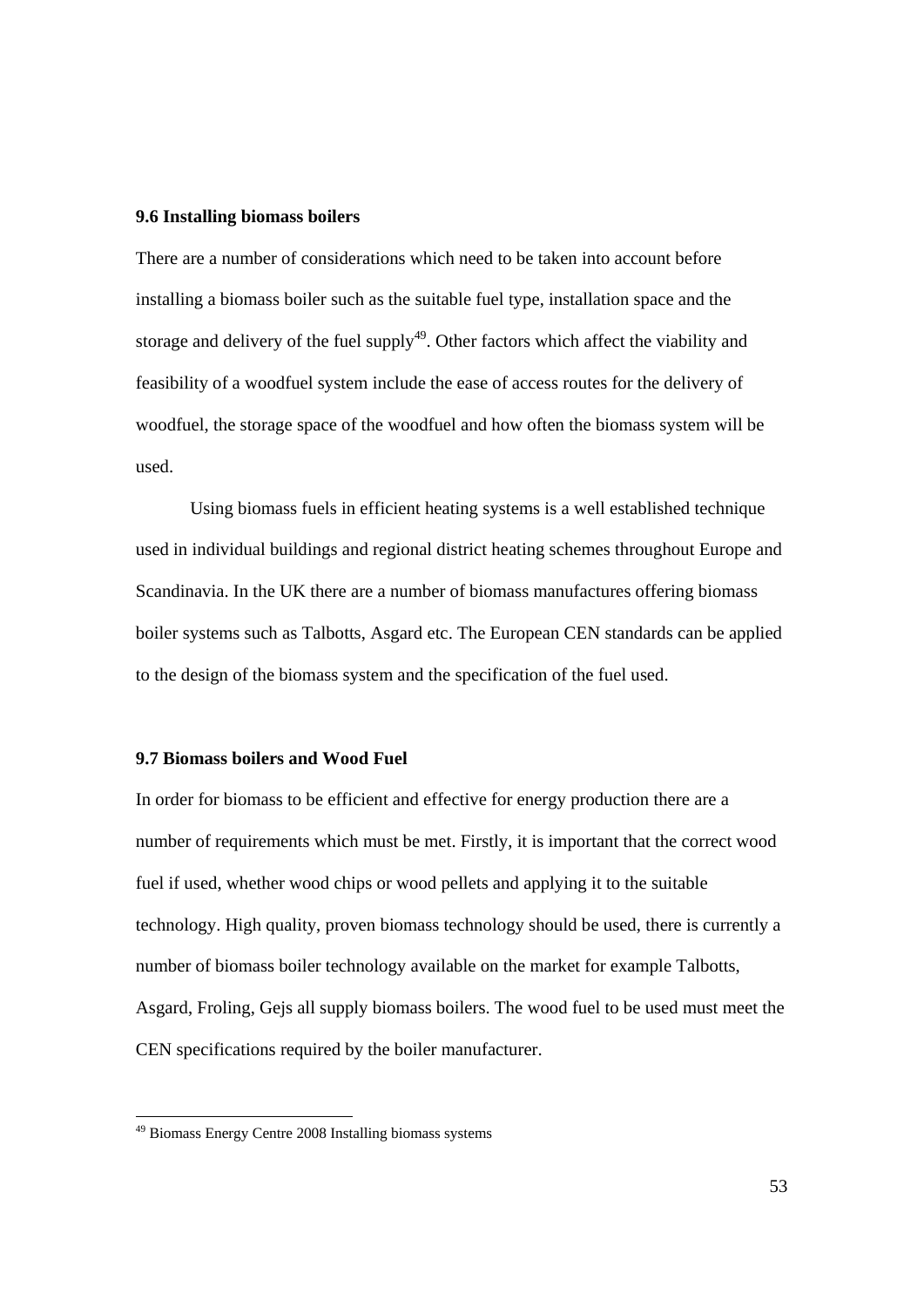The woodfuel used in a biomass system whether virgin timer or waste wood should ideally have a moisture content of at least 35%, above this then the calorific value of the wood decreases. Wood fuel with a 25% moisture content is going to have a calorific value of approximately 3800kW/tonne compared to a wood fuel with a moisture content of 35% having a calorific value of approximately 3000kW/tonnes (ignite). As well as affecting the calorific value of the wood fuel the moisture content is also important when selecting a biomass boiler as different boilers are able to burn wood with different moisture contents. Selecting a biomass boiler that can burn woodfuel with a low moisture content has several advantages including: a physically smaller system is required, which in turn mean less storage space, cheaper transport costs and less chance of the fuel composting during storage (BMC).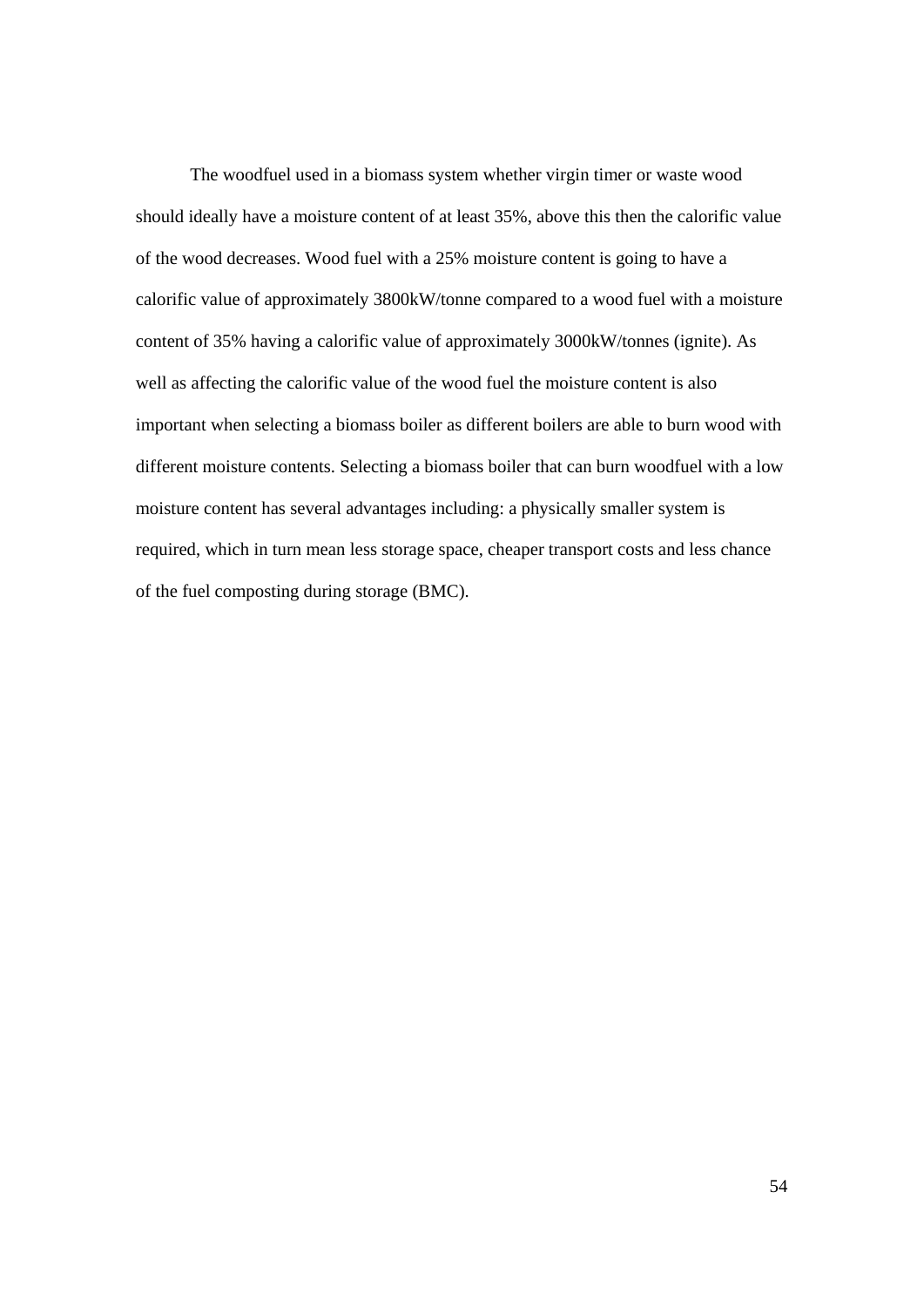#### **CHAPTER 10**

#### **10.1 CONCLUSION**

From carrying out this report it has become obvious that waste wood still faces some barriers in recovering energy from waste wood. Legislation appears to have the largest impact on waste wood; WID in particularly is complex and difficult to comply to especially when there is considerable ambiguity regarding what should be classed as waste wood.

 Another issue is trying to calculate the quantity of available waste wood in the North East as some figures given by the Government, for example, the municipal waste stream contain all types of waste not specifically waste wood. Little real data gathering occurs across timber industries and so there needs to be an improvement in the volumes of waste wood produced in order to represent an accurate figure.

From the report it was highlighted that a large volume of waste wood derives from the construction and demolition waste stream. Unfortunately the vast majority of this waste wood cannot be used for energy recovery due to the contaminants it contains, therefore a set standard needs to be developed during the sorting and segregating stage to try and remove these contaminants in order for waste wood to be classed as safe to use as a fuel source. A standard should also be developed during the recycling process to ensure the waste wood end product meets a certain quality. This would help strengthen the wood waste market as wood waste users would be guaranteed a wood chip/pellet of a certain quality.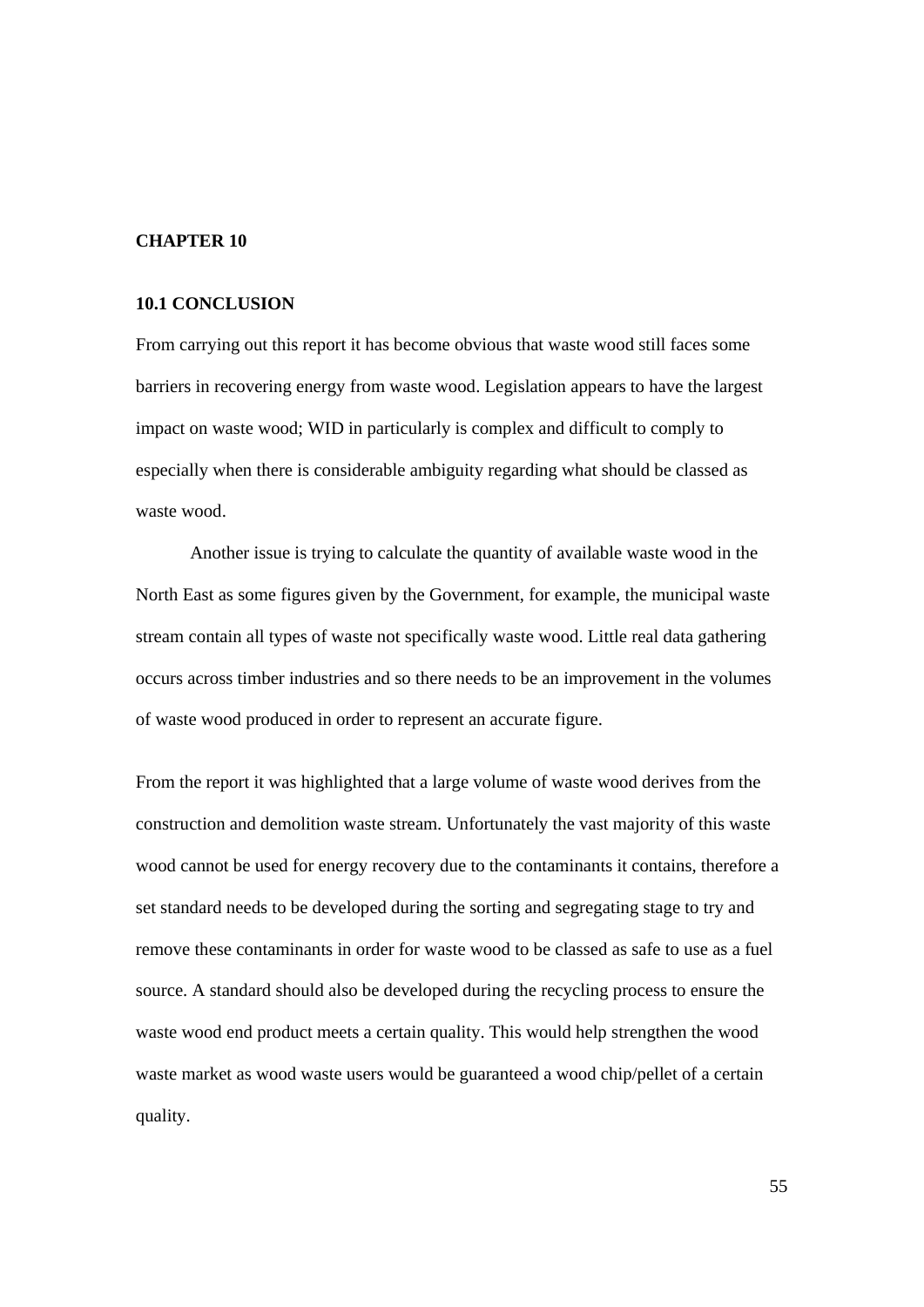The UK Waste Strategy (DEFRA, 2006) sets out a policy framework for recycling and reusing waste wood through energy recovery from waste biomass. Other wood recycling facilities, such as UK Reclamation and Recycling Ltd in Sunderland and UK Wood Recycling Ltd at Teeside, agreed that the majority of the sorting is done by a simple visual process e.g. identifying nails, paints, varnished wood, however, samples of the wood waste are sent off monthly to third parties for chemical testing. In this study the problem of unknown contaminants appeared to be a recurring problem in the processing of waste woods as biomass.

Although the Environment Agency has tried to produce a Quality Protocol on waste wood they have unfortunately been unsuccessful in trying to do so. Gaps of information concerning the quality controls put in place and what standards are in place has meant that a Quality Protocol could not be produced. The Quality Protocol is going to be reviewed in 2009 and it is hoped that clean non-virgin timber will be declassified as waste so that it can become a successful and highly marketable fuel source.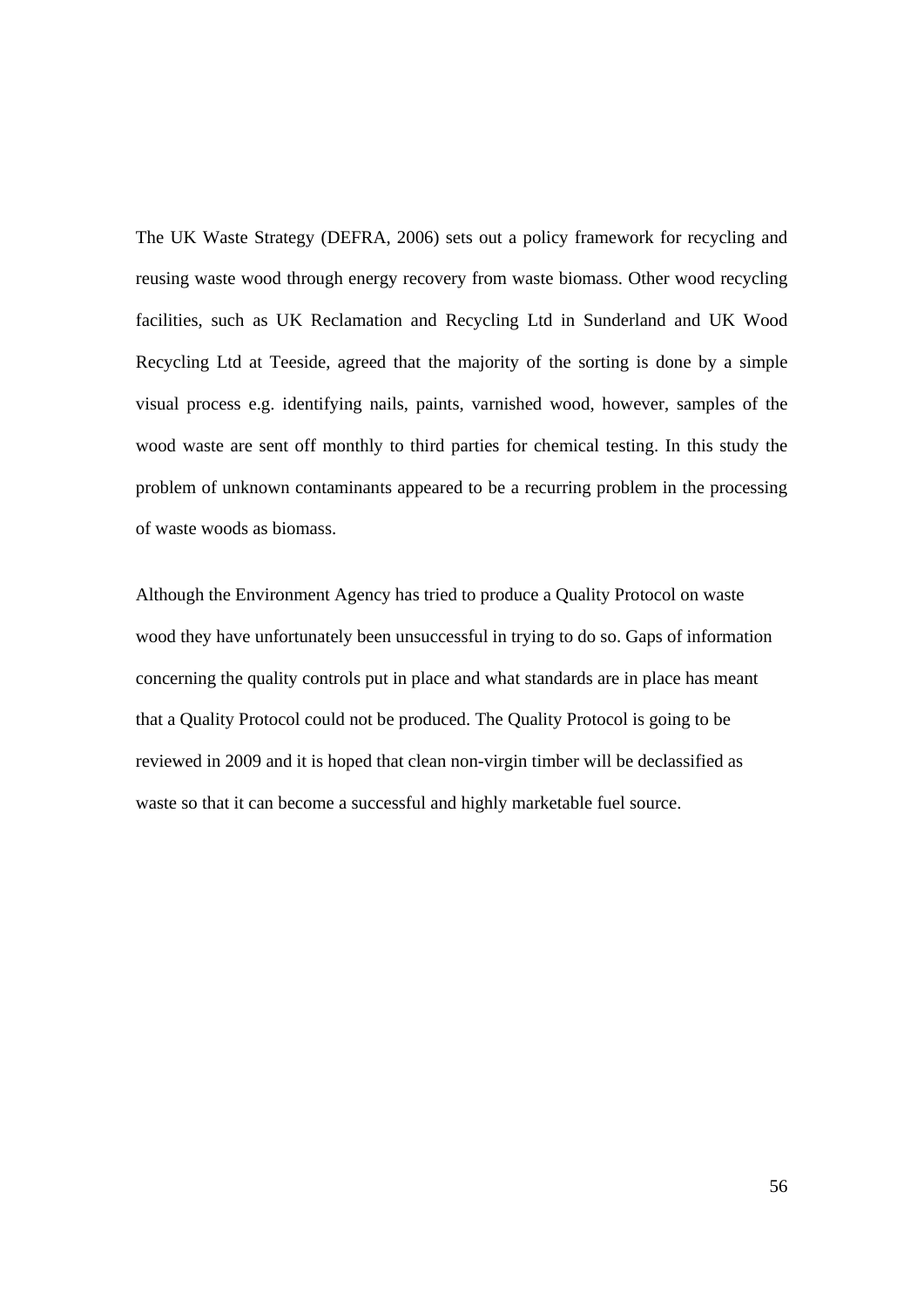#### **Annex**

Annex 1. Template for the specification system of Solid Recovered Fuels.

## **Part 1 – Properties obligatory to specify**

| <b>Class Code</b>          | The class code is the net calorific value,<br>chlorine and mercury content.                                                                                                                                                                                                                                                                                                                                                                                                 |
|----------------------------|-----------------------------------------------------------------------------------------------------------------------------------------------------------------------------------------------------------------------------------------------------------------------------------------------------------------------------------------------------------------------------------------------------------------------------------------------------------------------------|
| Origin                     | Origin of the in the waste used for<br>preparation of the SRF shall be specified.<br>Can be done according to the European<br>waste List (EWC)                                                                                                                                                                                                                                                                                                                              |
| Particle Form              | Particle form of the SRF shall be specified.<br>E.g. pellets, bales, briquettes, chips, flakes<br>and powder.                                                                                                                                                                                                                                                                                                                                                               |
| Particle Size              | This shall be specified be sieving or<br>equivalent techniques and expressed as dx,<br>where d is the particle size in the distribution<br>curve where x % passes according to<br>prCEN/TS 15415, solid recovered fuels.                                                                                                                                                                                                                                                    |
| <b>Ash Content</b>         | The ash content shall be specified on a dry<br>bases according to prCEN/TS 15403.                                                                                                                                                                                                                                                                                                                                                                                           |
| <b>Moisture Content</b>    | This shall be specified as received according<br>to pr CEN/TS 15414                                                                                                                                                                                                                                                                                                                                                                                                         |
| Net Calorific Value        | The NVC shall be specified as received and<br>on dry bases according to pr CEN/TS 15400                                                                                                                                                                                                                                                                                                                                                                                     |
| <b>Chemical Properties</b> | The chlorine content shall be specified based<br>on dry basis according to prCEn/TS 15408.<br>the content of each heavy metal separately as<br>well as the sum thereof as mentioned in<br>WUD shall be specified on dry basis<br>according to prCEN/TS 15411. The heavy<br>metals are antimony, arsenic, cadmium,<br>chromium, cobalt, copper, lead, magnesium,<br>mercury, nickel, thallium and vanadium.<br>Cadmium, mercury and thallium are not<br>included in the sum. |

## **Part 2 - Properties voluntary to specify**

• Biomass Content The biomass content of the SRF should be specified and shall then be measured according to prCEN/TS 15440